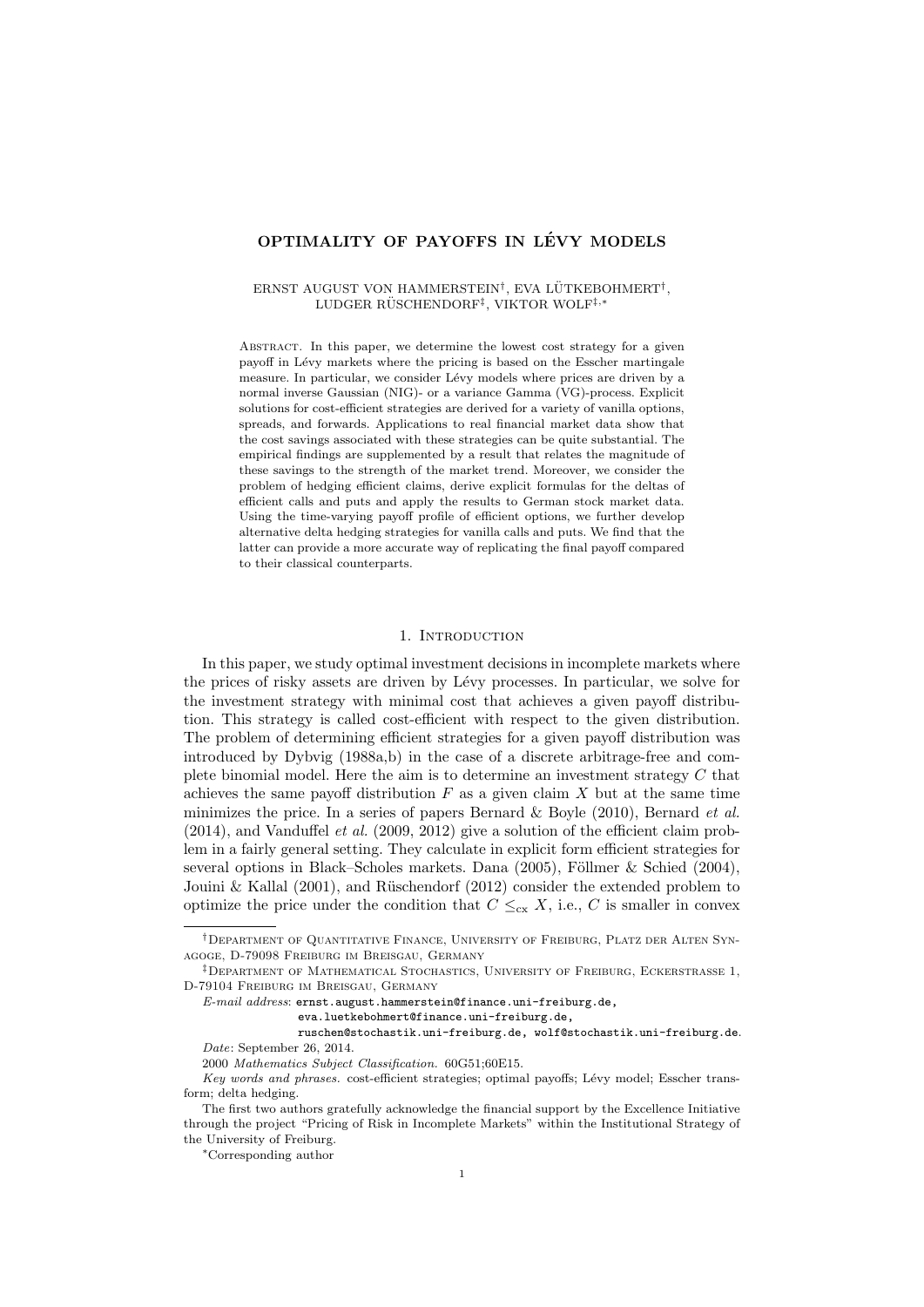order than X. The solution of this extended problem turns out to be identical to the solution of the efficient claim problem as formulated above. In general Lévy markets where the arbitrage-free pricing is based on the Esscher transform, Vanduffel *et al.* (2009) prove that path-dependent payoffs are inefficient w.r.t. the convex order  $\leq_{\rm cx}$ and can be improved by conditioning on the price density process. The enhanced payoffs then are path-independent.

In this paper, we apply the above results on efficient payoffs to certain classes of exponential Lévy models. In particular, we consider variance Gamma  $(VG)$  and normal inverse Gaussian (NIG) processes and contrast them with the classical Black– Scholes model. We hypothesize that agents in the market agree on the Esscher martingale measure for pricing and suppose there exists a constant risk-free interest rate. For a variety of relevant financial derivatives we explicitly derive cost-efficient strategies. Based on the inefficiency results for path-dependent options mentioned above, we concentrate in this paper on path-independent payoffs. Further, we provide a cost-efficient version of the put-call parity stating that the cost-efficient strategy corresponding to a portfolio of a long call and a short put agrees with the cost-efficient strategy for a long forward.

Moreover, we investigate the impact of market behaviour on the level of cost reduction that can be achieved by switching to the efficient strategies. Roughly speaking, the overall market behaviour is characterized by the sign of the riskneutral Esscher parameter, whereas the size of its absolute value determines the strength of the market trend. We show that the price differences between inefficient and optimal strategies are increasing when the market trend becomes more pronounced.

Furthermore, we explicitly determine hedging strategies for cost-efficient payoffs. Specifically, we provide formulas for delta hedging of cost-efficient strategies corresponding to European call and put options. This is particularly important for practical applications as the pricing formulas for cost-efficient strategies themselves are still unsatisfying if no hedging strategies exist. In a practical application using German stock price data we demonstrate that all derived formulas are numerically tractable and that cost-efficient puts can be hedged as accurately as the corresponding vanilla puts. For the latter, as well as for vanilla calls, we further develop alternative delta hedging strategies based on a series of efficient puts resp. calls with decreasing times to maturity. We prove that the magnitude of the associated deltas is in almost all cases smaller than that of the classical deltas. This suggests that also the hedging errors arising in discrete delta hedging should be smaller for the alternative than for the standard hedging strategies. Using the aforementioned market data, we demonstrate that this is indeed the case: The accumulated absolute hedge errors obtained from the alternative delta hedging strategy for vanilla puts on two German stocks are always smaller than those of the classical one. This shows that cost-efficient options not only provide a cheaper way of realizing a certain payoff distribution, but can also help to more accurately hedge related products.

The paper is structured as follows: Section 2 restates the basic results on price bounds and efficient claims for the case of Lévy models when pricing is based on the Esscher martingale measure and explains how the efficiency loss is influenced by market behaviour. Section 3 contains explicit calculations of cost-efficient strategies for a variety of derivative contracts using estimated parameters from German stock price data and discusses the put-call parity. Formulas for delta hedging of costefficient and vanilla call and put options and applications to put options on two German stocks are presented in Section 4 while Section 5 concludes. Proofs as well as detailed derivations of the risk-neutral Esscher parameters for the different Lévy models considered in the paper are provided in two appendices.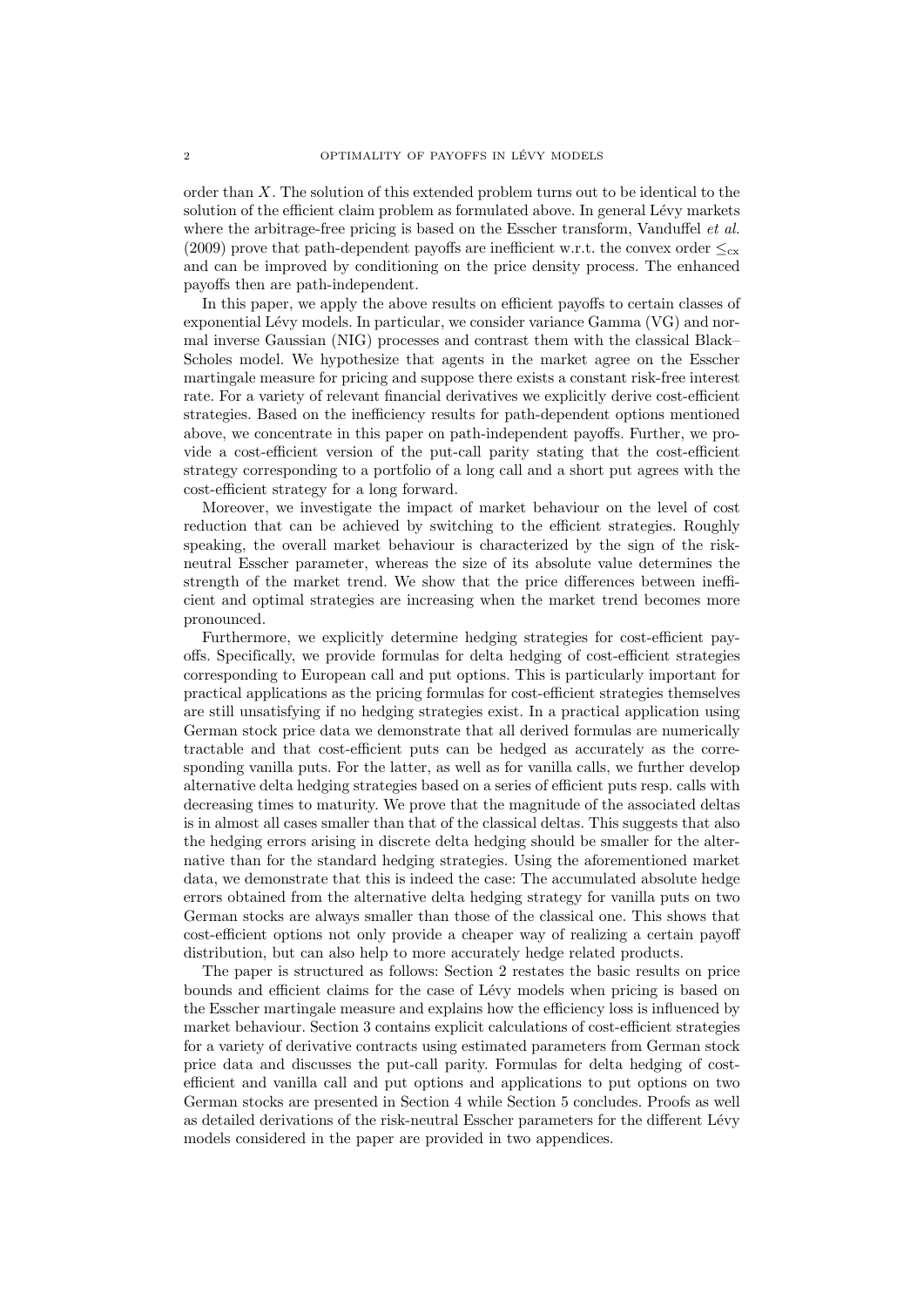#### 2. Cost-efficient strategies

2.1. Cost-efficiency. Consider a financial market on a filtered probability space  $(\Omega, \mathcal{F}, (\mathcal{F}_t)_{t\in[0,T]}, P)$  satisfying the usual conditions with finite trading horizon  $[0,T]$ ,  $T \in \mathbb{R}_+$ . We use the simplifying notation  $(Y_t)_{t\geq 0} := (Y_t)_{t\in[0,T]}$  for an arbitrary stochastic process Y on  $[0, T]$ . Further, we assume that the financial market is incomplete, but free of arbitrage, perfectly liquid and frictionless. Let  $(S_t)_{t\geq0}$  denote the price process of a risky asset and let  $r$  be the constant deterministic risk-free interest rate. We assume that all agents in the market agree on the same state price density  $(Z_t)_{t>0}$  for pricing, where the process  $(Z_t)_{t>0}$  is chosen such that the discounted process  $(e^{-rt}Z_tS_t)_{t\geq 0}$  is a P-martingale. We assume this general setup throughout the whole paper and indicate whenever we concretize it.

In this paper, we are interested in strategies of European type yielding a given terminal payoff distribution, and among those, especially in the ones with minimal and maximal cost. Here the cost of a strategy with a given terminal payoff  $X_T$ ,  $T > 0$ , is defined as the discounted expected payoff w.r.t. the state price density  $Z_T$ , i.e.,

$$
c(X_T) = e^{-rT} E[Z_T X_T], \qquad (2.1)
$$

provided that the expectation exists. Note that here and in the following the expectation  $E[\cdot] = E_P[\cdot]$  is always calculated w.r.t. the real-world measure P if not stated otherwise.

## Definition 2.1 (Cost-efficient and most-expensive strategies).

(a) A strategy (or payoff)  $\underline{X}_T \sim G$  is called *cost-efficient* w.r.t. the payoffdistribution G if any other strategy  $X_T$  that generates the same payoffdistribution  $G$  costs at least as much, that is,

$$
c(\underline{X}_T) = e^{-rT} E[Z_T \underline{X}_T] = \min_{\{X_T \sim G\}} e^{-rT} E[Z_T X_T].
$$
\n(2.2)

(b) A strategy (or payoff)  $\overline{X}_T \sim G$  is called *most-expensive* w.r.t. the payoffdistribution G if any other strategy  $X_T$  that generates the same payoffdistribution  $G$  costs at most as much, that is,

$$
c(\overline{X}_T) = e^{-rT} E[Z_T \overline{X}_T] = \max_{\{X_T \sim G\}} e^{-rT} E[Z_T X_T]. \tag{2.3}
$$

(c) The *efficiency loss* of a strategy with payoff  $X_T \sim G$  at maturity T is defined as

$$
c(X_T) - c(\underline{X}_T).
$$

As a consequence of the definition one obtains (see Bernard *et al.* (2014)) that the net profit from investing into the cost-efficient strategy  $\underline{X}_T$  is greater than that of  $X_T$  in the stochastic order  $\leq_{\text{st}}$ , i.e.,

$$
X_T - c(X_T)e^{rT} \leq_{st} \underline{X}_T - c(\underline{X}_T)e^{rT}.
$$
\n(2.4)

Thus, investors who only care about the distribution of terminal wealth will always prefer the cost-efficient strategies as the latter yield higher outcomes with greater probabilities.

From Eq. (2.2) we observe that the cost of a strategy with a given payoff distribution G is minimized when the expectation of the product of payoff  $X_T$  and the state price density  $Z_T$  is minimized. Since the marginal distributions G and  $F_{Z_T}$ have to be kept fixed, the problem of minimizing the cost is equivalent to finding a strategy  $\underline{X}_T \sim G$  such that the covariance  $\text{Cov}(\underline{X}_T, Z_T)$  is minimized (we implicitly assume here that  $E[X_T]$  and  $E[X_T Z_T]$  are finite such that all expressions are well-defined). Then it is an immediate consequence of the Hoeffding formula (see Lehman (1966), Lemma 2) that the minimal covariance is obtained by setting the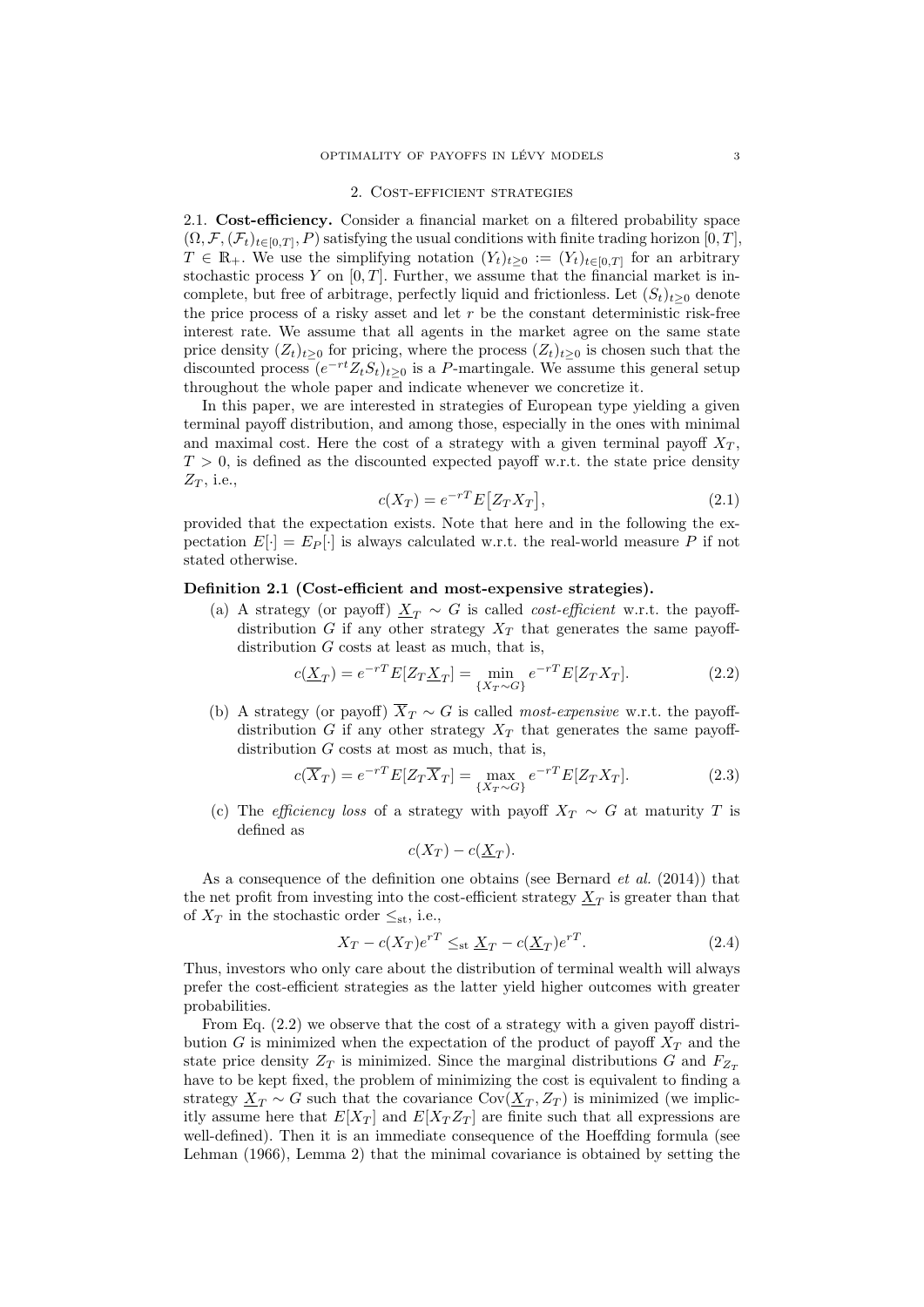joint distribution of  $\underline{X}_T$  and  $Z_T$  equal to the lower Fréchet bound, i.e.,  $\underline{X}_T$  and  $Z_T$ have to be countermonotonic. If at least one of the marginal distributions is continuous, this is equivalent to the fact that  $X_T$  a.s. is a non-increasing function of  $Z_T$ . Analogously, the most-expensive payoff is obtained by choosing the payoff  $\overline{X}_T$  to be comonotonic with  $Z_T$ , i.e.,  $\overline{X}_T$  is a.s non-decreasing in  $Z_T$ . More precisely, the following result holds (see Bernard et al. (2014), Proposition 3, and the literature mentioned in the introduction).

Theorem 2.1 (Cost-efficient payoffs and price bounds). For any given payoff  $X_T$  with distribution G it holds:

(a)

$$
\inf_{\{X_T \sim G\}} c(X_T) = e^{-rT} \int_0^1 F_{Z_T}^{-1}(y) G^{-1}(1-y) dy
$$
\n
$$
\sup_{\{X_T \sim G\}} c(X_T) = e^{-rT} \int_0^1 F_{Z_T}^{-1}(y) G^{-1}(y) dy
$$
\n(2.5)

- (b) A random payoff  $X_T \sim G$  is cost-efficient if and only if  $X_T$  and  $Z_T$  are countermonotonic.  $X_T \sim G$  is most-expensive iff  $X_T$  and  $Z_T$  are comonotonic.
- (c) If the distribution  $F_{Z_T}$  of the state price density  $Z_T$  is continuous, then

$$
\underline{X}_T = G^{-1}(1 - F_{Z_T}(Z_T))
$$
 is cost-efficient and  
\n
$$
\overline{X}_T = G^{-1}(F_{Z_T}(Z_T))
$$
 is most-expensive.

Explicit formulas for cost-efficient and for most-expensive payoffs can also be given in explicit form without assuming continuity of  $F_{Z_T}$  by means of the distributional transform (see Rüschendorf (2012, 2013)).

2.2. Cost-efficiency in Lévy markets. Suppose now that the asset price process  $(S_t)_{t\geq 0} = (S_0 e^{L_t})_{t\geq 0}$  is driven by a Lévy process  $(L_t)_{t\geq 0}$ . Apart from the cases where  $(L_t)_{t>0}$  either is a Brownian motion or a Poisson process, such a Lévy market setting is incomplete and there exist infinitely many risk-neutral martingale measures. Thus, one has to rely on additional optimality criteria, preference assumptions, or calibration results to real data from option markets to choose a specific martingale measure for pricing. Throughout this paper we will use the Esscher martingale measure for this purpose which was introduced to option pricing by Gerber & Shiu (1994). Apart from the fact that the Esscher transform provides a transparent, unambigious, and numerically very tractable way to obtain a riskneutral measure, this choice can also be motivated from a theoretical point of view. The Esscher approach can be obtained in a natural way from the assumption of the existence of a competitive equilibrium with respect to a power utility function (see e.g. Keller (1997), Chapter 1.4.3). Moreover, Chan (1997), Esche & Schweizer  $(2005)$ , Goll & Rüschendorf  $(2002)$ , and Miyahara  $(1999)$  prove that the Esscher martingale measure of the exponential transform of  $(L_t)_{t>0}$  coincides with the minimal entropy martingale measure. An extension of this result and a discussion on Esscher transforms of exponential Lévy models can be found in Hubalek & Sgarra  $(2006)$ . Another useful feature of Esscher transforms is the preservation of the Lévy property:  $(L_t)_{t\geq 0}$  remains a Lévy process under any Esscher measure  $Q^{\theta}$  to be defined below. To properly define the Esscher martingale measure, the following basic assumption on the driving Lévy process  $(L_t)_{t\geq0}$  is made for the remainder of the paper.

**Assumption 2.1.** The random variable  $L_1$  is nondegenerate and possesses a moment generating function (mgf)  $M_{L_1}(u) = E[e^{uL_1}]$  on some open interval  $(a, b)$  with  $a < 0 < b$  and  $b - a > 1$ .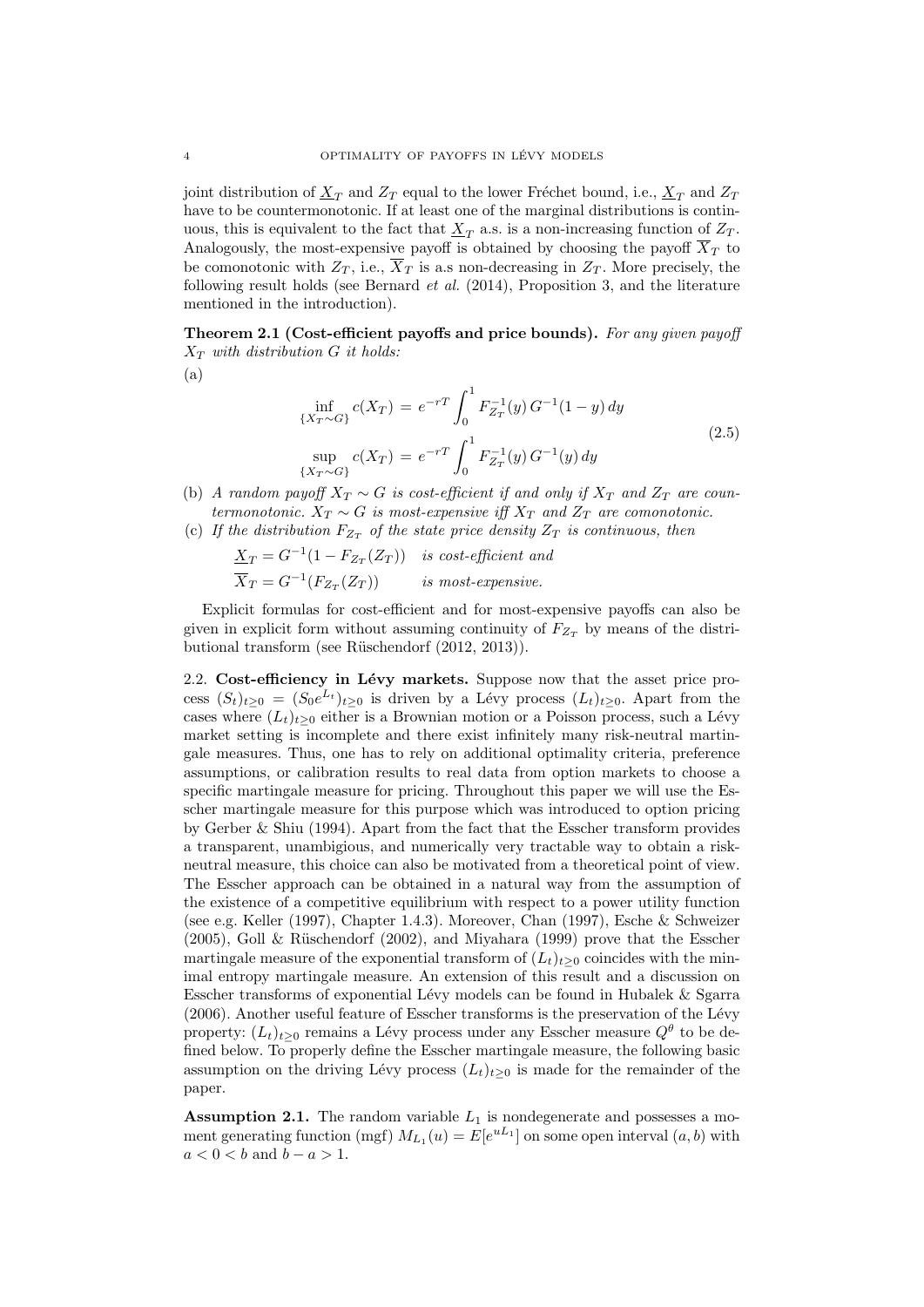This condition turns out to be necessary (but not always sufficient) for the existence of the risk-neutral Esscher measure.

**Definition 2.2.** We call an *Esscher transform* any change of  $P$  to a locally equivalent measure  $Q^{\theta}$  with a density process  $Z_t^{\theta} = \frac{dQ^{\theta}}{dP}|_{\mathcal{F}_t}$  of the form

$$
Z_t^{\theta} = \frac{e^{\theta L_t}}{M_{L_t}(\theta)},
$$
\n(2.6)

where  $M_{L_t}$  is the mgf of  $L_t$  as before, and  $\theta \in (a, b)$ .

To emphasize the dependence of the Esscher measure  $Q^{\theta}$  and its density process  $(Z_t^{\theta})_{t\geq0}$  on the parameter  $\theta$ , we shall always add the latter as superscript. Similarly, we will indicate by  $E_{\theta}[\cdot]$  that the expectation is calculated with respect to  $Q^{\theta}$ . Using the stationarity and independence of the increments of every Lévy process  $(L_t)_{t\geq0}$ , which also imply the relation

$$
M_{L_t}(u) = M_{L_1}(u)^t \quad \text{for all } u \in \mathbb{R} \text{ and } t \ge 0,
$$

it is not hard to show that  $(Z_t^{\theta})_{t\geq 0}$  indeed is a density process for all  $\theta \in (a, b)$  and  $(L_t)_{t\geq0}$  also is a Lévy process under  $Q^{\theta}$  for all these  $\theta$ . However, the discounted stock price process  $(e^{-rt}S_t)_{t\geq 0}$  will not be a martingale under all  $Q^{\theta}$ . The parameter  $\bar{\theta}$  of the *risk-neutral Esscher measure*  $Q^{\bar{\theta}}$ , for which this property holds, has to fulfill the equation  $S_0 = E_{\bar{\theta}}[e^{-rt}S_t]$ , i.e.,  $\bar{\theta}$  has to solve the equation

$$
e^{r} = \frac{M_{L_1}(\bar{\theta} + 1)}{M_{L_1}(\bar{\theta})}.
$$
\n(2.7)

This also explains why it is necessary to require  $M_{L_1}$  to be defined on an interval with length greater than one. But, as mentioned before, Assumption 2.1 alone does not guarantee the existence of a solution  $\hat{\theta}$ . The next lemma, taken from Raible (2000, Proposition 2.8), provides a sufficient condition for this and further shows that the solution, if existent, is unique such that we can define the risk-neutral Esscher measure or Esscher martingale measure without any ambiguity.

Lemma 2.1. If Assumption 2.1 is in force, we have:

(a) For each  $c > 0$ , there is at most one  $\theta \in \mathbb{R}$  such that

$$
\frac{M_{L_1}(\theta + 1)}{M_{L_1}(\theta)} = c.
$$

(b) If  $\lim_{u \downarrow a} M_{L_1}(u) = \lim_{u \uparrow b} M_{L_1}(u) = \infty$ , then the previous equation has exactly one solution  $\theta \in (a, b - 1)$  for each  $c > 0$ .

Remark 2.1. Note that within this framework one cannot assume the state price density to be square integrable in general. The interval  $(a, b)$  on which the mgf  $M_{L_1}$ is well defined and finite, can be fairly small. Thus, it might happen that a solution  $\bar{\theta} \in (a, b-1)$  of (2.7) exists, but  $2\bar{\theta} \notin (a, b)$ , implying that  $E[e^{2\bar{\theta}L_t}]$  is infinite and hence  $Z_t^{\overline{\theta}}$  is not square integrable for any  $t > 0$ .

Now we can reformulate Theorem 2.1 in terms of the driving Lévy process instead of the state price process.

Proposition 2.1 (Cost-efficient payoffs in Lévy models). Let  $(L_t)_{t\geq0}$  be a Lévy process with continuous distribution function  $F_{L_T}$  at maturity  $T > 0$ , and assume that a solution  $\bar{\theta}$  of (2.7) exists.

(a) If  $\bar{\theta}$  < 0, then the cost-efficient payoff  $\underline{X}_T$  and the most-expensive payoff  $\overline{X}_T$ with distribution function G are a.s. unique and are given by

$$
\underline{X}_T = G^{-1}(F_{L_T}(L_T)) \quad and \quad \overline{X}_T = G^{-1}(1 - F_{L_T}(L_T)). \tag{2.8}
$$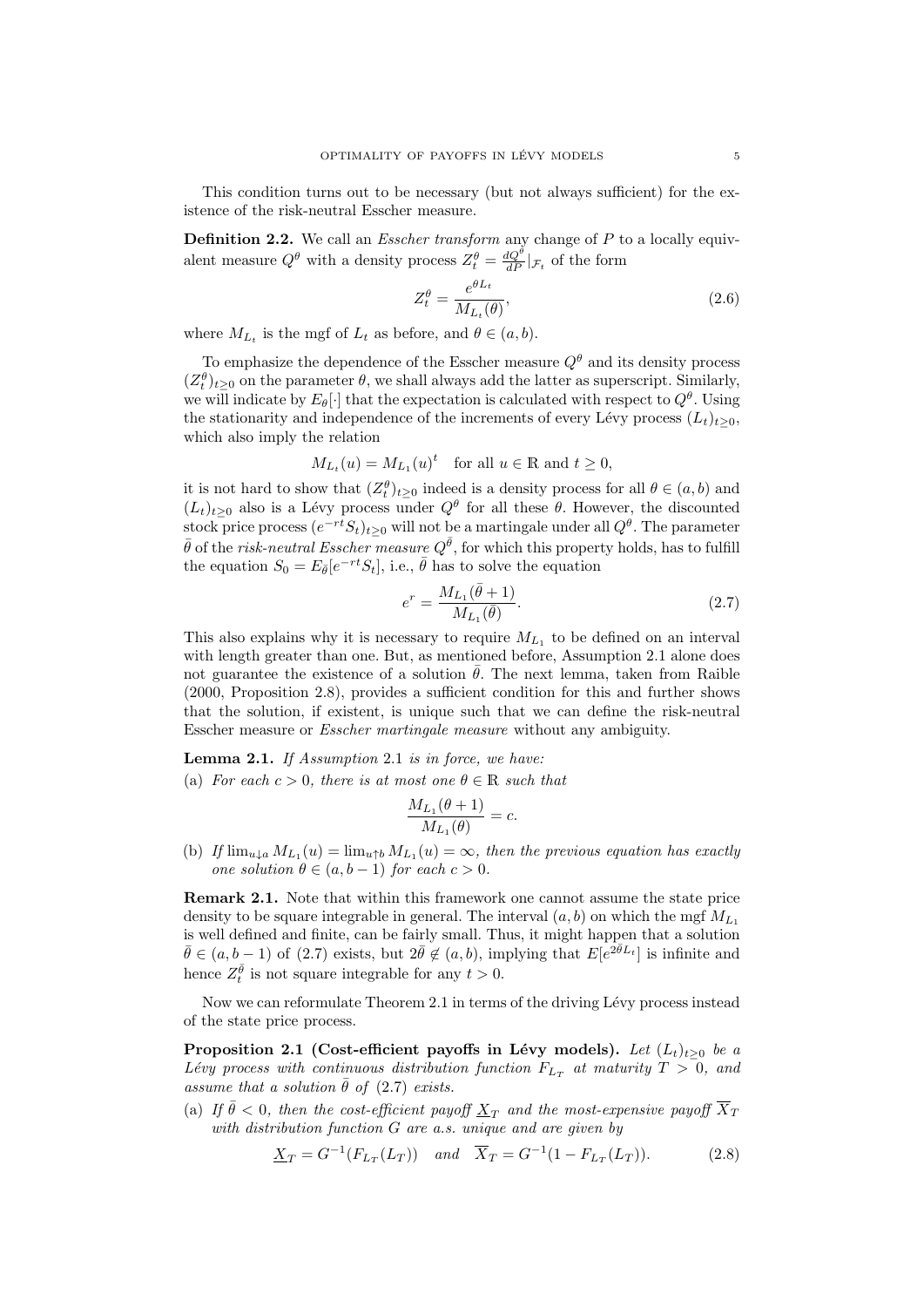Further, the following bounds for the cost of any strategy with terminal payoff  $X_T \sim G$  hold:

$$
c(X_T) \ge E\left[e^{-rT}Z_T^{\bar{\theta}}\underline{X}_T\right] = \frac{1}{M_{L_T}(\bar{\theta})} \int_0^1 e^{\bar{\theta}F_{L_T}^{-1}(1-y)-rT} G^{-1}(1-y) dy,
$$
  

$$
c(X_T) \le E\left[e^{-rT}Z_T^{\bar{\theta}}\overline{X}_T\right] = \frac{1}{M_{L_T}(\bar{\theta})} \int_0^1 e^{\bar{\theta}F_{L_T}^{-1}(1-y)-rT} G^{-1}(y) dy.
$$

(b) If  $\bar{\theta} > 0$ , then the cost-efficient and the most-expensive payoffs are a.s. unique and are given by

$$
\underline{X}_T = G^{-1}(1 - F_{L_T}(L_T)) \quad and \quad \overline{X}_T = G^{-1}(F_{L_T}(L_T)). \tag{2.9}
$$

The bounds in (a) hold true with  $F_{L_T}^{-1}(1-y)$  replaced by  $F_{L_T}^{-1}(y)$ .

From this we directly obtain the following corollary where the notions increasing and decreasing are understood in the weak sense. The continuity assumption is only needed for the converse direction.

Corollary 2.1 (Characterization of cost-efficiency in Lévy models). Let  $(L_t)_{t>0}$  be a Lévy process with continuous distribution  $F_{L_T}$  at maturity  $T > 0$ , and assume that a solution  $\bar{\theta}$  of (2.7) exists.

(a) If  $\bar{\theta} < 0$ , a payoff  $X_T \sim G$  is cost-efficient if and only if it is increasing in  $L_T$ . (b) If  $\bar{\theta} > 0$ , a payoff  $X_T \sim G$  is cost-efficient if and only if it is decreasing in  $L_T$ .

For the most-expensive strategy, the reverse holds true.

### Example 2.1.

- (a) Applying Corollary 2.1 to the special payoff  $X_T = S_T = S_0 e^{L_T}$  one obtains that buying one stock for  $S_0$  at time  $t = 0$  is a cost-efficient way to achieve a payoff with distribution  $G = F_{S_T}$  at time T if and only if  $\bar{\theta} < 0$ .
- (b) Assume again the setting of Corollary 2.1 and consider the payoff of a put option at time  $T > 0$  with strike  $K > 0$ , i.e.,  $X_T^P = (K - S_T)_+ = (K - S_0 e^{L_T})_+$ .  $X_T^P$ is a decreasing function of  $L_T$  and hence is cost-efficient if and only if  $\bar{\theta} > 0$ . For  $\bar{\theta}$  < 0, however, the classical put is the most-expensive way to realize a payoff with distribution  $G = F_{X_T^P}$ . Similarly, the payoff  $X_T^C = (S_0 e^{L_T} - K)_+$ of a call option with strike K and maturity T is cost-efficient if  $\bar{\theta} < 0$  and most-expensive if  $\bar{\theta} > 0$ .

The corollary also implies the inefficiency of path-dependent payoffs. Here we call a payoff  $X_T$  path-dependent if  $X_T$  does not solely depend on the asset price  $S_T$ at maturity time T (or equivalently on  $L_T$ ), but at least on one more value  $S_t$ , resp.  $L_t$ , with  $0 < t < T$ . Consequently, a path-dependent payoff never is an increasing or decreasing function of  $L_T$  alone, and therefore, cannot be cost-efficient either. The only exception is the case  $\bar{\theta} = 0$  which implies  $Z_t^{\bar{\theta}} \equiv 1$  for all  $0 \le t \le T$ , thus  $P = Q^0$  already is a risk-neutral measure. As is immediately obvious from the definition, the possible price range  $[c(\underline{X}_T), c(\overline{X}_T)]$  of any payoff  $X_T \sim G$  then shrinks to a singleton or, in other words, for  $\bar{\theta} = 0$  every payoff  $X_T$  already is cost-efficient and cannot be improved further. This yields the following generalized version of Bernard *et al.* (2014, Corollary 3) in the Lévy market setting. For a related result, see also Cox & Leland (2000).

Corollary 2.2 (Inefficiency of path-dependent payoffs). If  $(L_t)_{t>0}$  is a Lévy process with continuous distribution  $F_{L_T}$  at maturity  $T > 0$  and a solution  $\bar{\theta}$  of (2.7) exists, then path-dependent payoffs are not cost-efficient unless  $\bar{\theta} = 0$ .

**Remark 2.2.** In some settings, path-dependent payoffs  $X_T$  can be improved by conditioning on  $S_T$  resp.  $L_T$ . Vanduffel *et al.* (2008) and Vanduffel *et al.* (2009)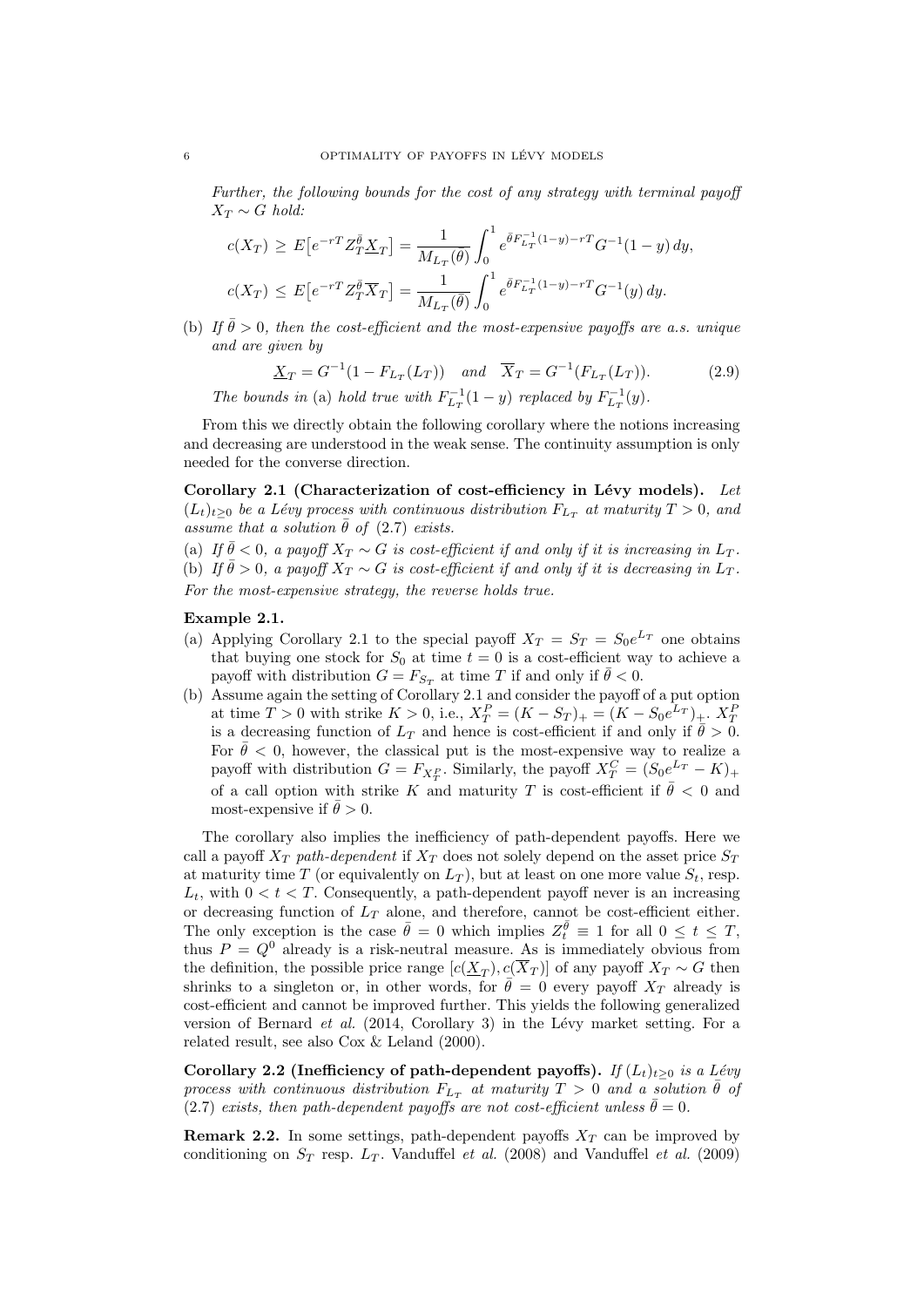proved that risk-averse investors with fixed investment horizon will always prefer the payoff  $X'_T = E[X_T | S_T]$  to  $X_T$  in a Lévy market model where the real-world and risk-neutral measures  $P$  and  $Q$  are related by an Esscher transformation. More generally, path-dependent payoffs are suboptimal for risk-averse investors in any setting where the state price density is a function of  $S_T$ , see Kassberger & Liebmann (2011). Observe that the improved payoff  $X'_T$  is no longer path-dependent due to the conditioning on  $S_T$ , hence it fits into the present framework and may be enhanced further by applying Proposition 2.1. In Vanduffel  $et$  al. (2012), this approach is applied to Dollar cost averaging which is shown to be outperformed by a static strategy of investing in a suitable portfolio of path-independent options. Some general comparison results for prices of path-dependent options like Asian or lookback options are given in Bergenthum  $\&$  Rüschendorf (2008).

The above results indicate that the sign of the risk-neutral Esscher parameter  $\bar{\theta}$  in Lévy markets plays an essential role for the construction of cost-efficient strategies. Our next result states that in a bullish Lévy market scenario, i.e., a market where the expected return  $E[S_t/S_0] = E[e^{L_t}]$  is greater than the risk-free return  $e^{rt}$ , the Esscher parameter  $\bar{\theta}$  solving Eq. (2.7) must be negative to shrink the rate of return to the risk-free rate  $r$ . Similarly, in bearish markets where the expected return  $E[e^{L_t}]$  is smaller than  $e^{rt}$  for all  $t > 0$ , we must have  $\bar{\theta} > 0$  to adjust the rate of return accordingly. Observe that this line of argumentation requires  $E[S_t] = S_0 E[e^{L_t}] = S_0 E[e^{L_1}]^t < \infty$  which is, of course, a quite natural condition.

Proposition 2.2 (Characterization of bullish and bearish markets). Assume that the risk-neutral Esscher parameter  $\bar{\theta}$  exists and  $E[e^{L_1}] < \infty$ . Then the market is bullish if and only if  $\bar{\theta} < 0$ , and it is bearish if and only if  $\bar{\theta} > 0$ .

While the sign of the risk-neutral Esscher parameter  $\bar{\theta}$  characterizes the market behaviour, the size of  $|\bar{\theta}|$  reflects the magnitude of the drift of the price process and thus can be regarded as a measure for the strength of the market trend. Our next result implies that the efficiency loss  $c(X_T) - c(\underline{X}_T)$  associated with the strategy  $X_T$  is increasing in the absolute value of the Esscher parameter  $|\bar{\theta}|$ . To clarify this, let us first define the function

$$
l(\theta, \eta) = e^{-rT} E_{\theta}[X_T - \underline{X}_T],
$$

where  $\underline{X}_T$  is defined by Eqs. (2.8) or (2.9) as before, dependent on the sign of  $\theta$ , and observe that the Esscher parameter  $\bar{\theta} = \bar{\theta}(\eta)$  is a function of the parameters  $\eta = (\eta_1, \ldots, \eta_k)$  of the driving Lévy process (see Eqs. (2.7), (2.12), and (2.13)). Then  $l(\bar{\theta}(\eta), \eta) = c(X_T) - c(\underline{X}_T)$  is the efficiency loss of the strategy  $X_T$ .

**Proposition 2.3.** Suppose that  $E_{\theta}[(X_T - \underline{X}_T)^2] < \infty$ , then  $\frac{\partial l(\theta, \eta)}{\partial \theta} < 0$  for  $\theta < 0$ and  $\frac{\partial l(\theta,\eta)}{\partial \theta} > 0$  for  $\theta > 0$ .

Hence, if the risk-neutral Esscher parameter  $\bar{\theta}$  exists, then  $E_{\bar{\theta}} \left[ (X_T - \underline{X}_T)^2 \right] < \infty$ ensures that the signs of  $\frac{\partial l(\bar{\theta},\eta)}{\partial \theta}$  and  $\bar{\theta}$  coincide, or, in other words, that the efficiency loss  $l(\bar{\theta}, \eta)$  is increasing in  $|\bar{\theta}|$ . Note that this only allows to analyze the influence of the absolute value  $|\bar{\theta}|$  on the efficiency loss for fixed  $\eta$ . To determine the influence of the parameter  $\eta_i$  on the latter, one has to consider

$$
\frac{\mathrm{d}l(\bar{\theta},\eta)}{\mathrm{d}\eta_i} = \frac{\partial l(\bar{\theta},\eta)}{\partial \theta} \frac{\partial \bar{\theta}}{\partial \eta_i} + \frac{\partial l(\bar{\theta},\eta)}{\partial \eta_i} \tag{2.10}
$$

(recall that  $\bar{\theta} = \bar{\theta}(\eta)$ ). The derivative  $\frac{\partial \bar{\theta}}{\partial \eta_i}$  is typically simple to calculate. As a consequence we obtain that e.g. the conditions  $\frac{\partial l(\bar{\theta}, \eta)}{\partial \eta_i} > 0$  and  $\frac{\partial \bar{\theta}}{\partial \eta_i} > 0$  imply that for  $\bar{\theta} > 0$  the efficiency loss  $l(\bar{\theta}, \eta)$  is increasing in  $\eta_i$ . The functional dependence of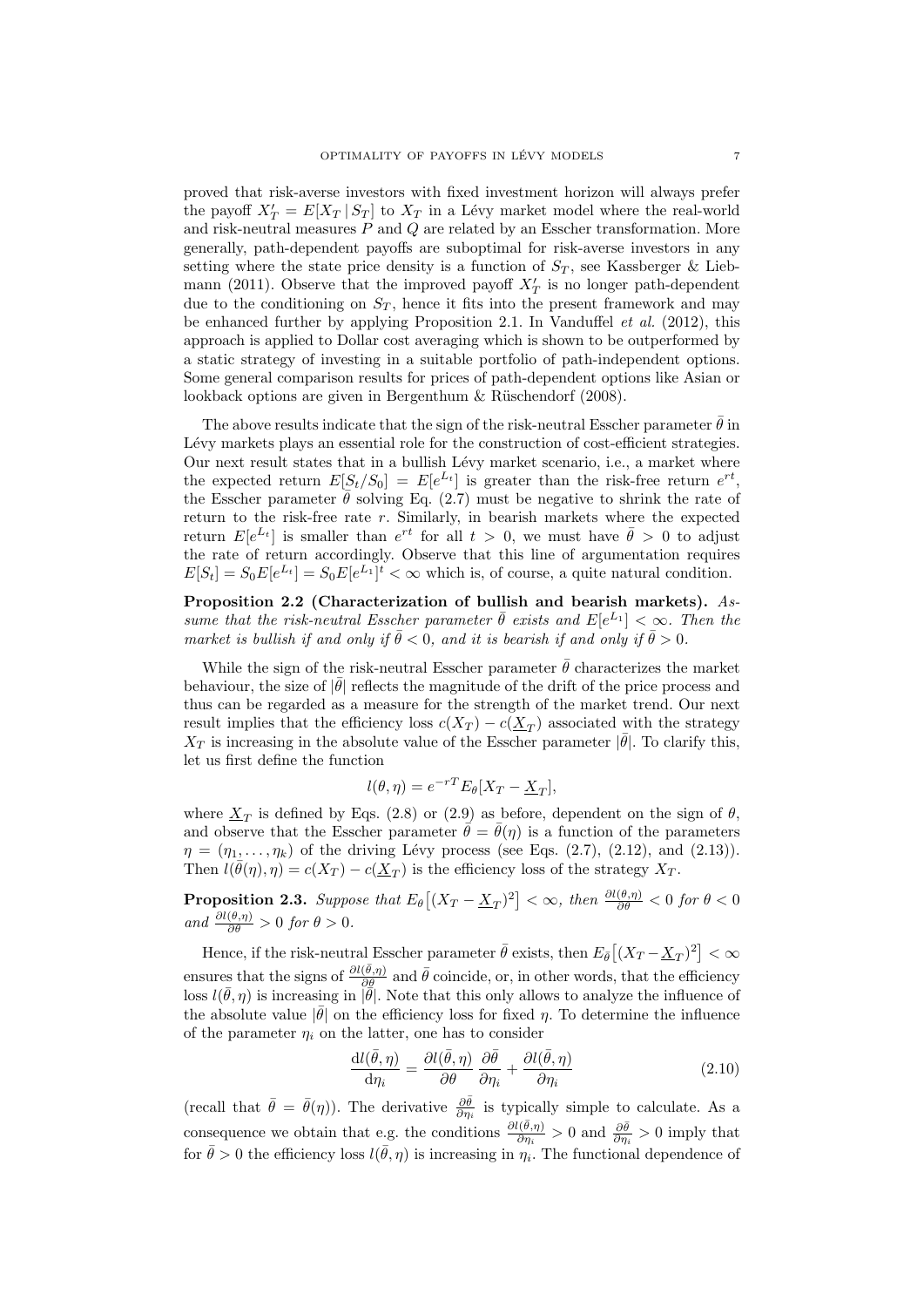$l(\bar{\theta}, \eta)$  on the Lévy parameters  $\eta$ , when  $\bar{\theta}$  is fixed, is illustrated in Figure 1 in the upcoming subsection for the case of the normal inverse Gaussian model.

2.3. Models for the Lévy process. In the last two decades more and more researchers started to use jump-diffusions and, more generally, Lévy processes as a valuable and flexible tool to model asset price processes as well as the term structure of interest rates. These typically provide a much better fit to real market data because the inherent jumps allow for a more realistic modeling and quantification of the risk of large price movements within short time intervals which are often severly underestimated in a pure diffusion framework. A comprehensive overview on the most prominent Lévy processes that already have been applied to financial modeling can be found in the books of Schoutens (2003) and Cont & Tankov (2004), for jumpdiffusion models we also refer to Kou (2002). In the following we concentrate on the normal inverse Gaussian  $(NIG)$  and variance Gamma  $(VG)$  Lévy processes. We include the Brownian motion as a benchmark model here which allows us to compare the prices of cost-efficient strategies within the NIG and VG models with those that can be achieved in the classical Black–Scholes framework.

2.3.1. Normal inverse Gaussian model. The normal inverse Gaussian process was first applied to finance in Barndoff-Nielsen (1995), Barndorff-Nielsen (1998). Its generating distributions can be obtained as a normal mean-variance mixture with an inverse Gaussian mixing distribution. More specifically, if  $X \sim NIG(\alpha, \beta, \delta, \mu)$ , then the random variable  $X$  can be represented as follows:

$$
X \stackrel{d}{=} \mu + \beta Z + \sqrt{Z} W,\tag{2.11}
$$

where  $\mu \in \mathbb{R}, W \sim N(0, 1)$ , and  $Z \sim IG(\delta, \sqrt{\alpha^2 - \beta^2})$  is an inverse Gaussian distributed random variable with  $\delta > 0$  and  $0 \leq |\beta| < \alpha$  that is independent of  $W$ . This representation also entails that the infinite divisibility of the mixing inverse Gaussian distribution transfers to the NIG mixture distribution, thus there exists a Lévy process  $(L_t)_{t\geq0}$  with  $\mathcal{L}(L_1) = NIG(\alpha, \beta, \delta, \mu)$ . The parameter  $\overline{\theta}$  of the risk-neutral Esscher measure  $Q^{\theta}$ , i.e., the solution of (2.7) (if it exists) is given by

$$
\bar{\theta}_{NIG} = -\frac{1}{2} - \beta + \frac{r - \mu}{\delta} \sqrt{\frac{\alpha^2}{1 + (\frac{r - \mu}{\delta})^2} - \frac{1}{4}}.
$$
\n(2.12)

Note that  $(L_t)_{t\geq 0}$  remains a NIG Lévy process under every Esscher measure  $Q^{\theta}$ , but with parameter  $\beta$  replaced by  $\beta + \theta$ . Further properties and a derivation of these results are given in Appendix A.

Figure 1 illustrates the local behaviour of  $l(\bar{\theta}, \eta)$  around the actually estimated Lévy parameters  $\hat{\eta}$  for a put option on Allianz in the NIG model, i.e., the graphs show the efficiency loss  $l(\bar{\theta}, \eta)$  for a fixed Esscher parameter  $\bar{\theta} \equiv \bar{\theta}(\hat{\eta})$  when we vary individual parameters  $\eta_i$  of the Lévy model. The dotted lines always refer to the actually estimated parameter values  $\hat{\eta}_i$ . Let us consider, for example, the parameter  $\eta_2 = \beta$ . From Eq. (2.12) we directly obtain  $\frac{\partial \bar{\theta}_{NIG}}{\partial \beta} = -1$ . Moreover, the risk-neutral Esscher parameter  $\bar{\theta}_{NIG}$  is negative in case of the Allianz stock (confer Table 1 in the next section), so it follows from Proposition 2.3 that  $\frac{\partial l(\bar{\theta}_{NIG}(\hat{\eta}),\eta)}{\partial \bar{\theta}_{NIG}} < 0$ . Figure 1 then indicates that the partial derivative  $\frac{\partial l(\bar{\theta}_{NIG}(\hat{\eta}),\eta)}{\partial \beta}$  should be positive and thus we can conclude from Eq.  $(2.10)$  that the efficiency loss should exhibit an increasing behaviour in the skewness parameter  $\beta$ .

2.3.2. Variance Gamma model. The class of variance Gamma distributions was introduced in Madan & Seneta (1990) and Madan & Milne (1991) as a more realistic model for stock return distributions. Similar to NIG distributions, a variance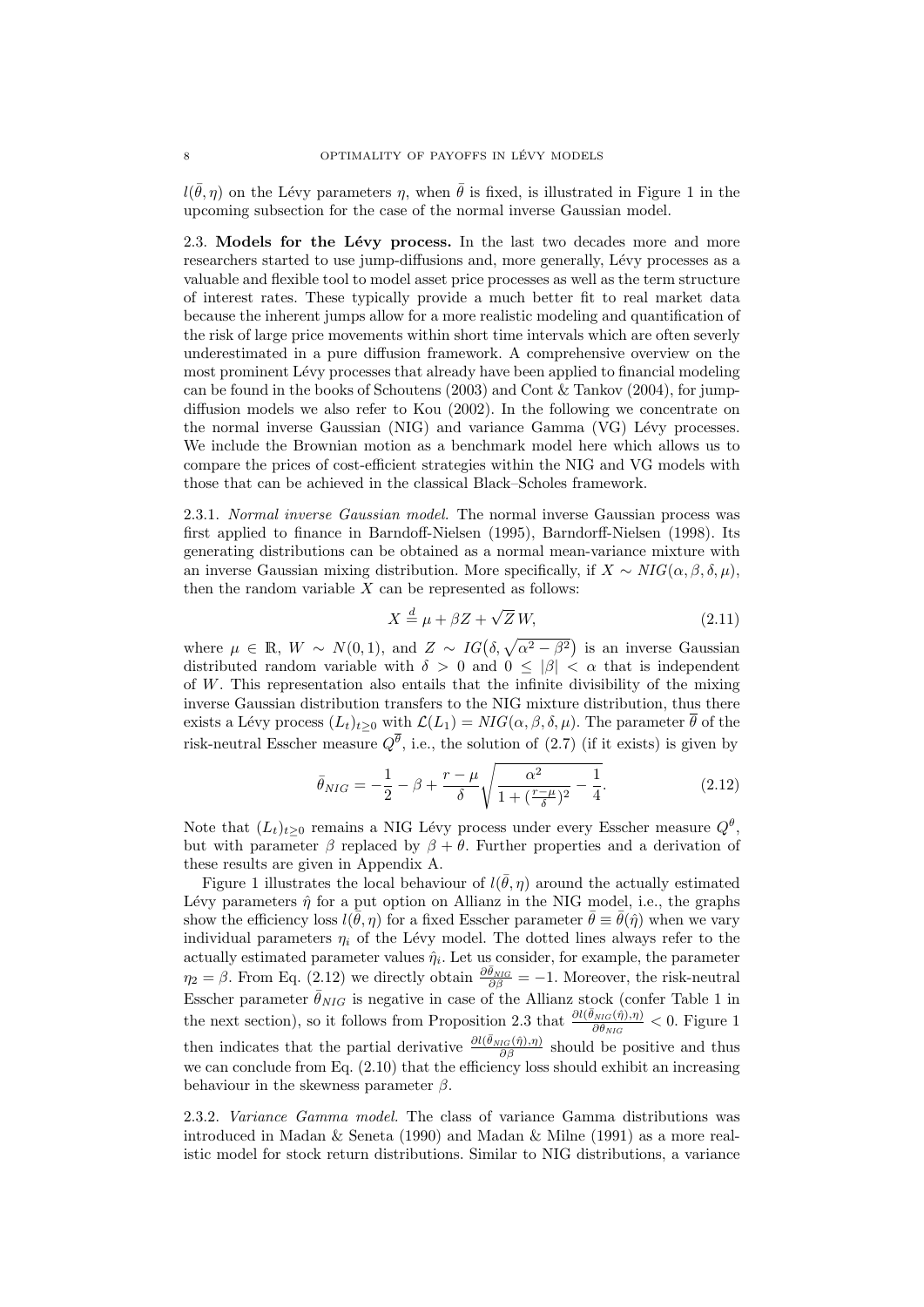

**Efficiency loss for put option with fixed Esscher− and varying Lévy parameter on Allianz (T = 23, K = 98)**

**Figure 1.** Dependence of  $l(\bar{\theta}, \eta)$  on the Lévy parameters for a put option on Allianz in the NIG model when the Esscher parameter  $\bar{\theta} = \bar{\theta}(\hat{\eta})$  is fixed. The dotted lines mark the actually estimated Lévy parameters, i.e., the components of  $\hat{\eta}$  (see Table 1).

Gamma distributed random variable  $X \sim VG(\lambda, \alpha, \beta, \mu)$  can be represented as a normal mean-variance mixture as in Eq. (2.11), but in this case the mixing variable  $Z \sim G(\lambda, \frac{\alpha^2 - \beta^2}{2})$  $\frac{-\beta^2}{2}$  is Gamma distributed with shape parameter  $\lambda > 0$  and scale parameter  $\frac{\alpha^2 - \beta^2}{2}$  where  $0 \le |\beta| < \alpha$ . Again, the infinite divisibility of  $G(\lambda, \frac{\alpha^2 - \beta^2}{2})$  $\frac{-\beta^2}{2}\big)$ transfers to  $VG(\lambda, \alpha, \beta, \mu)$ .

Lemma 2.1 (b) and Eq. (A.6) in the appendix imply that the condition  $2\alpha > 1$ is sufficient to guarantee a unique solution  $\bar{\theta}$  of Eq. (2.7) in the VG case which is given by

$$
\bar{\theta}_{VG} = \begin{cases}\n & -\frac{1}{2} - \beta, & r = \mu, \\
 & -\frac{1}{1 - e^{-\frac{r - \mu}{\lambda}}} - \beta + \text{sign}(r - \mu) \sqrt{\frac{e^{-\frac{r - \mu}{\lambda}}}{(1 - e^{-\frac{r - \mu}{\lambda}})^2} + \alpha^2}, & r \neq \mu.\n\end{cases}
$$
\n(2.13)

Under  $Q^{\theta}$  the process  $(L_t)_{t\geq 0}$  remains a VG Lévy process with parameter  $\beta + \theta$ instead of  $\beta$ . For details see Appendix A.

Remark 2.3. In many papers dealing with VG distributions, especially the ones of Madan and coauthors, a different parametrization  $VG(\sigma, \nu, \theta, \tilde{\mu})$  is used (the VG parameter  $\theta$  here should not be confused with the Esscher parameter). This is related to ours as follows:

$$
\sigma^2 = \frac{2\lambda}{\alpha^2 - \beta^2}, \quad \nu = \frac{1}{\lambda}, \quad \theta = \beta\sigma^2 = \frac{2\beta\lambda}{\alpha^2 - \beta^2}, \quad \tilde{\mu} = \mu.
$$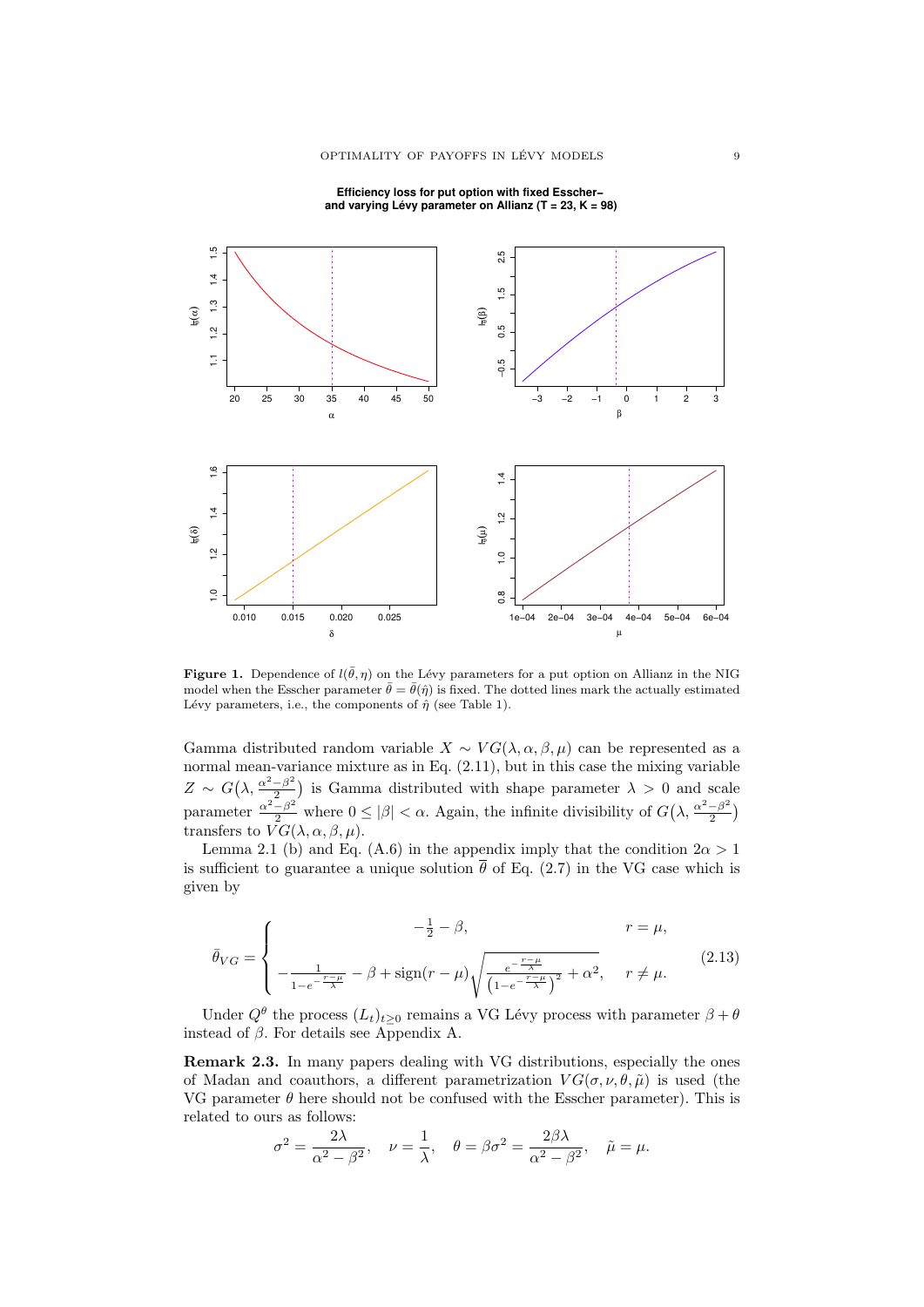2.3.3. Samuelson model. The classical benchmark model, which also is the basis of the Black–Scholes theory, is to assume that the stock price process  $(S_0e^{L_t})_{t\geq 0}$ follows a geometric Brownian motion. In this case, the driving Lévy process is given by

$$
L_t = \left(\mu - \frac{\sigma^2}{2}\right)t + \sigma B_t, \quad t \ge 0,
$$

where  $(B_t)_{t>0}$  is a standard Brownian motion under the physical measure P,  $\mu$  is the drift and  $\sigma$  the volatility parameter. Here we have  $\mathcal{L}(L_t) = N((\mu - \frac{\sigma^2}{2})^2)$  $(\frac{\sigma^2}{2})t, \sigma^2t),$ and the mgf of  $L_1$  equals

$$
M_{N(\mu - \frac{\sigma^2}{2}, \sigma^2)}(u) = e^{u(\mu - \frac{\sigma^2}{2}) + \frac{u^2 \sigma^2}{2}}.
$$

Apparently, it is defined for all  $u \in \mathbb{R}$  and tends to infinity if  $u \to \pm \infty$ , thus Lemma 2.1 (b) assures that a unique solution  $\theta$  of Eq. (2.7) exists which can easily be computed as  $\bar{\theta}_N = \frac{r-\mu}{\sigma^2}$ .

Remark 2.4. Since this model is complete and thus the risk-neutral measure Q is unique, the Esscher density process  $(Z_t^{\bar{\theta}_N})_{t\geq 0}$  here must coincide with the state price density process  $(Z_t)_{t\geq0}$  obtained from Girsanov's theorem. This indeed is the case, as the following equation shows:

$$
Z_t = \frac{e^{\frac{r-\mu}{\sigma}B_t}}{e^{\frac{(r-\mu)^2}{2\sigma^2}t}} = \frac{e^{\frac{r-\mu}{\sigma}B_t}}{E[e^{\frac{r-\mu}{\sigma}B_t}]} = \frac{e^{\frac{r-\mu}{\sigma^2}(L_t - t(\mu - \frac{\sigma^2}{2}))}}{E[e^{\frac{r-\mu}{\sigma^2}(L_t - t(\mu - \frac{\sigma^2}{2}))}]} = \frac{e^{\bar{\theta}_N L_t}}{M_{L_t}(\bar{\theta}_N)} = Z_t^{\bar{\theta}_N}.
$$

#### 3. Applications

In this section, we apply the results obtained so far to some common payoff distributions. More specifically, we consider European put and call options, forwards as well as spread trading strategies. Moreover, we provide some numerical results for the Lévy market settings discussed in Section 2.3. These calculations are based on estimated parameters from German stock price data for Allianz and Volkswagen from May 28, 2010, to September 28, 2012, which are shown in Figure 2. The estimated parameters from the daily log-returns of Allianz and Volkswagen are given in Table 1 below. The interest rate used to calculate  $\bar{\theta}$  is  $r = 4.2027 \cdot 10^{-6}$  which corresponds to the continuously compounded 1-Month-Euribor rate of October 1, 2012.

3.1. Put options ( $\bar{\theta}$  < 0). Consider a long put option with strike  $K > 0$  and maturity  $T > 0$  whose payoff is  $X_T^P = (K - S_T)_+ = (K - S_0 e^{L_T})_+$ . As already remarked in Example 2.1 (b),  $X_T^P$  is monotonically decreasing in  $L_T$ , therefore the put option is inefficient if  $\bar{\theta} < 0$  due to Corollary 2.1. The distribution function  $G_P = F_{X_T^P}$  of the put payoff can easily be shown to equal

$$
G_P(x) = P(X_T^P \le x) = \begin{cases} 1, & \text{if } x \ge K, \\ 1 - F_{L_T}(\ln(\frac{K - x}{S_0})), & \text{if } 0 \le x < K, \\ 0, & \text{if } x < 0. \end{cases}
$$

Its inverse is given by

$$
G_P^{-1}(y) = \left(K - S_0 e^{F_{L_T}^{-1}(1-y)}\right)_+, \quad y \in (0,1),\tag{3.1}
$$

which follows from solving the equation

$$
1 - F_{L_T}\left(\ln\left(\frac{K-x}{S_0}\right)\right) = y
$$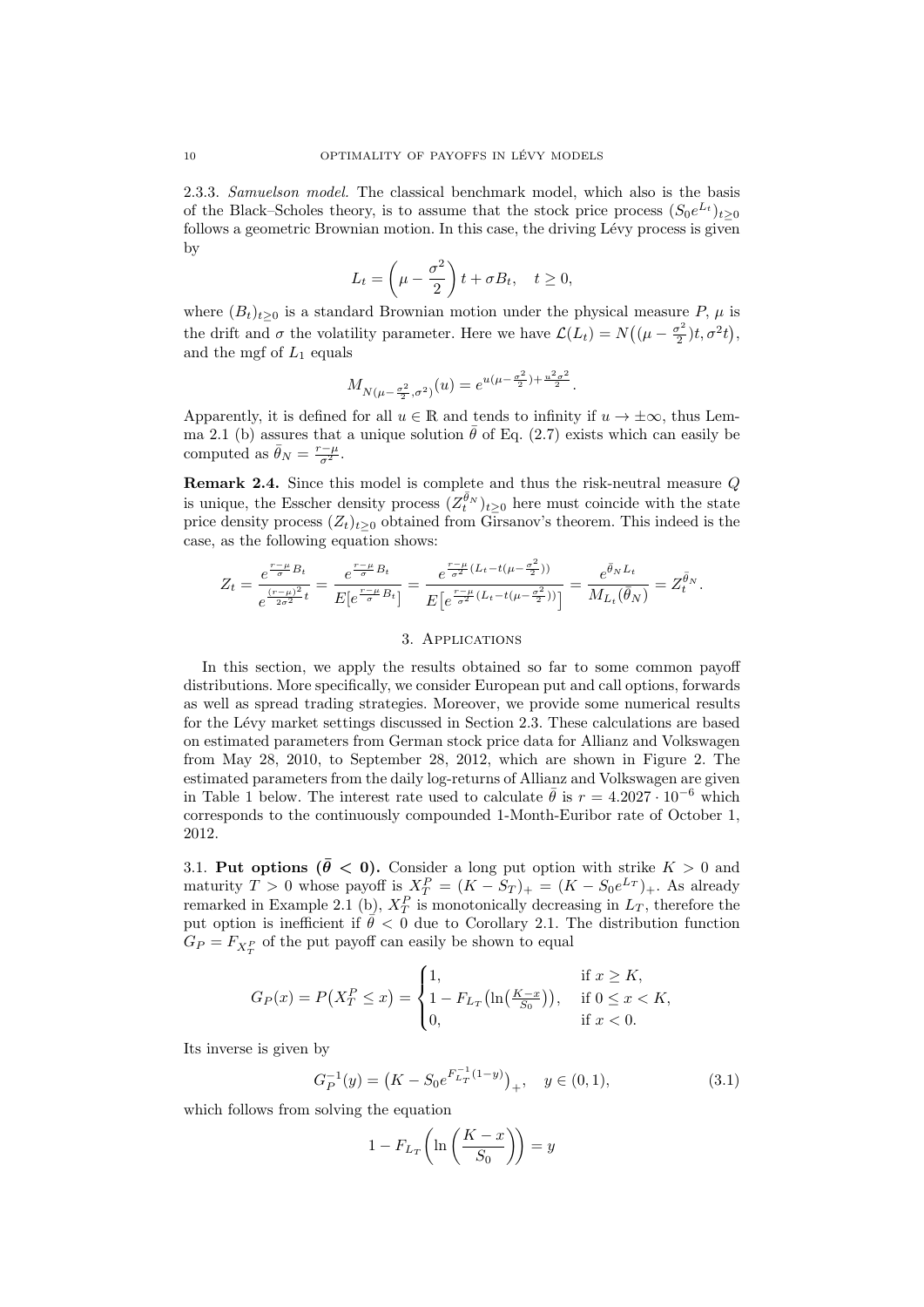

Figure 2. Daily closing prices of Allianz and Volkswagen used for parameter estimation.

|            |                                               | $\alpha$ | ß        | $\delta$      | $\mu$                 | $\theta$  |
|------------|-----------------------------------------------|----------|----------|---------------|-----------------------|-----------|
| Allianz    |                                               |          |          |               |                       |           |
| NIG        | $-0.5$                                        | 35.020   | $-0.369$ | 0.015         | 0.000376              | $-1.0127$ |
| VG         | 1.031                                         | 72.011   | 0.552    | $0.0^{\circ}$ | $1.941 \cdot 10^{-8}$ | $-1.0412$ |
| Normal     | $\mu = 4.2757 \cdot 10^{-4}, \sigma = 0.0203$ |          |          |               |                       | $-1.0314$ |
| Volkswagen |                                               |          |          |               |                       |           |
| NIG        | $-0.5$                                        | 48.859   | $-0.842$ | 0.0231        | 0.001451              | $-2.7087$ |
| VG         | 1.602                                         | 82.948   | $-2.165$ | 0.0           | 0.00206               | $-2.7395$ |
| Normal     | $\mu = 0.00129, \sigma = 0.0216$              |          |          |               |                       | $-2.7447$ |

Table 1. Estimated parameters from daily log-returns of Allianz and Volkswagen for the NIG-, the VG-, and the Samuelson model.

for x and noting that x must be non-negative since the range of  $X_T^P$  is  $[0, K]$ . Applying Proposition 2.1, for  $\bar{\theta}$  < 0 the cost-efficient payoff that generates the same distribution  $G_P$  as the long put is

$$
\underline{X}_T^P = G_P^{-1}(F_{L_T}(L_T)) = (K - S_0 e^{F_{L_T}^{-1}(1 - F_{L_T}(L_T))})_+.
$$
\n(3.2)

Figure 3 displays the payoff  $X_T^P$  of a long put option on one Allianz stock with strike  $K = 98$  and maturity  $T = 23$  days, and its cost-efficient counterparts  $\underline{X}_T^P$  for the three Lévy models under consideration. Although the latter payoff profiles look quite similar, a closer look reveals that the optimal payoff is model-dependent and varies slightly between the different models, in particular for large  $S_T$ .

**Remark 3.1.** Observe that the distribution function  $G_P$  and its inverse  $G_P^{-1}$  depend on the time to maturity. If the present time  $t$  is greater than zero, one has to replace T by  $T - t$  and  $S_0$  by  $S_t$ . This also implies that, in contrast to the vanilla put, the efficient put payoff is not static but a time-varying function. This is quite a natural feature which results from the fact that the efficient payoff has to take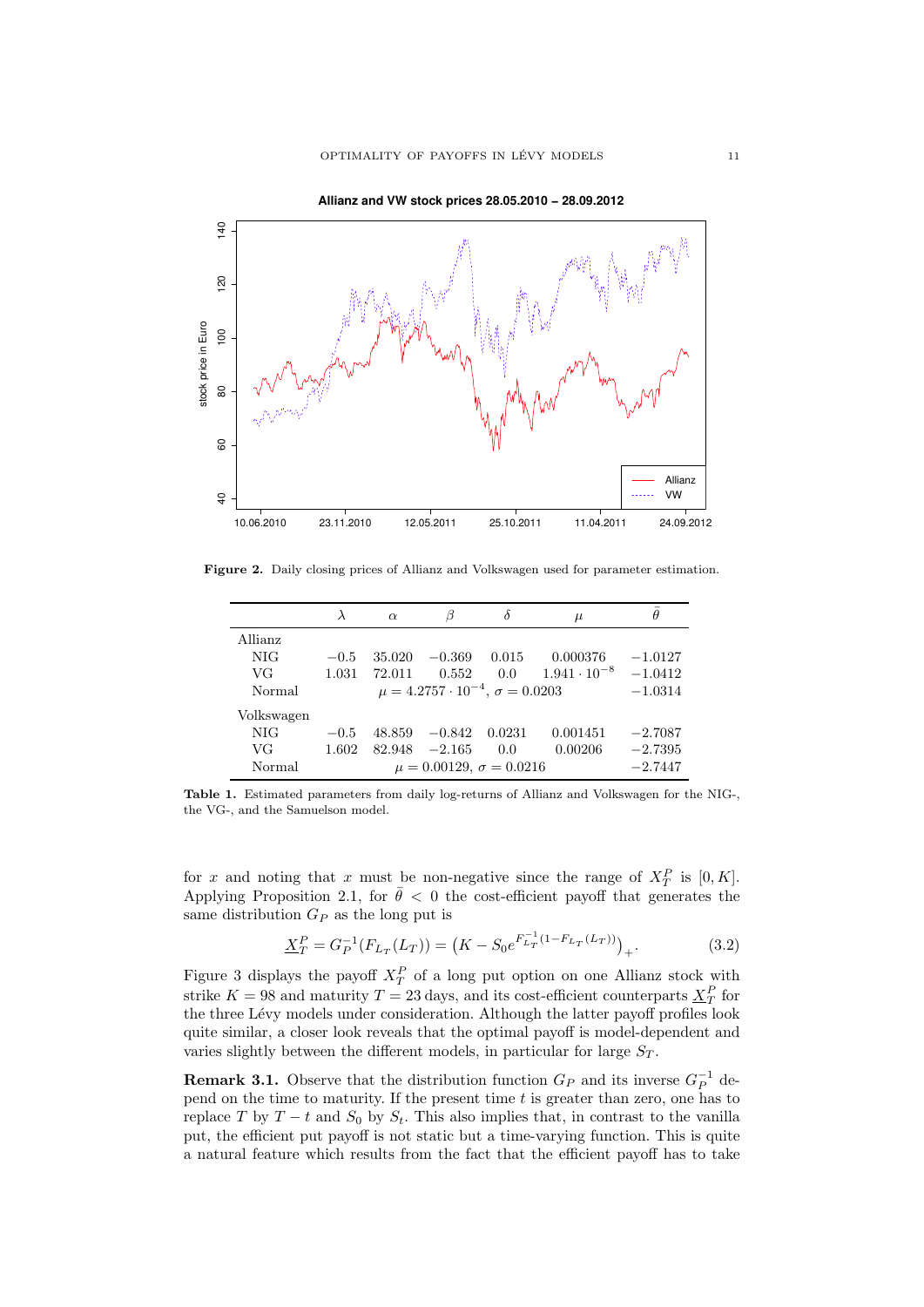

Figure 3. Left: Payoff functions of a classical put and its cost-efficient counterparts for Allianz. The initial stock price is  $S_0 = 93.42$ , the closing price of Allianz at October 1, 2012. Right: Costefficient put payoffs for different times to maturity within the VG model for Volkswagen. The initial stock price is always assumed to be  $S_t = 130.55$ .

the price movements of the underlying into account to ensure that its payoff distribution always coincides with that of its classical counterpart. The variation of the cost-efficient put payoff subject to different times to maturity is also illustrated in Figure 3 above.

However, one has to be aware that if an investor buys an efficient put, its payoff profile is fixed at the purchase date and will not be altered afterwards. Once bought or sold, the payoff distribution of a cost-efficient contract only equals that of its classical counterpart at the (initial) trading date, but no longer in the remaining time to maturity. To calculate the price  $c(\underline{X}_{T,t}^P)$  of an efficient put with a payoff fixed at time 0 at some later point in time  $t > 0$ , one has to resort to the fact that  $S_T = S_0 e^{L_T} \stackrel{d}{=} S_0 e^{L_t + L_{T-t}} = S_t e^{L_{T-t}}$  and thus replace  $L_T = \ln(S_T/S_0)$  in (3.2) by  $\ln(S_t e^{L_T-t}/S_0)$ , that is,

$$
\underline{X}_{T,t}^{P} = \left( K - S_0 e^{F_{L_T}^{-1} (1 - F_{L_T} (\ln(S_t e^{L_T - t}/S_0)))} \right)_+.
$$
\n(3.3)

The time t-price of an efficient put fixed at 0 then is  $c(\underline{X}_{T,t}^P) = e^{-r(T-t)} E[Z_{T-t}^{\bar{\theta}} \underline{X}_{T,t}^P]$ . We will use these facts later in Section 4 to derive the hedge deltas for efficient puts and calls. Observe that in contrast to the above notations,  $c(\underline{X}_{T-t}^P)$  and  $\underline{X}_{T-t}^P$  denote the price resp. payoff of an efficient put with maturity  $T$  that is initiated at time t. For vanilla puts, this distinction is not necessary because  $X_{T,t}^P = X_{T-t}^P$  and  $c(X_{T,t}^P) = c(X_{T-t}^P).$ 

Recall that Figure 3 corresponds to a bullish market situation where  $\bar{\theta} < 0$ (see Table 1) such that the classical put with payoff  $X_T^P$  is the most-expensive way to realize the payoff distribution  $G_P$ . However, if the market behaviour should suddenly switch at time  $t_s$  from bullish to bearish, that is, if the risk-neutral Esscher parameter  $\bar{\theta}$  derived from market data should change its sign during the lifetime of the contract, then the roles of the payoffs are reversed:  $X_{T-t_s}^P$  becomes costefficient, and the previously efficient payoffs  $\underline{X}_{T,t_s}^P$  resp.  $\underline{X}_{T-t_s}^P$  are most-expensive from that "switching time"  $t_s$  onwards. In other words, an initially optimal strategy may turn into the worst case if the market scenario significantly changes in between. This suggests that the present definition and construction of cost-efficient strategies might be extended to a more dynamic version that allows to accordingly react to reverse market movements. We do not exploit this idea further here, but leave it to future research.

Since the payoff function  $X_T^{-P} = -(K - S_0 e^{L_T})_+$  of a short put with strike K and maturity  $T$  is monotonically increasing in  $L_T$ , a short put is cost-efficient if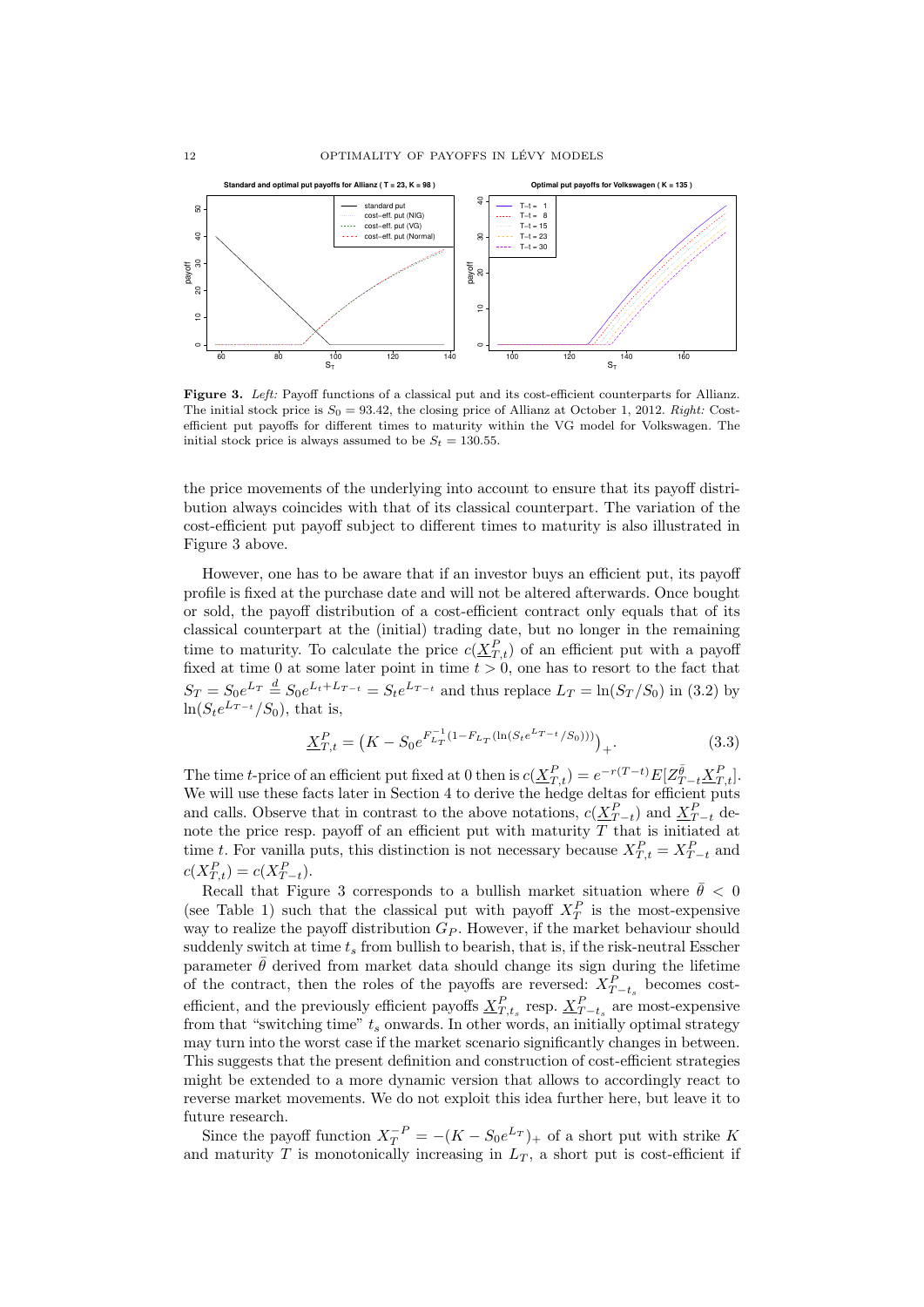$\bar{\theta}$  < 0 and most-expensive if  $\bar{\theta} > 0$ . Analogously to the calculations for the long put, the inverse of the distribution  $G_{-P}$  of a short put is given by

$$
G_{-P}^{-1}(y) = (S_0 e^{F_{L_T}^{-1}(y)} - K)_{-}, \quad y \in (0, 1), \tag{3.4}
$$

where  $(x - y)$  =  $-(y - x)$ . Applying Proposition 2.1, the cost-efficient payoff that generates the same distribution  $G_{-P}$  as the short put option for  $\bar{\theta} > 0$  thus is

$$
\underline{X}_T^{-P} = G_{-P}^{-1}(1 - F_{L_T}(L_T)) = (S_0 e^{F_{L_T}^{-1}(1 - F_{L_T}(L_T))} - K) \tag{3.5}
$$

It can easily be seen that

$$
\underline{X}_T^P = -\overline{X}_T^{-P} \text{ and } c(\underline{X}_T^P) = -c(\overline{X}_T^{-P})
$$

as investors simply take opposite positions. The one who is long has to pay for entering the put while the one who is short receives an upfront payment. Thus, for the long position it is optimal to minimize the cost of the put while the investor who is short wants to maximize the initial cash inflow.

In Table 2 below, we compare the costs of a long put on Allianz and Volkswagen with their cost-efficient counterparts for the Lévy models discussed in Section 2.3. All computations are based on the estimated parameters given in Table 1. The initial stock prices  $S_0$  of Allianz resp. Volkswagen are the closing prices on October 1, 2012, and the time to maturity is chosen to be  $T = 23$  trading days, meaning that the put options mature on November 1, 2012. According to Proposition 2.1 and Eq. (3.1), the cost of the efficient put can be calculated by

$$
c(\underline{X}_T^P) = E\left[e^{-rT}Z_T^{\bar{\theta}}\underline{X}_T^P\right] = \frac{1}{M_{dist}(\bar{\theta})} \int_0^1 e^{\bar{\theta}F_{dist}^{-1}(1-y)} \left(K - S_0 e^{F_{dist}^{-1}(y)}\right)_+ dy
$$

where dist is either  $NIG(\alpha, \beta, \delta T, \mu T)$ ,  $VG(\lambda T, \alpha, \beta, \mu T)$ , or  $N((\mu - \frac{\sigma^2}{2})$  $\frac{\sigma^2}{2}$ )T,  $\sigma^2$ T).

Using Eqs. (2.7) and (A.5), the cost  $c(X_T^P)$  of the vanilla put in the NIG model is given by

$$
c(X_T^P) = E_{\bar{\theta}} \left[ e^{-rT} (K - S_T)_+ \right]
$$
  
=  $e^{-rT} \int_{-\infty}^{\ln(K/S_0)} (K - S_0 e^x) Z_T^{\bar{\theta}} d_{NIG(\alpha, \beta, \delta T, \mu T)}(x) dx$  (3.6)  
=  $Ke^{-rT} F_{NIG(\alpha, \beta + \bar{\theta}, \delta T, \mu T)} \left( \ln(\frac{K}{S_0}) \right) - S_0 F_{NIG(\alpha, \beta + \bar{\theta} + 1, \delta T, \mu T)} \left( \ln(\frac{K}{S_0}) \right),$ 

and for the VG model one analogously obtains

$$
c(X_T^P) = Ke^{-rT}F_{VG(\lambda T,\alpha,\beta+\bar{\theta},\mu T)}(\ln(\frac{K}{S_0})) - S_0F_{VG(\lambda T,\alpha,\beta+\bar{\theta}+1,\mu T)}(\ln(\frac{K}{S_0})).
$$

|            | $c(X^P_T)$ | $c(X^P_T)$ | Efficiency loss in $%$ |
|------------|------------|------------|------------------------|
| Allianz    |            |            |                        |
| NIG        | 6.4495     | 5.2825     | 18.09                  |
| VG         | 6.3681     | 5.2270     | 17.92                  |
| Normal     | 6.4324     | 5.2683     | 18.10                  |
| Volkswagen |            |            |                        |
| NIG        | 8.0064     | 4.0871     | 48.95                  |
| VG         | 7.9765     | 4.0603     | 49.10                  |
| Normal     | 7.9909     | 4.0749     | 49.01                  |

Table 2. Comparison of the cost of a long put option on Allianz and Volkswagen, resp., and the corresponding cost-efficient payoffs in different Lévy models. Initial stock price, strike, and time to maturity are  $S_0 = 93.42$ ,  $K = 98$ ,  $T = 23$  for Allianz and  $S_0 = 130.55$ ,  $K = 135$ ,  $T = 23$  for Volkswagen. The other parameters needed for the calculations are taken from Table 1.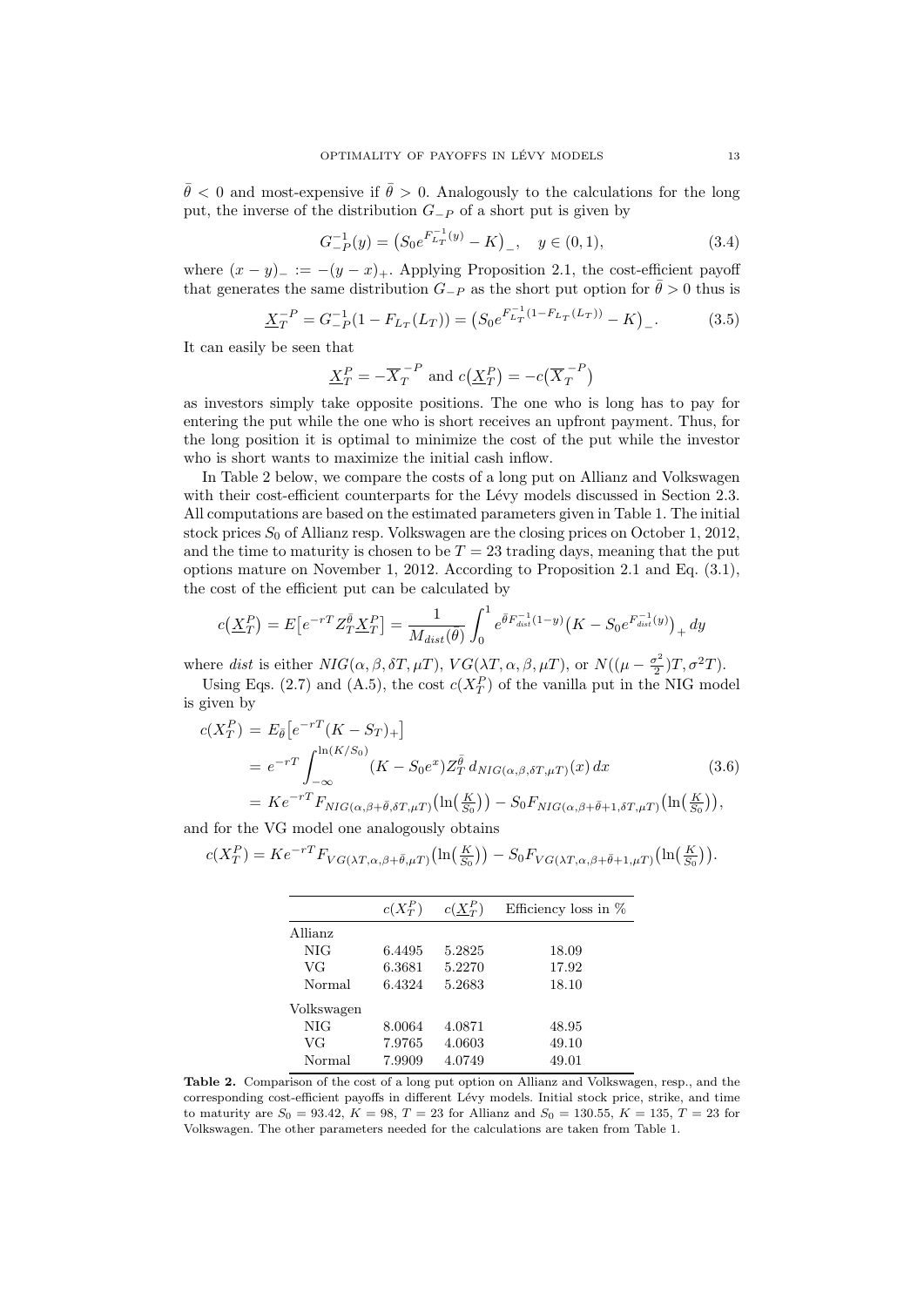In the Samuelson model,  $c(X_T^P)$  is given by the well-known Black–Scholes put price formula.

The results show that the savings from choosing the cost-efficient strategies can be quite substantial: For Allianz, the cost of the efficient put is less than 83% of the price of the plain vanilla put, and in case of Volkswagen the vanilla put is almost twice as expensive as the efficient put. The great differences in the efficiency losses of the Allianz and Volkswagen puts may seem somewhat surprising at first glance because the stock price to strike ratio  $\frac{S_0}{K}$  is roughly the same in both cases (0.953) for Allianz and 0.967 for Volkswagen), but is suggested by Proposition 2.3 if we suppose that a change in  $\bar{\theta}$  has a much greater impact on the efficiency loss than a modification of the Lévy parameters  $\eta$ . Since the payoffs  $X_T^P$  and  $\underline{X}_T^P$  are both bounded by the strike K (see (3.2)), the condition  $E_{\bar{\theta}} \left[ (X_T^P - \underline{X}_T^P)^2 \right] < \infty$  here is trivially fulfilled, so Proposition 2.3 assures that the efficiency loss is increasing in  $|\bar{\theta}|$  if we can neglect the influence of  $\eta$  here. As can be seen from Table 1, the value of  $|\bar{\theta}|$  for Volkswagen is more than 2.5 times as large as that of Allianz, and this is also reflected in the magnitude of the efficiency losses in Table 2. However, for each stock itself the efficiency losses obtained under the different Lévy models are of almost the same size and thus seem to be widely model-independent.

3.2. Call options  $(\bar{\theta} > 0)$ . Consider a long call option with strike  $K > 0$ , maturity  $T > 0$ , and payoff  $X_T^C = (S_T - K)_+ = (S_0 e^{L_T} - K)_+$ . As already pointed out before in Example 2.1 (b),  $X_T^C$  is monotonically increasing in  $L_T$ , hence the long call option is not cost-efficient if  $\bar{\theta} > 0$ . Its distribution function  $G_C = F_{X_T^C}$  can easily be derived as

$$
G_C(x) = P(X_T^C \le x) = \begin{cases} 0, & \text{if } x < 0, \\ F_{L_T}(\ln(\frac{K+x}{S_0})), & \text{if } x \ge 0. \end{cases}
$$
(3.7)

The corresponding inverse is given by

$$
G_C^{-1}(y) = (S_0 e^{F_{L_T}^{-1}(y)} - K)_+, \quad y \in (0, 1).
$$
 (3.8)

Applying Proposition 2.1 again, for  $\bar{\theta} > 0$  the cost-efficient payoff that generates the same distribution  $G_C$  as the long call option is given by

$$
\underline{X}_T^C = G_C^{-1}(1 - F_{L_T}(L_T)) = \left( S_0 e^{F_{L_T}^{-1}(1 - F_{L_T}(L_T))} - K \right)_+.
$$
 (3.9)

Similarly, one can show that the short call is inefficient for  $\bar{\theta} < 0$  as its payoff function  $X_T^{-C} = -(S_0 e^{L_T} - K)_+$  is monotonically decreasing in  $L_T$ . The distribution function  $G_{-C}$  of the short call payoff is

$$
G_{-C}(x) = P(X_T^{-C} \le x) = \begin{cases} 1, & \text{if } x \ge 0, \\ 1 - F_{L_T}(\ln(\frac{K - x}{S_0})), & \text{if } x < 0, \end{cases}
$$

and for its inverse one obtains

$$
G_{-C}^{-1}(y) = -\left(S_0 e^{F_{L_T}^{-1}(1-y)} - K\right)_+, \quad y \in (0,1).
$$

Thus, the cost-efficient strategy for a short call in the case  $\bar{\theta} < 0$  is

$$
\underline{X}_T^{-C} = G_{-C}^{-1}(F_{L_T}(L_T)) = -\left(S_0 e^{F_{L_T}^{-1}(1 - F_{L_T}(L_T))} - K\right)_+.
$$
 (3.10)

From the preceding equations we obtain that for  $\bar{\theta} > 0$ ,

$$
\underline{X}_T^C = -\overline{X}_T^{-C} \text{ and } c(\underline{X}_T^C) = -c(\overline{X}_T^{-C}), \qquad (3.11)
$$

under the general assumptions of Proposition 2.1. If  $\bar{\theta} < 0$ , analogous relations hold.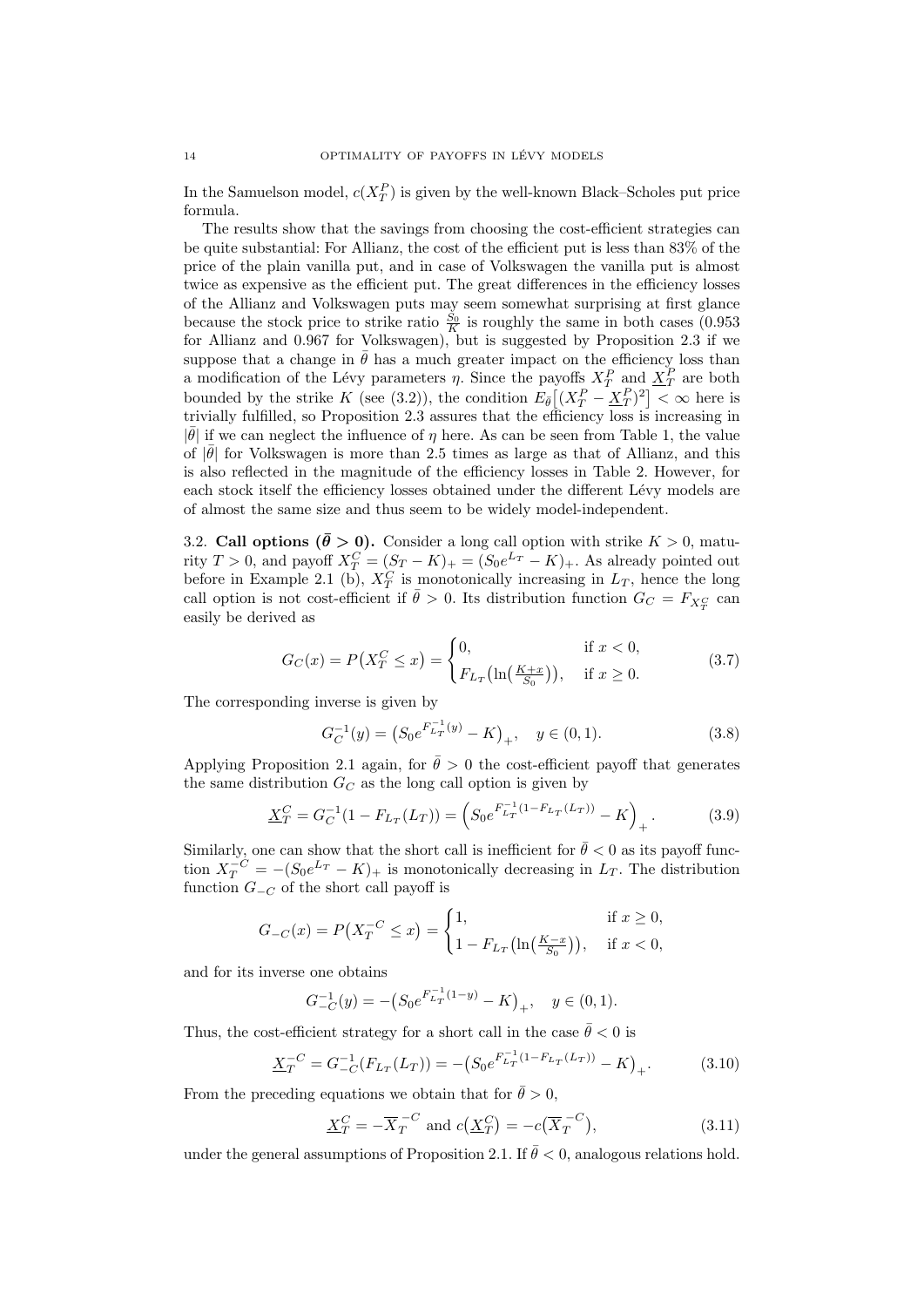3.3. Forwards. The payoff function  $X_T^{-F} = K - S_T = K - S_0 e^{L_T}$  of a short forward with delivery price K is strictly decreasing in  $L_T$  and thus inefficient if  $\bar{\theta}$  < 0. The corresponding distribution function  $G_{-F}$  is given by

$$
G_{-F}(x) = P(K - S_0 e^{L_T} \le x) = 1 - F_{L_T}\left(\ln\left(\frac{K - x}{S_0}\right)\right)
$$

and has the inverse

$$
G_{-F}^{-1}(y) = K - S_0 e^{F_{L_T}^{-1}(1-y)}, \quad y \in (0,1).
$$

By Proposition 2.1, the cost-efficient strategy for a short forward in case  $\bar{\theta} < 0$  is

$$
\underline{X}_T^{-F} = G_{-F}^{-1}(F_{L_T}(L_T)) = K - S_0 e^{F_{L_T}^{-1}(1 - F_{L_T}(L_T))}.
$$
\n(3.12)

**Remark 3.2.** Observe that the payoff  $\underline{X}_T^{-F}$  and hence the cost  $c(\underline{X}_T^{-F})$  of the efficient short forward depend on the distribution of  $L_T$  and hence on the specific Lévy model one has chosen. In contrast to this, simple no-arbitrage arguments show that the cost  $c(X_T^{-F})$  of the standard short forward (if the underlying provides no income during the lifetime of the contract) is given by  $c(X_T^{-F}) = Ke^{-rT} - S_0$ , and thus, is obviously model-independent.

Recall that the payoff of a short forward equals the payoff of the sum of a long put and a short call with the same strike  $K$  and maturity  $T$ , i.e.,

$$
X_T^{-F} = K - S_T = (K - S_T)_+ - (S_T - K)_+.
$$

This decomposition suggests that the cost-efficient strategy of a short forward may alternatively be derived as the combination of the cost-efficient strategies for a long put and a short call which are both inefficient if  $\bar{\theta}$  < 0. Indeed, from Eqs. (3.2) and  $(3.10)$  we have

$$
\underline{X}_T^{-F} = \left( K - S_0 e^{F_{L_T}^{-1}(1 - F_{L_T}(L_T))} \right)_+ - \left( S_0 e^{F_{L_T}^{-1}(1 - F_{L_T}(L_T))} - K \right)_+ \n= \underline{X}_T^P + \underline{X}_T^{-C}.
$$
\n(3.13)

Analogously, a long forward is inefficient if  $\bar{\theta} > 0$ . Its payoff  $X_T^F$  corresponds to the sum of the payoffs of a long call and a short put

$$
X_T^F = S_T - K = (S_T - K)_+ - (K - S_T)_+.
$$
\n(3.14)

Here, one also obtains that the payoff of a cost-efficient long forward

$$
\underline{X}_T^F = G_F^{-1}(1 - F_{L_T}(L_T)) = S_0 e^{F_{L_T}^{-1}(1 - F_{L_T}(L_T))} - K \tag{3.15}
$$

corresponds to the sum of an efficient long call and an efficient short put.

The decomposition of the cost-efficient strategy of a forward into the sum of cost-efficient strategies for a call and a put suggests that there exists some costefficient analogue to the put-call parity which says that the prices of a long call and a long put can be derived from each other by just adding resp. subtracting the corresponding forward price. However, this classical result essentially relies on the fact that the payoffs and costs of short positions are just the negative payoffs resp. costs of the corresponding long positions, but this relationship does not apply to cost-efficient payoffs anymore. Thus, in general the price of a cost-efficient long put cannot be obtained as the difference of the prices of an efficient long call and an efficient long forward. The terms in Eq. (3.13) cannot be simply rearranged because altering between long and short positions here means to switch between cost-efficient and most-expensive payoffs, so the correct put-call parity within this framework is given by the following proposition.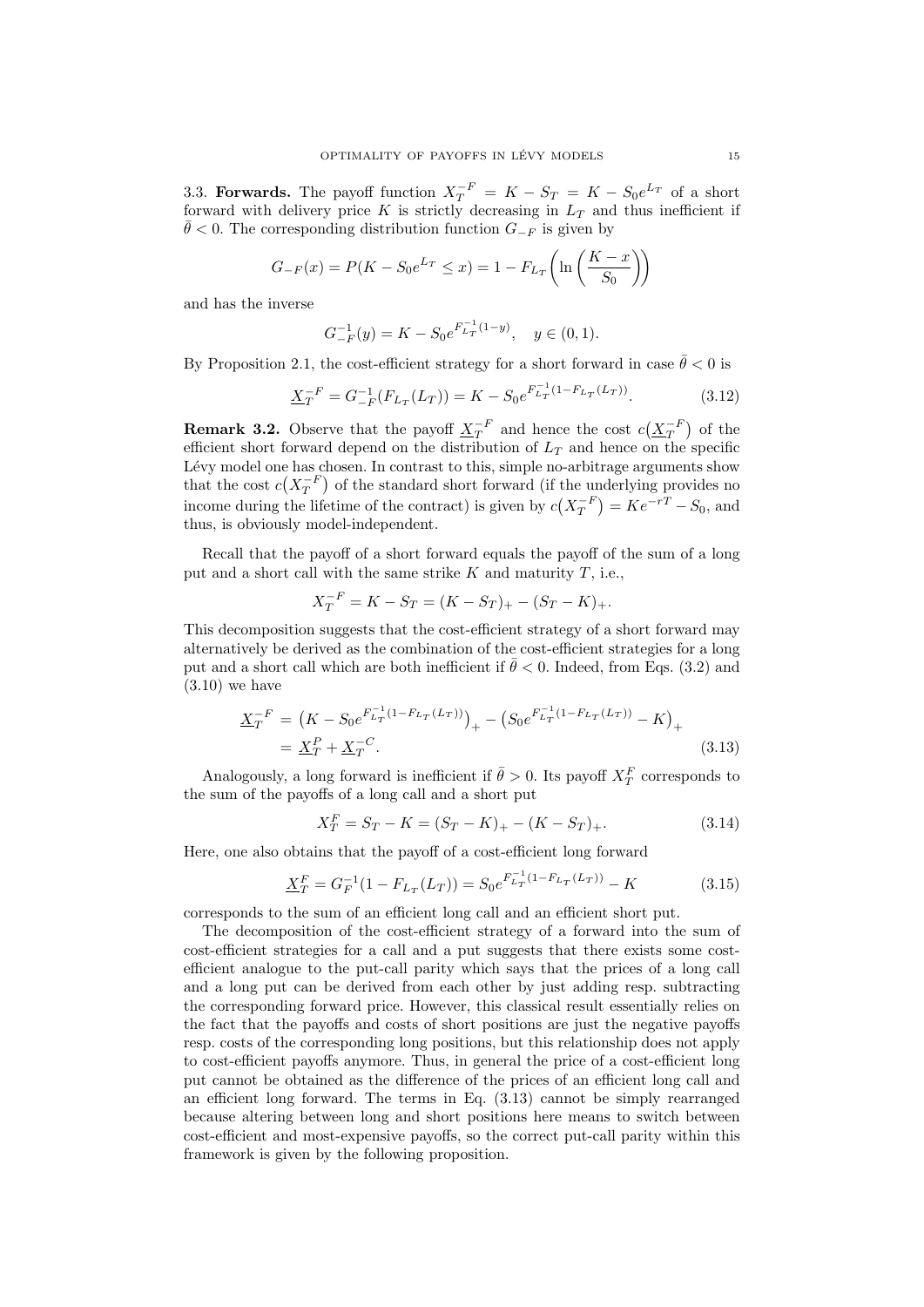**Proposition 3.1 (Cost-efficient put-call parity).** The cost-efficient long forward payoff  $\underline{X}_T^F$  allows the decomposition  $\underline{X}_T^F = \underline{X}_T^C + \underline{X}_T^{-P}$  which implies  $\underline{X}_T^C =$  $\underline{X}_T^F+\overline{X}_T^F$  $T$ , and thus,  $c(\underline{X}_T^C) = c(\underline{X}_T^F) + c(\overline{X}_T^F)$  $\frac{T}{T}$ .

For the price of a cost-efficient long put one analogously obtains

$$
c(\underline{X}_T^P) = c(\underline{X}_T^{-F}) + c(\overline{X}_T^C). \tag{3.16}
$$

Remember that for  $\bar{\theta} < 0$  we have  $X_T^C = \underline{X}_T^C$ ,  $X_T^F = \underline{X}_T^F$ , and  $X_T^P = \overline{X}_T^F$  $\frac{1}{T}$ , whereas for  $\bar{\theta} > 0$  the standard payoffs  $X_T^P = \underline{X}_T^P$ ,  $X_T^{-F} = \underline{X}_T^{-F}$ , and  $X_T^C = \overline{X}_T^C$  are already cost-efficient, resp. most-expensive.

3.4. Spread trading strategies. A bull spread is a combination of a long call  $C_1$ with strike  $K_1 > 0$  and a short call  $-C_2$  with strike  $K_2 > K_1$ . The payoff is given by

$$
X_T^{bull} = (S_0 e^{L_T} - K_1)_+ - (S_0 e^{L_T} - K_2)_+
$$

and thus is increasing in  $L_T$ . Hence, the bull spread is not cost-efficient if  $\bar{\theta} > 0$ . Its distribution function is

$$
G_{bull}(x) = \begin{cases} 0, & \text{if } x < 0, \\ F_{L_T}\left(\ln\left(\frac{K_1 + x}{S_0}\right)\right), & \text{if } 0 \le x < K_2 - K_1, \\ 1, & \text{if } x \ge K_2 - K_1, \end{cases}
$$

and the corresponding inverse can be represented by

$$
G_{bull}^{-1}(y) = (S_0 e^{F_{L_T}^{-1}(y)} - K_1)_+ - (S_0 e^{F_{L_T}^{-1}(y)} - K_2)_+.
$$

Note that for  $x < K_2 - K_1$ , the distribution function  $G_{bull}(x)$  coincides with that of the long call  $C_1$ , therefore it is not surprising that the first summand of the inverse  $G_{bull}^{-1}(y)$  is equal to  $G_{C_1}^{-1}(y)$ . The second summand here is necessary to ensure that the quantile function takes only values in the range  $[0, K_2 - K_1]$  of  $X_T^{bull}$ . If  $\bar{\theta} > 0$ , the cost-efficient strategy corresponding to such a bull spread then is

$$
\underline{X}_T^{bull} = G_{bull}^{-1}(1 - F_{L_T}(L_T)) = \underline{X}_T^{C_1} - \underline{X}_T^{C_2} = \underline{X}_T^{C_1} + \overline{X}_T^{-C_2}
$$
(3.17)

where the last equalities follow from Eqs.  $(3.9)$ ,  $(3.10)$ , and  $(3.11)$ . Hence, the efficient bull spread payoff  $\underline{X}_T^{bull}$  is equivalent to a long position in an efficient call  $C_1$ and a short position in a most-expensive call  $C_2$ .

A bear spread is a combination of a short put with strike  $K_1 > 0$  and a long put with strike  $K_2 > K_1$ . Its payoff thus is

$$
X_T^{bear} = (K_2 - S_0 e^{L_T})_+ - (K_1 - S_0 e^{L_T})_+
$$

which is decreasing in  $L_T$  and thus inefficient if  $\bar{\theta} < 0$ . Similarly to the bull spread, we derive the cost-efficient payoff of the bear spread for  $\bar{\theta} < 0$  as

$$
\underline{X}_T^{bear} = \underline{X}_T^{P_2} - \underline{X}_T^{P_1} = \underline{X}_T^{P_2} + \overline{X}_T^{-P_1},\tag{3.18}
$$

which corresponds to the sum of an efficient long put  $P_2$  with strike  $K_2$  and a most-expensive short put  $-P_1$  with strike  $K_1$ .

From the above examples, one may have the impression that the cost-efficient strategy for any combination of long and short puts or calls can easily be obtained by just replacing the long positions by their cost-efficient and the short positions by their most-expensive counterparts. However, this is not true in general as the following counterexample shows: Consider a butterfly spread which is the combination of two long calls  $C_3$  and  $C_1$  with strikes  $K_3 > K_1 > 0$ , and two short calls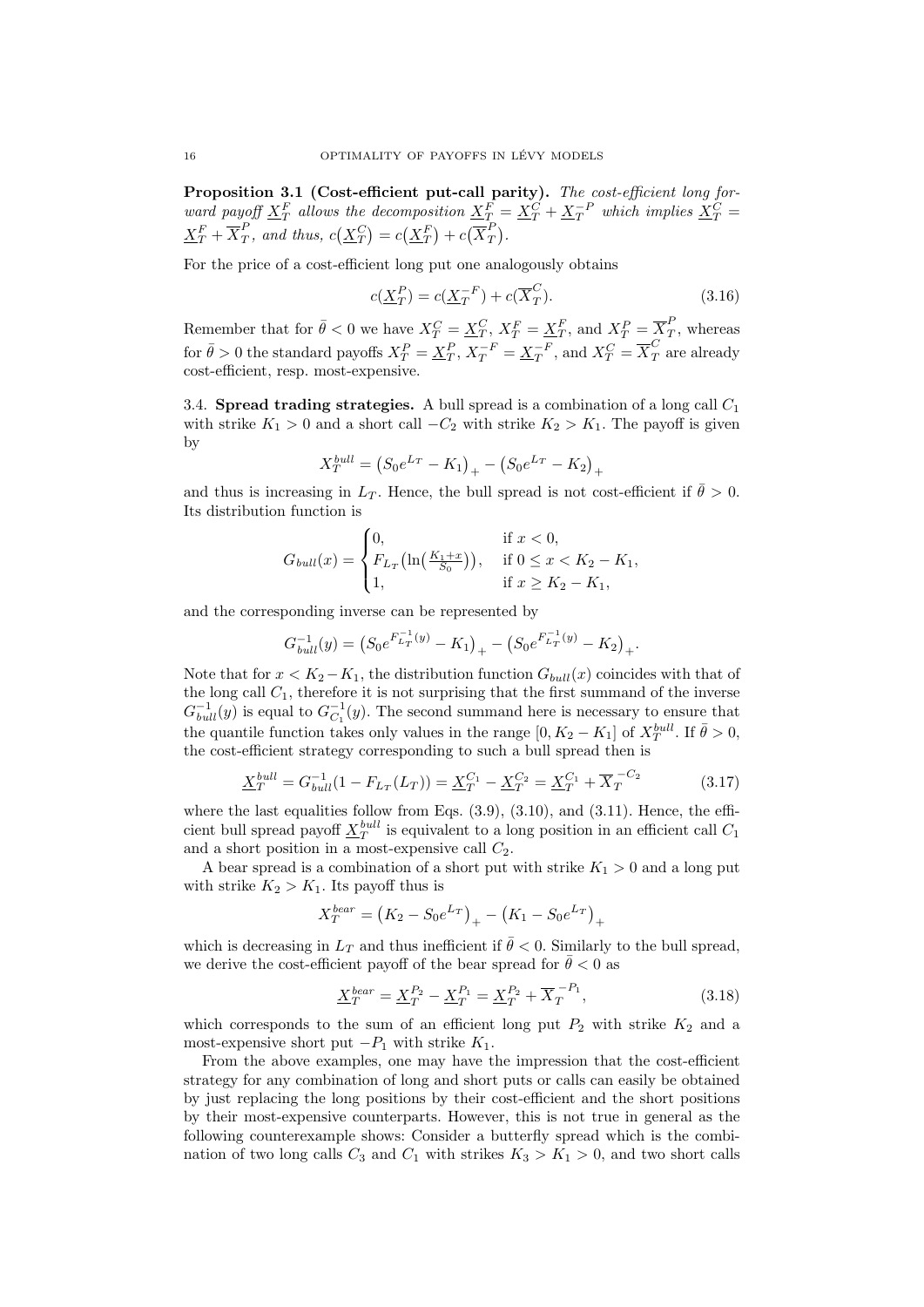$-C_2$  with strike  $K_2 = \frac{K_1 + K_3}{2}$ . The payoff  $X_T^{bfy}$  of a butterfly spread is thus given by

$$
X_T^{b\beta y} = (S_0 e^{L_T} - K_1)_+ + (S_0 e^{L_T} - K_3)_+ - 2(S_0 e^{L_T} - K_2)_+,
$$

and the corresponding distribution function  $G_{b\mu}$  can be shown to equal

$$
G_{b\beta y}(x) = \begin{cases} 0, & \text{if } x < 0, \\ F_{L_T}\left(\ln\left(\frac{K_1 + x}{S_0}\right)\right) + 1 - F_{L_T}\left(\ln\left(\frac{K_3 - x}{S_0}\right)\right), & \text{if } 0 \le x < \frac{K_3 - K_1}{2}, \\ 1, & \text{if } x \ge \frac{K_3 - K_1}{2}.\end{cases}
$$

The distribution function has a more complex form because the payoff  $X_T^{b\beta y}$  is not monotonic in  $L_T$ , and it can easily be checked that the inverse  $G_{b\beta y}^{-1}$  does not admit a representation in form of a sum of  $G_{C_1}^{-1}$ ,  $G_{C_3}^{-1}$ , and  $G_{-C_2}^{-1}$ . Therefore, the relation  $\underline{X}^{bfly}_T = \underline{X}^{C_1}_T + \underline{X}^{C_3}_T + 2\overline{X}^{-C_2}_T$  $T$ <sup> $\sim$ </sup> cannot be valid either.

For several further options like self-quanto calls and puts as well as straddles explicit or semi-explicit formulas can be derived analogously as in the preceding sections.

#### 4. DELTA HEDGING OF COST-EFFICIENT STRATEGIES IN LÉVY MODELS

In the previous section, we provided a semi-explicit formula for the cost of a costefficient strategy which is valuable for many financial applications since it can be easily evaluated numerically. For practitioners, however, this formula might still be unsatisfying unless an explicit hedging strategy for the cost-efficient payoff exists. In this section, we want to deal with the hedging problem and first provide some formulas of possible hedging strategies for efficient puts and calls which we then apply to hedge the efficient puts on Allianz and Volkswagen discussed in Section 3.1. We also develop alternative hedging strategies for vanilla puts and calls based on a series of efficient puts resp. calls with decreasing times to maturity and compare them to the classical ones. In the following we focus on deriving formulas for delta hedges, i.e., the derivative of the cost of a strategy with respect to the underlying. If the underlying asset is traded sufficiently liquid in the market, delta hedging probably is one of the simplest, but nevertheless fairly effective ways to cover a risky position and is therefore widely used in practice.

4.1. Delta hedging of efficient puts and calls. Consider the payoffs  $X_T^P$  =  $(K - S_T)_+$  and  $X^C_T = (S_T - K)_+$  of a put resp. call option with strike  $K > 0$  and maturity  $T > 0$ . We already saw in Example 2.1 (b) and Sections 3.1 and 3.2 that the payoff  $X_T^P$  becomes inefficient for  $\bar{\theta} < 0$  while the payoff  $X_T^C$  is inefficient if  $\bar{\theta} > 0$ . As was pointed out in Remark 3.1, the payoff profiles of the corresponding cost-efficient counterparts are fixed at their issuance dates and cannot be altered afterwards. Using Eq.  $(3.3)$ , the writer of an efficient put initiated at time 0 thus has to hedge the price

$$
c(\underline{X}_{T,t}^{P}) = e^{-r(T-t)} E[Z_{T-t}^{\bar{\theta}} \underline{X}_{T,t}^{P}]
$$
  
= 
$$
\frac{1}{M_{L_{T-t}}(\bar{\theta})} \int_{-\infty}^{+\infty} e^{\bar{\theta}y - r(T-t)} (K - S_0 e^{F_{L_T}^{-1}(1 - F_{L_T}(\ln(S_t e^y / S_0))))} + F_{L_{T-t}}(dy)
$$
  
= 
$$
\frac{e^{-r(T-t)}}{M_{L_{T-t}}(\bar{\theta})} \int_0^1 e^{\bar{\theta}F_{L_{T-t}}^{-1}(z)} (K - S_0 e^{F_{L_T}^{-1}(1 - F_{L_T}(\ln(\frac{S_t e^{F_{L_{T-t}}^{-1}(z)}}{S_0}))))} + dz
$$
(4.1)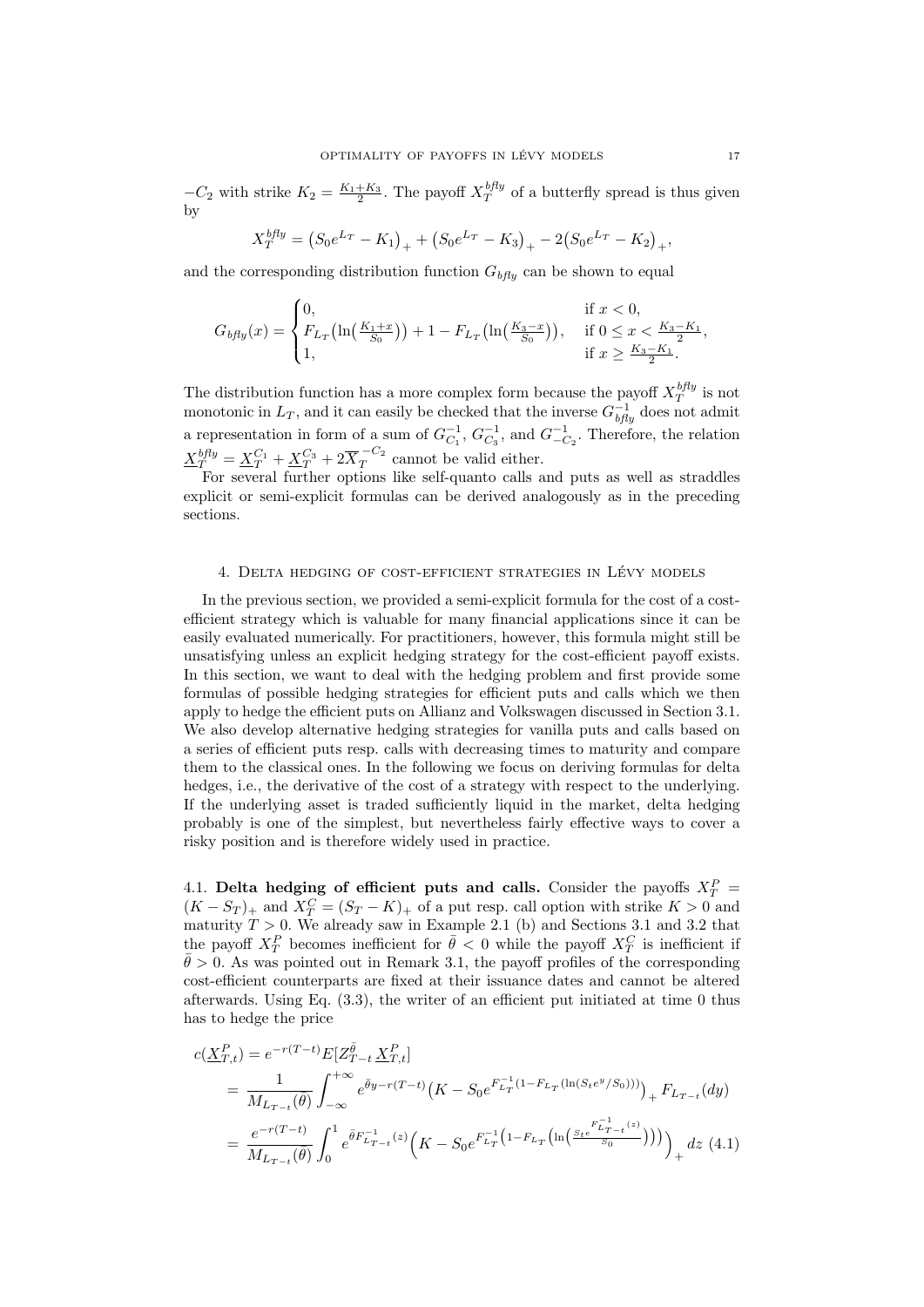at time  $t$ . In case of an efficient call, the price to be hedged at time  $t$  can analogously be derived as

$$
c(\underline{X}_{T,t}^C) = \frac{e^{-r(T-t)}}{M_{L_{T-t}}(\bar{\theta})} \int_0^1 e^{\bar{\theta}F_{L_{T-t}}^{-1}(z)} \Big( S_0 e^{F_{L_T}^{-1}\left(1 - F_{L_T}\left(\ln\left(\frac{S_t e^{-F_{L_{T-t}}^{-1}(z)}}{S_0}\right)\right)\right)} - K \Big)_{+} dz \tag{4.2}
$$

The following theorem provides explicit formulas for the derivatives of  $c(\underline{X}_{T,t}^P)$ and  $c(\underline{X}_{T,t}^C)$  with respect to the price  $S_t$  of the underlying at time t.

Theorem 4.1 (Deltas for cost-efficient puts and calls). Let  $(L_t)_{t>0}$  be a Lévy process with a continuous and strictly increasing distribution  $F_{L_t}$  for all  $t \in [0,T]$ , and assume that a solution  $\bar{\theta}$  of (2.7) exists. For each  $t \in [0, T)$  we have:

(a) If  $\bar{\theta} < 0$ , the delta  $\Delta_t^P$  of the cost-efficient long put  $\underline{X}_{T,t}^P$  initiated at time 0 is  $\overline{p}$  $S_0 e^{-r(T-t)}$ 

$$
\Delta_t^P = \frac{S_0}{S_t} \frac{1}{M_{L_{T-t}}(\bar{\theta})}
$$
\n
$$
\int_{y_{T,t}^P}^{+\infty} e^{\bar{\theta}y + F_{L_T}^{-1} \left(1 - F_{L_T} \left(\ln\left(\frac{S_t e^y}{S_0}\right)\right)\right)} \frac{d_{L_T} \left(\ln\left(\frac{S_t e^y}{S_0}\right)\right)}{d_{L_T} \left(1 - F_{L_T} \left(\ln\left(\frac{S_t e^y}{S_0}\right)\right)\right)} F_{L_{T-t}}(dy),
$$
\n(4.3)

where  $d_{L_T}(y)$  is the density of  $F_{L_T}$ , and  $y_{T,t}^P = \ln\left(\frac{S_0}{S_t}\right) + F_{L_T}^{-1}\left(1 - F_{L_T}\left(\ln\left(\frac{K}{S_0}\right)\right)\right)$ .

(b) If  $\bar{\theta} > 0$  and  $c(\underline{X}_{T,t}^C) < \infty$ , the delta  $\underline{\Delta}_t^C$  of the cost-efficient long call  $\underline{X}_{T,t}^C$ initiated at time 0 is

$$
\Delta_t^C = -\frac{S_0}{S_t} \frac{e^{-r(T-t)}}{M_{L_{T-t}}(\theta)} \n\cdot \int_{-\infty}^{y_{T,t}^C} e^{\bar{\theta}y + F_{L_T}^{-1} \left(1 - F_{L_T} \left(\ln\left(\frac{S_t e^y}{S_0}\right)\right)\right)} \frac{d_{L_T} \left(\ln\left(\frac{S_t e^y}{S_0}\right)\right)}{d_{L_T} \left(1 - F_{L_T} \left(\ln\left(\frac{S_t e^y}{S_0}\right)\right)\right)} F_{L_{T-t}}(dy),
$$
\nwhere  $y_{T,t}^C = y_{T,t}^P$ . (4.4)

Eqs. (4.3) and (4.4) of the previous theorem especially entail that the deltas of efficient puts and calls just have opposite signs compared to their classical counterparts. This is in line with the intuition because Figure 3 has shown that the payoff of an efficient put is reversed to that of a vanilla put and bears some similarities to the payoff of a vanilla call, and a similar observation can be made when comparing the payoffs of standard and efficient calls. In Section 4.3, we shall demonstrate that delta hedging of cost-efficient puts can be efficiently applied in practice and that the obtained hedge errors are usually not greater, but often even smaller than those of the corresponding vanilla puts.

4.2. Delta hedging of vanilla puts and calls using cost-efficient strategies. In the previous section, we considered just one efficient call resp. put whose payoff profile was fixed at the initial date  $t = 0$ . However, one can also obtain alternative hedging strategies for vanilla calls and puts by making use of the time-varying payoff functions discussed in Section 3.1. To see how and why this works, recall that a cost-efficient put that is initiated at time t and has time to maturity  $T - t$  is given by  $\underline{X}_{T-t}^{P} = (K - S_t e^{F_{L_T-t}^{-1}(1 - F_{L_T-t}(L_{T-t}))})_+$ . Using the fact that  $L_0 = 0$  almost surely for every Lévy process L, one easily obtains that  $\underline{X}_{T-t}^P \to (K - S_T)_+$  for  $t \to T$ . Alternatively, this also can be deduced from the fact that the asset price  $S_T$  is a known constant at maturity, therefore the payoff-distribution of the standard put at time T is the degenerate distribution (unit mass) located at  $(K - S_T)_+$ . Since by definition the corresponding efficient put must have the same payoff-distribution, its payoff profile at time T must coincide with the latter. Analogous conclusions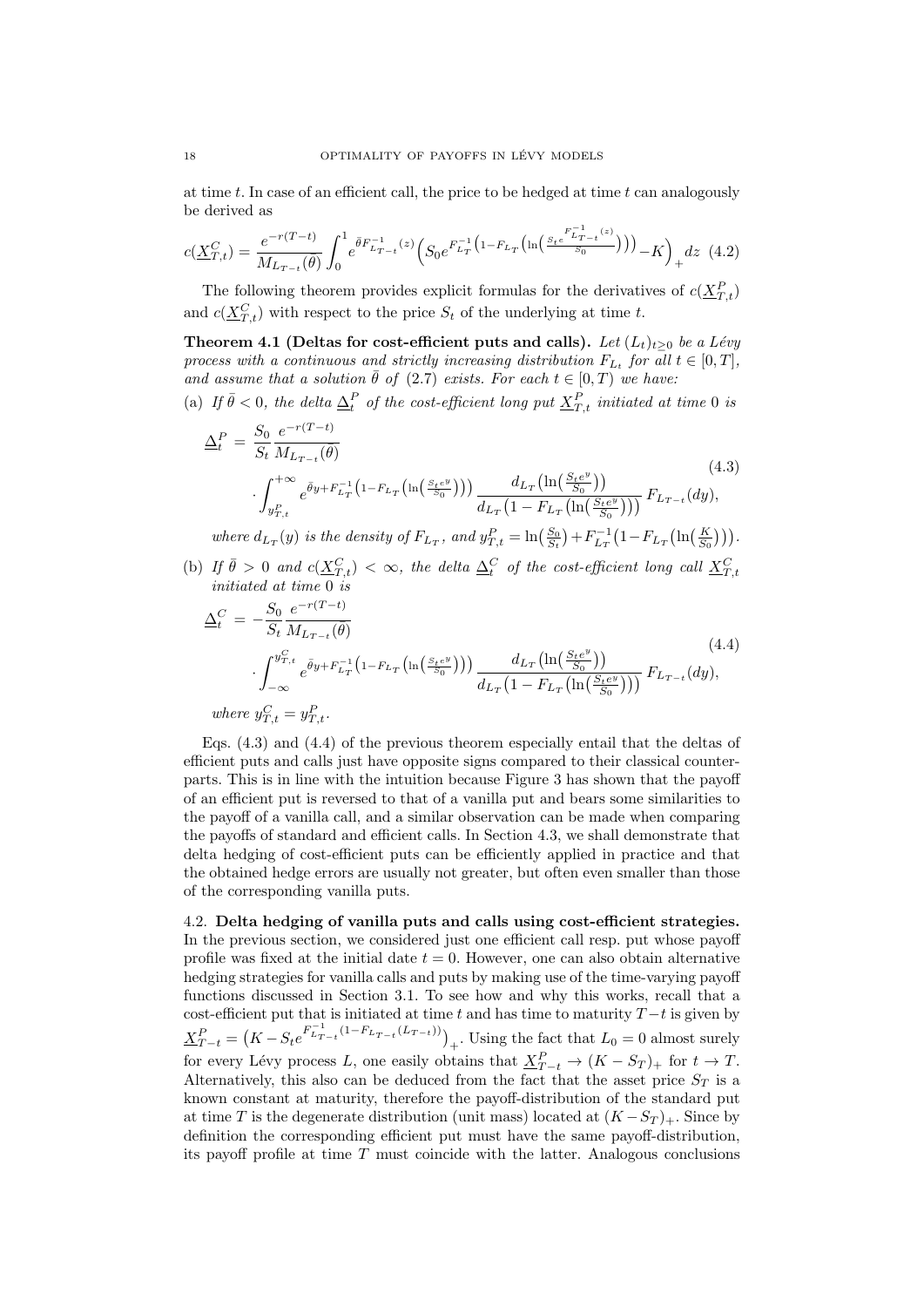also hold, of course, for cost-efficient and vanilla calls. This implies that the prices of efficient puts and calls converge to those of their classical counterparts if the time to maturity goes to zero, that is,  $c(X_{T-t}^P) - c(\underline{X}_{T-t}^P) \to 0$  if  $t \to T$  (see Figures 7 and 8). Therefore, a delta hedge which reproduces the evolution of the efficient put prices  $(c(\underline{X}_{T-t}^P))_{0 \le t \le T}$  can be regarded as an alternative way to hedge the final put payoff  $(K - S_T)_{+}$  at maturity.

Remark 4.1. The general risk-neutral pricing rule implies that the sequence  $(e^{-rt}c(X_{T-t}^P))_{0 \le t \le T}$  of the discounted vanilla put prices is a Q-martingale. Because  $c(\underline{X}_{T-t}^P) < c(X_{T-t}^P)$  for all  $t < T$  and  $c(\underline{X}_{T-T}^P) = c(X_{T-T}^P)$ , the sequence  $(e^{-rt}c(\underline{X}_{T-t}^P))_{0 \leq t \leq T}$  cannot be a Q-martingale, and hence every trading strategy which replicates the values  $(c(\underline{X}_{T-t}^P))_{0 \leq t \leq T}$  of the efficient put prices cannot be self-financing either. This, of course, also applies to our alternative hedging strategy. However, almost every trading strategy which is self-financing in the theory of continuous-time trading will loose this property in practice, because there only discrete-time trading is possible which inevitably leads to hedging errors. Reducing these surely is the predominant task from a hedger's point of view. As we shall see in Section 4.3, the alternative delta hedging strategies have the potential to outperform the classical ones in this context. Therefore, they might be interesting for practitioners although they lack the theoretical appealing feature of being self-financing.

The following theorem gives explicit representations of the alternative deltas for vanilla calls and puts. To better distinguish them from the classical hedge deltas  $\Delta_t^C, \Delta_t^P$ , we denote them by  $\Delta_t^{roC}, \Delta_t^{roP}$  here. This notation should also reflect the similarity of these delta hedges to a rolling-over strategy where an investor buys at each day t the cost-efficient put  $\underline{X}_{T-t}^P$  or call  $\underline{X}_{T-t}^C$  initiated at that day and sells it on the following day to buy the actual efficient put  $\underline{X}_{T-t-1}^P$  resp. call  $\underline{X}_{T-t-1}^C$ instead.

Theorem 4.2 ("Rollover"-deltas for vanilla puts and calls). Let  $(L_t)_{t\geq0}$  be a Lévy process with a continuous and strictly increasing distribution  $F_{L_t}$  for all  $t \in [0, T]$ , and assume that a solution  $\bar{\theta}$  of (2.7) exists. Then for each  $t \in [0, T]$  we have:

(a) If  $\bar{\theta}$  < 0, the alternative delta  $\Delta_t^{roP}$  of the long vanilla put  $X_T^P$  at time t is

$$
\Delta_t^{roP} = -\frac{1}{M_{L_{T-t}}(\bar{\theta})} \int_0^{F_{L_{T-t}}\left(\ln\left(\frac{K}{S_t}\right)\right)} e^{\bar{\theta} F_{L_{T-t}}^{-1}(1-y) + F_{L_{T-t}}^{-1}(y) - r(T-t)} dy.
$$
(4.5)

(b) If  $\bar{\theta} > 0$ , the alternative delta  $\Delta_t^{roc}$  of the long vanilla call  $X_T^C$  at time t is

$$
\Delta_t^{roC} = \frac{1}{M_{L_{T-t}}(\bar{\theta})} \int_0^{1 - F_{L_{T-t}}\left(\ln\left(\frac{K}{S_t}\right)\right)} e^{\bar{\theta} F_{L_{T-t}}^{-1}(y) + F_{L_{T-t}}^{-1}(1 - y) - r(T - t)} dy. \tag{4.6}
$$

Eqs. (4.5) and (4.6) especially imply that the alternative deltas  $\Delta_t^{roP}, \Delta_t^{roC}$  for the vanilla puts and calls have the same sign as their classical counterparts  $\Delta_{t}^P$ ,  $\Delta_t^C$ , which is in line with the intuition. We now compare the magnitudes of  $\Delta_t^{roP}$  and  $\Delta_t^P$  resp.  $\Delta_t^{roC}$  and  $\Delta_t^C$  and show that the absolute values of the rollover-deltas are always smaller for calls and in many cases also for puts.

Theorem 4.3 (Comparison of deltas). Let  $(L_t)_{t\geq0}$  be a Lévy process with a continuous and strictly increasing distribution  $F_{L_t}$  for all  $t \in [0,T]$ , and assume that a solution  $\bar{\theta}$  of (2.7) exists.

(a) For vanilla calls, we have the following relations for each  $t \in [0, T)$ : If  $\bar{\theta} > 0$ , then  $0 \leq \Delta_t^{roC} \leq \Delta_t^{\overrightarrow{C}}$ . For  $\bar{\theta} < 0$  we have  $\Delta_t^{roC} = \Delta_t^{\overrightarrow{C}}$ .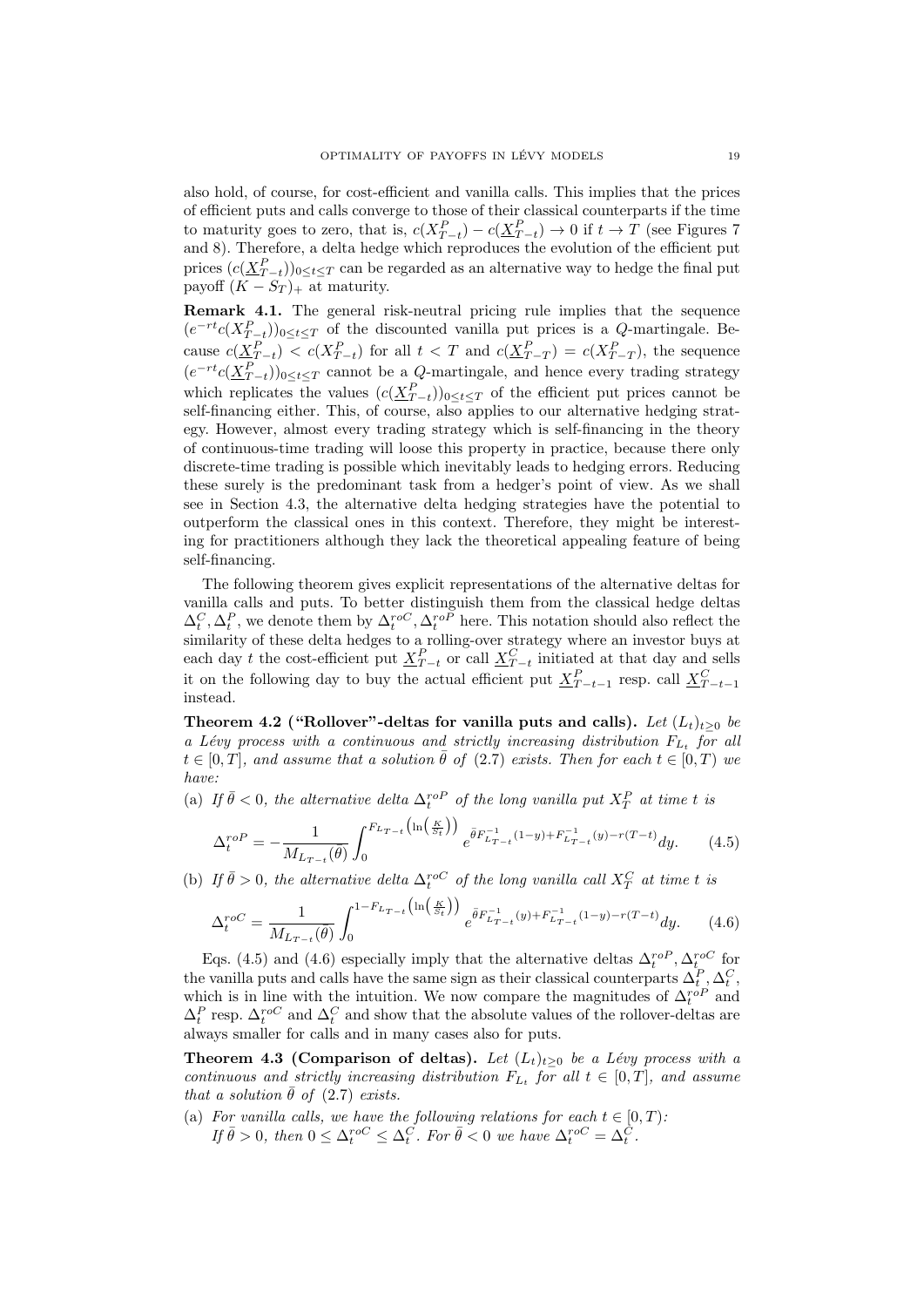(b) In the put case, we have  $\Delta_t^{roP} = \Delta_t^P$  for  $\bar{\theta} > 0$  and each  $t \in [0, T)$ . If  $\bar{\theta} < 0$  and  $F_{L_{T-t}}(\ln(\frac{K}{S_t})) \leq q^*$  where  $q^* \in (0.5, 1]$  is the unique positive root of the function  $D_P : [0,1] \to \mathbb{R}$ ,

$$
\begin{aligned} D_P(q) &= \frac{1}{M_{L_{T-t}}(\bar{\theta})} \int_0^q e^{\bar{\theta} F_{L_{T-t}}^{-1}(y) + F_{L_{T-t}}^{-1}(y)} - e^{\bar{\theta} F_{L_{T-t}}^{-1}(1-y) + F_{L_{T-t}}^{-1}(y)} \, dy, \\ \text{then } \Delta_t^P &\leq \Delta_t^{roP} \leq 0. \end{aligned}
$$

Remark 4.2. Observe again that the condition in Theorem 4.3 (b) is time-dependent, thus even if  $\Delta_0^P \leq \Delta_0^{roP}$  holds at the initial time  $t = 0$ , this does not necessarily mean that  $\Delta_t^P \leq \Delta_t^{roP}$  for all  $t \in (0,T)$ . However, in practical examples this inequality typically holds throughout the lifetime of the contract as the subsequent examples show. The fact that the rollover-deltas are smaller than their classical counterparts also implies that the corresponding hedge portfolios react less sensitive to changes in value of the underlying and thus may provide more robust hedging strategies for vanilla puts and calls.

4.3. Applications to real market data. In the following, we illustrate the theoretical findings by some practical examples for the put case which continue the calculations in Section 3.1. We first consider the price evolution  $(c(X_{T-t}^P))_{0 \le t \le T}$  of a vanilla put and a cost-efficient put  $c(\underline{X}_{T,t}^P)_{0 \le t \le T}$  on the Allianz and the Volkswagen stock which are assumed to be issued on October 1, 2012, and to mature on November 1, 2012. Figure 4 shows the prices of the Allianz stock and the corresponding puts with strike  $K = 98$  within the aforementioned time period, as well as the values of the deltas  $(\Delta_t^P)_{0 \le t \le T}$  resp.  $(\underline{\Delta}_t^P)_{0 \le t \le T}$  associated to both puts. Here, all calculations are based on the NIG model; the NIG parameters for Allianz can be found in Table 1. The deltas  $\underline{\Delta}^P_t$  of the efficient put were calculated using Eq. (4.3) from Theorem 4.1, and an explicit formula for their counterparts  $\Delta_t^P$  of the vanilla put in the NIG model can be easily derived from Eq. (3.6): Observing that

$$
d_{NIG(\alpha,\beta+\bar{\theta}+1,\delta(T-t),\mu(T-t))}(x) = \frac{e^{(\bar{\theta}+1)x}}{(A.5)} \frac{d_{NIG(\alpha,\beta,\delta(T-t),\mu(T-t))}(x)}{M_{L_{T-t}}(\bar{\theta}+1)} d_{NIG(\alpha,\beta,\delta(T-t),\mu(T-t))}(x)
$$

$$
= \frac{e^x}{(2.7)} \frac{e^{\bar{x}}}{e^{r(T-t)}} \frac{e^{\bar{x}}}{M_{L_{T-t}}(\bar{\theta})} d_{NIG(\alpha,\beta,\delta(T-t),\mu(T-t))}(x)
$$

$$
= \frac{e^x}{(A.5)} \frac{e^x}{e^{r(T-t)}} d_{NIG(\alpha,\beta+\bar{\theta},\delta(T-t),\mu(T-t))}(x),
$$

we here obtain

$$
\Delta_t^P = \frac{\partial c(X_{T-t}^P)}{\partial S_t} = -\frac{Ke^{-r(T-t)}}{S_t} d_{NIG(\alpha,\beta+\bar{\theta},\delta(T-t),\mu(T-t))} (\ln(\frac{K}{S_t}))
$$
  
\n
$$
- F_{NIG(\alpha,\beta+\bar{\theta}+1,\delta(T-t),\mu(T-t))} (\ln(\frac{K}{S_t}))
$$
  
\n
$$
+ d_{NIG(\alpha,\beta+\bar{\theta}+1,\delta(T-t),\mu(T-t))} (\ln(\frac{K}{S_t}))
$$
  
\n
$$
= -\frac{Ke^{-r(T-t)}}{S_t} d_{NIG(\alpha,\beta+\bar{\theta},\delta(T-t),\mu(T-t))} (\ln(\frac{K}{S_t}))
$$
  
\n
$$
- F_{NIG(\alpha,\beta+\bar{\theta}+1,\delta(T-t),\mu(T-t))} (\ln(\frac{K}{S_t}))
$$
  
\n
$$
+ \frac{Ke^{-r(T-t)}}{S_t} d_{NIG(\alpha,\beta+\bar{\theta},\delta(T-t),\mu(T-t))} (\ln(\frac{K}{S_t}))
$$
  
\n
$$
= -F_{NIG(\alpha,\beta+\bar{\theta}+1,\delta(T-t),\mu(T-t))} (\ln(\frac{K}{S_t})).
$$

As is obvious from Figure 4, the price of the cost-efficient put evolves almost exactly in the opposite way as that of the vanilla put. This reflects the fact that the payoff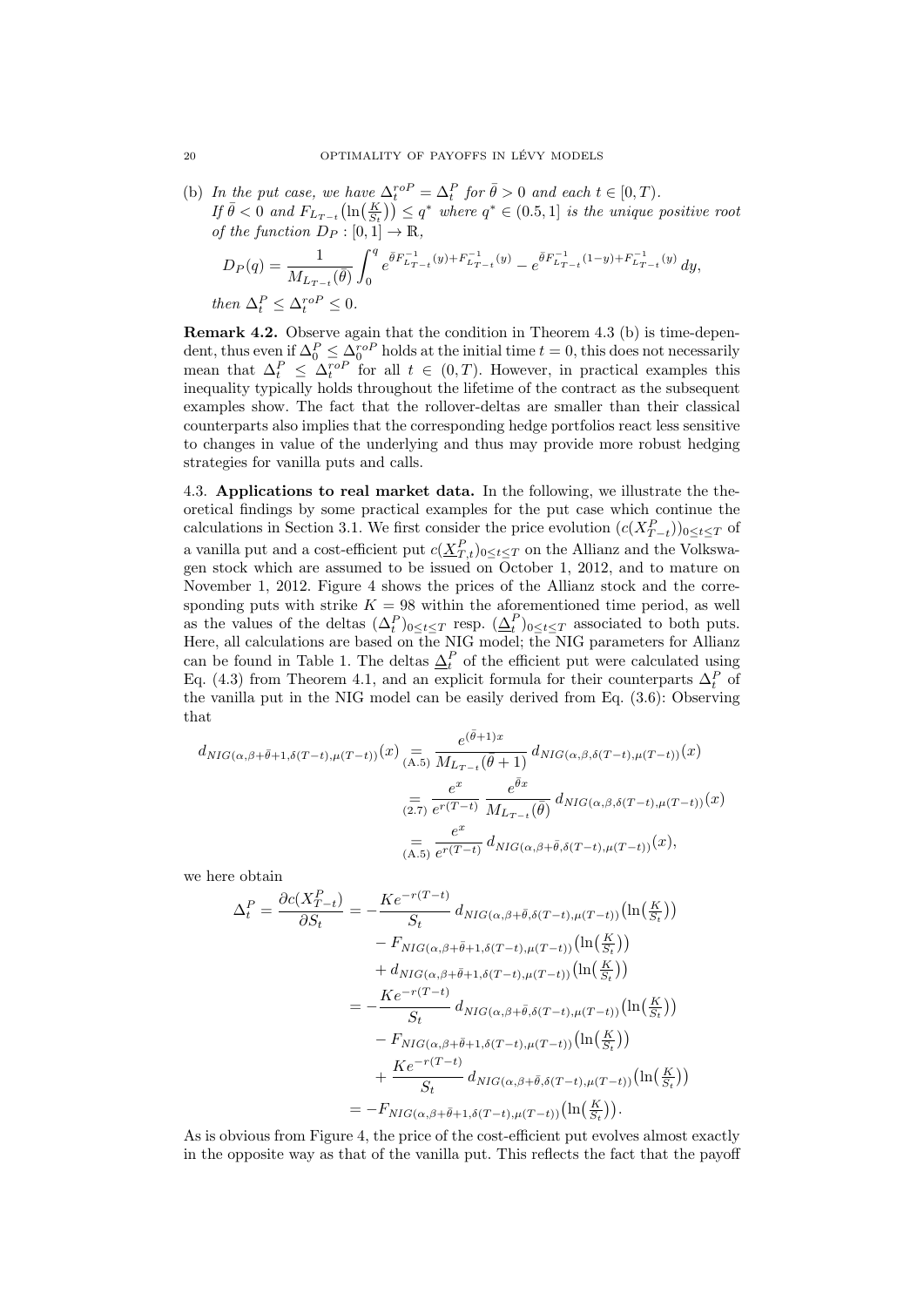

Figure 4. Left: Stock price of Allianz from October 1, 2012, to November 1, 2012, and the prices  $c(X_{T-t}^P)$ ,  $c(\underline{X}_{T,t}^P)$  of the associated vanilla resp. efficient put. Right: Comparison of the deltas  $\Delta_t^P$ and  $\underline{\Delta}^P_t$  of the vanilla and the efficient put on Allianz.

profiles of both puts are, in some sense, reversed to each other (see Figure 3); the efficient put roughly behaves like a vanilla call. However, the efficient put ends in the money although the price of the Allianz stock remains below the strike price at maturity because its payoff function already takes positive values for some  $S_T < K$ . The opposite behaviour of the efficient and the vanilla put is also mirrored in the values of the associated deltas. Because the values of the deltas at maturity are not relevant for hedging purposes anymore, Figure 4 only shows the deltas up to one day to maturity, that is, from October 1, 2012, to October 31, 2012. The results obtained for the other two Lévy models (normal and  $VG$ ) look quite similar and therefore are not plotted here separately. This is also in line with our previous estimations and calculations. Since the risk-neutral Esscher parameter roughly was of the same size for all three models (see Table 1) and also the put prices and efficiency losses in Table 2 were almost identical, one should not expect greater differences here.

Figure 5 below shows the evolution of the prices of the Volkswagen stock and the cost-efficient and vanilla puts on it with strike  $K = 135$  as well as the corresponding deltas. Again, the results do not differ much between all three Lévy models under consideration, thus we only show the plots for the VG case. The delta of the vanilla put in this model can be derived analogously as above to be

$$
\Delta_t^P = \frac{\partial c(X_{T-t}^P)}{\partial S_t} = -F_{VG(\lambda(T-t),\alpha,\beta+\bar{\theta}+1,\mu(T-t))}(\ln(\frac{K}{S_t})).
$$



Figure 5. Left: Stock price of Volkswagen from October 1, 2012, to November 1, 2012, and the prices  $c(X_{T-t}^P)$ ,  $c(\underline{X}_{T,t}^P)$  of the associated vanilla resp. efficient put. Right: Comparison of the deltas  $\Delta_t^P$ ,  $\underline{\Delta}_t^P$  of the vanilla and the efficient put on Volkswagen.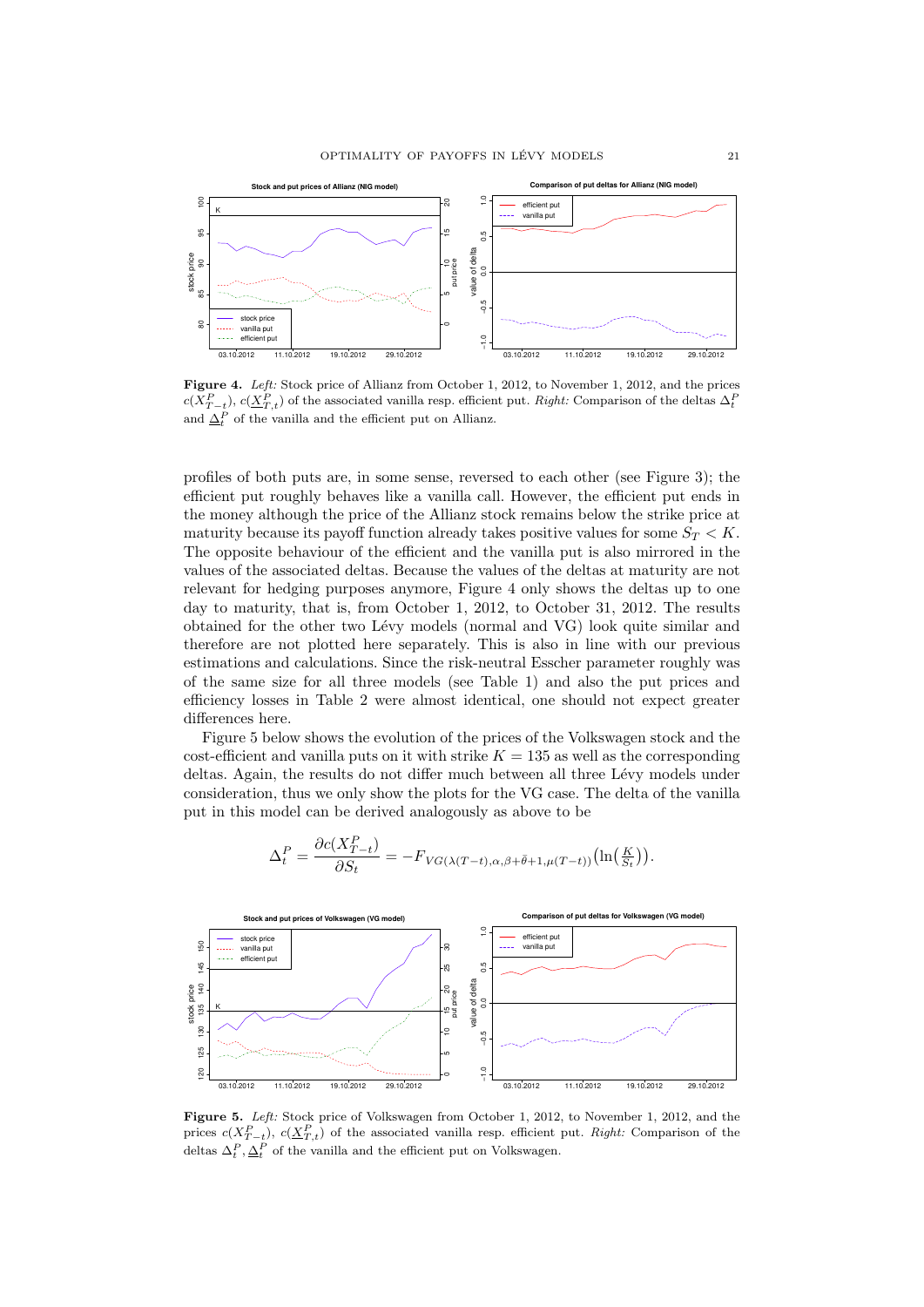Note that in this example we have  $S_T > K$ , therefore the vanilla put expires worthless, and the corresponding delta converges to zero, whereas the efficient put ends deep in the money.

However, computing the put deltas is only one side of the coin, market participants will surely be more interested in how well the hedging strategies based on them work in practice. The NIG and VG models are incomplete from the very beginning, so one cannot expect perfect hedging there, but also the Samuelson model is only complete in theory. Since in reality just discrete hedging is feasible, one will encounter hedge errors within this framework, too. The magnitude of these errors is, of course, relevant for practical applications. Therefore, we also calculate and compare the hedge errors that occur in delta hedging of the vanilla and efficient puts on Allianz and Volkswagen considered before.

We assume that the hedge portfolios are rebalanced daily, hence the portfolio weights  $\delta_t$  (amount of stock at time t) and  $b_t$  (amount of money on the savings account at t) just have to be calculated at the discrete times  $t = 0, 1, \ldots, T - 1$ . For the vanilla puts  $\delta_t = \Delta_t^P$ , and in case of the efficient puts we have  $\delta_t = \underline{\Delta}_t^P$ . Depending on the put type under consideration, we analogously set  $c_t = c(X_{T-t}^P)$ or  $c_t = c(\underline{X}_{T,t}^P)$ , respectively. At the initial time  $t = 0$ , the hedge portfolio is set up with the weights  $\delta_0$  and  $b_0 = -\delta_0 S_0 + c_0$  since the writer of the put obtains  $c_0$ from the buyer, shorts  $|\delta_0|$  stocks and deposits all incomes on his savings account. At time  $t > 0$ , the value of the portfolio *before* rebalancing is  $\delta_{t-1} S_t + e^{r} b_{t-1}$ , and we define the corresponding hedge error by

$$
e_t := c_t - \delta_{t-1} S_t - e^r b_{t-1},
$$

so positive hedge errors mean losses and negative gains. At the end of the trading day, the new weights  $\delta_t$  and  $b_t = c_t - \delta_t S_t$  are chosen to ensure that the value of the portfolio again exactly coincides with the present put price. Using the above definition of  $e_t$ , we can alternatively represent  $b_t$  in the form

$$
b_t = e_t + e^r b_{t-1} + S_t(\delta_{t-1} - \delta_t).
$$

This means that the hedge error is nothing but the amount of money one has to additionally inject in or withdraw from the savings account after adapting the stock position to make the value of the hedge portfolio congruent with the current put price.

Remark 4.3. In general, the size of the hedge error also depends on the rebalancing frequency and the continuity properties of the payoff function. Our empirical results below show that for standard and efficient puts a daily rebalancing of the portfolio already is sufficient to get a fairly precise approximation to the current option prices. A thorough theoretical analysis of the behaviour of hedge errors resulting from delta and quadratic hedging strategies in exponential Lévy models can be found in Broden & Tankov (2011).

The upper graphs of Figure 6 display the hedge errors obtained from delta hedging of the different puts on Allianz and Volkswagen. At the beginning, the hedge errors of the efficient and the vanilla puts behave fairly similarly, but with time passing the distinctions increase. This might again be explained by the different shapes of the payoff profiles and the different signs of the corresponding deltas which lead to more pronounced differences in the hedge errors as the time to maturity becomes smaller. The sums  $\sum_{t=0}^{22} |e_t|$  of the absolute hedge errors for Allianz are 1.296 (efficient put) and 1.798 (vanilla put), for Volkswagen we obtain 1.794 (efficient put) resp. 2.252 (vanilla put). This indicates that cost-efficient options can be hedged at least as efficiently as standard options. However, since the prices of vanilla and efficient puts can differ significantly over time, one should not only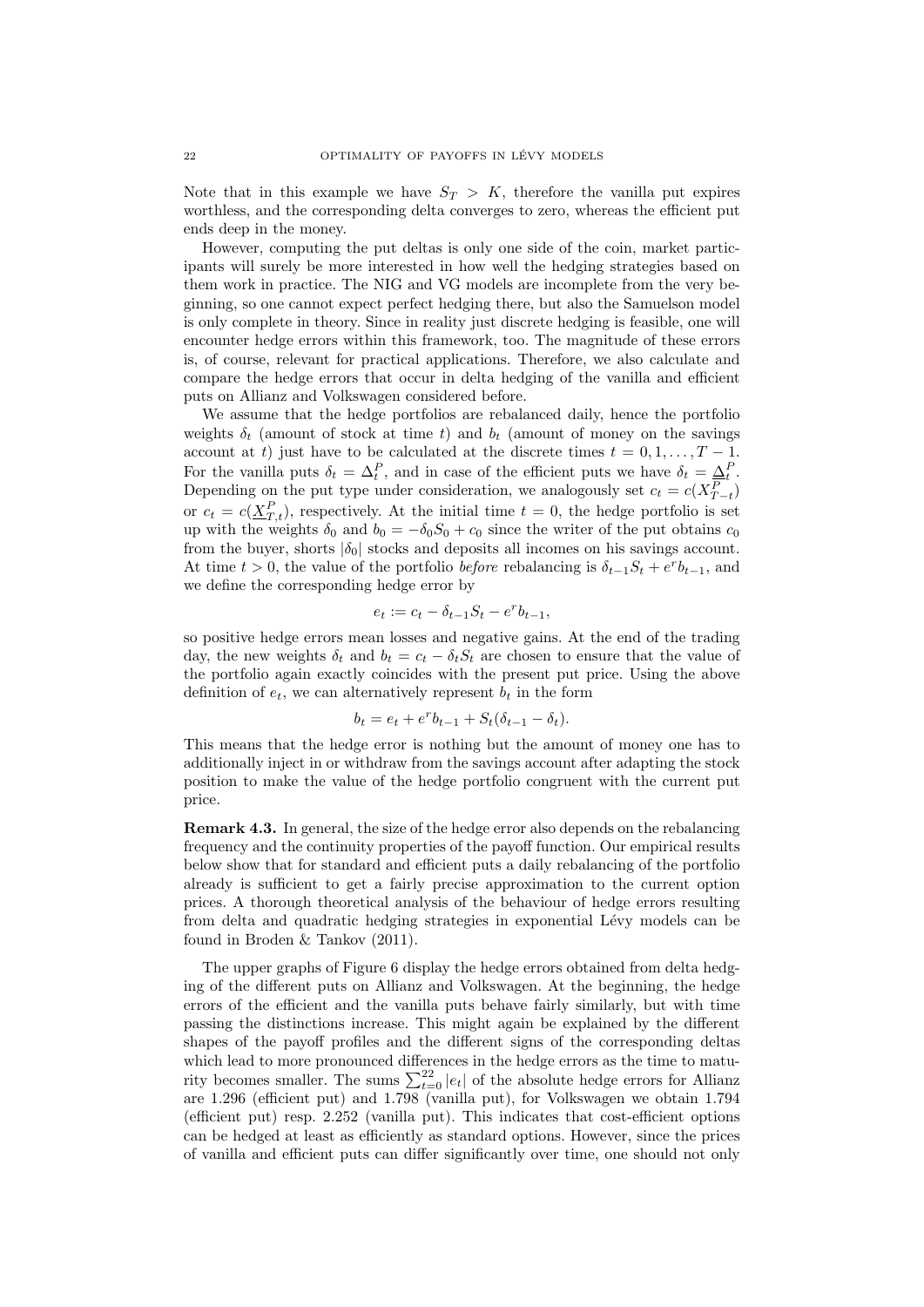

Figure 6. Top: Delta hedge errors of the efficient and vanilla puts on Allianz with strike  $K = 98$ and Volkswagen with strike  $K = 135$  maturing on November 1, 2012. Bottom: Percentage hedge errors of the efficient and vanilla puts on Allianz.

look at the absolute hedge errors to confirm this assertion, but also take the relative or percentage hedge errors  $\tilde{e}_t := \frac{e_t}{c_t}$  into account. The values of  $\tilde{e}_t$  for the Allianz puts are shown in the lower graph of Figure 6 above. For the efficient put, we obtain  $\sum_{t=0}^{22} |\tilde{e}_t| = 0.299$ , and the corresponding value for the vanilla put is 0.438. Analogous computations for the Volkswagen puts would not make much sense here because there the vanilla put ends up deep out of the money, therefore the  $\tilde{e}_t$  would tend to infinity as  $t \to T$ .

In the last part of this section, we want to compare the alternative hedging strategy for vanilla puts based on the rollover-deltas  $\Delta_t^{roP}$  with its classical counterpart and investigate if it can really provide an efficient and more robust way to hedge the final put payoff  $(K - S_T)$  as was expected from Theorem 4.3. For this purpose, we again consider the vanilla puts on Allianz and Volkswagen with



Figure 7. Left: Stock price of Allianz from October 1, 2012, to November 1, 2012, and the prices  $c(X_{T-t}^P)$ ,  $c(\underline{X}_{T-t}^P)$  of the associated vanilla resp. efficient puts. Right: Comparison of the deltas  $\Delta_t^P$ ,  $\Delta_t^{roP}$  of the vanilla put on Allianz shown on the left.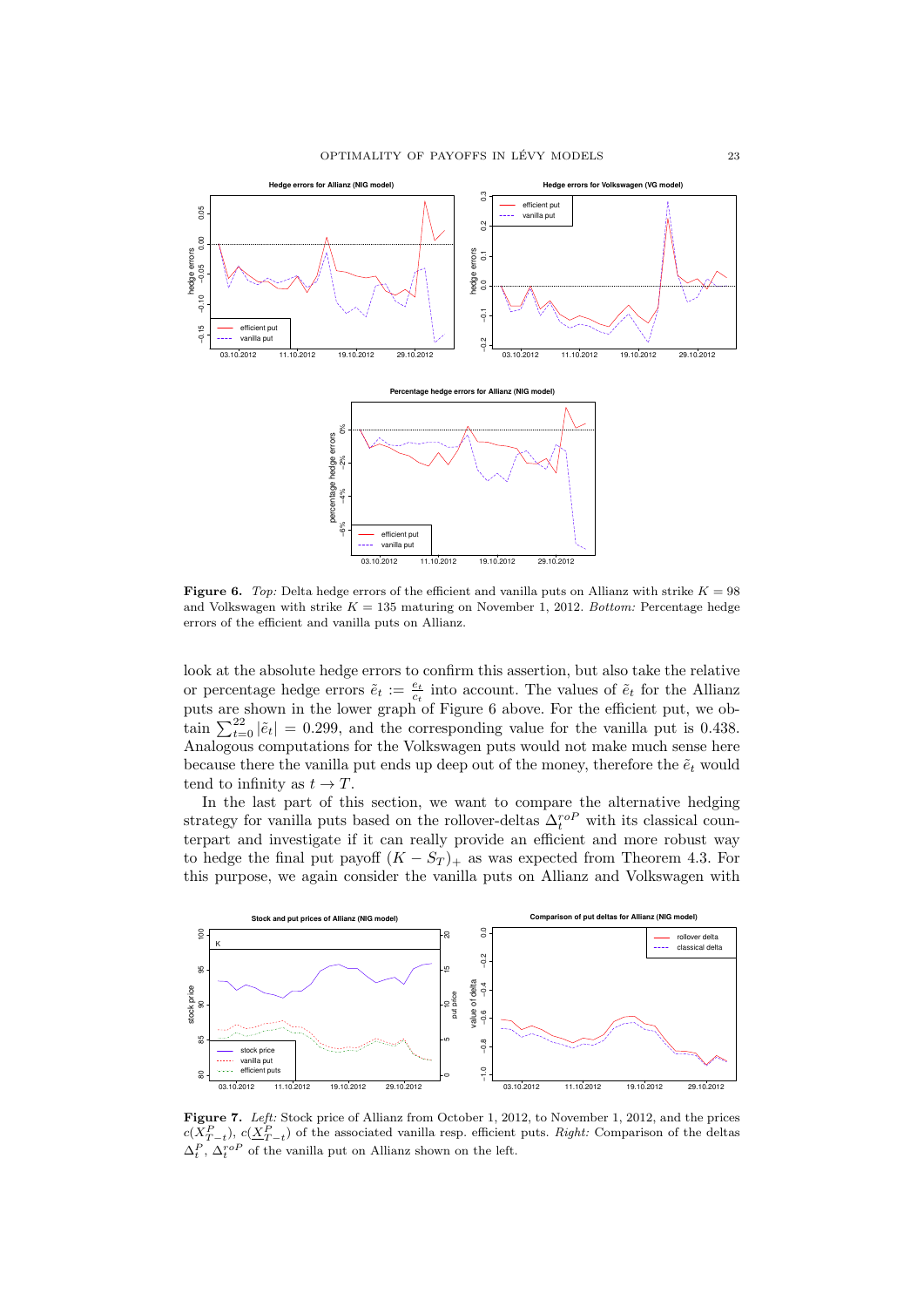

Figure 8. Left: Stock price of Volkswagen from October 1, 2012, to November 1, 2012, and the prices  $c(X_{T-t}^P)$ ,  $c(\underline{X}_{T-t}^P)$  of the associated vanilla resp. efficient puts. Right: Comparison of the deltas  $\Delta_t^P$ ,  $\Delta_t^{roP}$  of the vanilla put on Volkswagen shown on the left.

the same strikes and maturity as before, but now contrast the corresponding price processes  $(c(X_{T-t}^P))_{0 \le t \le T}$  with the series  $(c(\underline{X}_{T-t}^P))_{0 \le t \le T}$  of prices of efficient puts which are newly initiated at each day t. Figures 7 and 8 show the stock and put price processes for Allianz in the NIG model and for Volkswagen in the VG model, respectively, as well as a graphical comparison of the associated classical put deltas  $\Delta_t^P$  and rollover-deltas  $\Delta_t^{roP}$ . The condition of Theorem 4.3 (b) is obviously fulfilled for all  $0 \le t \le T$ , the absolute values of the rollover-deltas are always smaller than those of the classical deltas for both stocks.

This indicates that the hedging strategies based on the rollover-deltas may indeed allow for a less expensive way to replicate the final put payoff. The advantage of lower hedging costs might be annihilated by larger hedging errors though. Therefore one also has, of course, to take these into account before coming to a definite conclusion. Using some of the notations from above, we define the hedge error for the alternative hedging strategy by

$$
e_t := c(\underline{X}_{T-t}^P) - \Delta_t^{roP} S_t - e^r b_{t-1}.
$$

Observe that we do not use the time-t-price  $c(X_{T-t}^P)$  of the vanilla put in the above definition although we want to hedge its final payoff. Since the rollover-deltas  $\Delta_t^{roP}$  are intended to replicate the prices  $c(\underline{X}_{T-t}^P)$ , and  $c(\underline{X}_{T-t}^P) < c(X_{T-t}^P)$  for all  $0 \le t < T$  because  $\bar{\theta} < 0$  here, a comparison of the value of the hedge portfolio at time t with  $c(X_{T-t}^P)$  would lead to a systematic overestimation of the hedge error. Moreover, we only consider options of European type here. Therefore it is more important to look at the hedge error at maturity which tells us how precise the hedging strategies can reproduce the final obligation of the writer of the option. At time T, however, we have  $c(\underline{X}_{T-T}^P) = c(X_{T-T}^P) = (K - S_T)_+$  as pointed out before, so there the hedge error is defined without ambiguity.

So let us finally take a look at the hedge errors obtained from the two deltahedging strategies for the vanilla puts on Allianz and Volkswagen which are visualized in Figure 9. For Allianz, the hedge errors  $e_T$  at maturity are  $-0.149$  for the classical delta hedge and −0.085 for the alternative rollover-delta hedge, and the sum  $\sum_{t=0}^{22} |e_t|$  of the absolute hedge errors is 1.789 for the classical and 0.802 for the rollover hedge. The final hedge errors  $e_T$  for the Volkswagen put are zero for both hedging strategies (which is not so surprising because the vanilla put expires worthless here), and the sums of the absolute hedge errors are 2.252 for the classical and 0.983 for the rollover hedge. This shows that the latter can yield at least comparable and often even more accurate results than the classical delta hedging strategy. In case of the Allianz put, the classical delta hedge tends to superhedge the option, that is, the value of the hedge portfolio is always greater than the option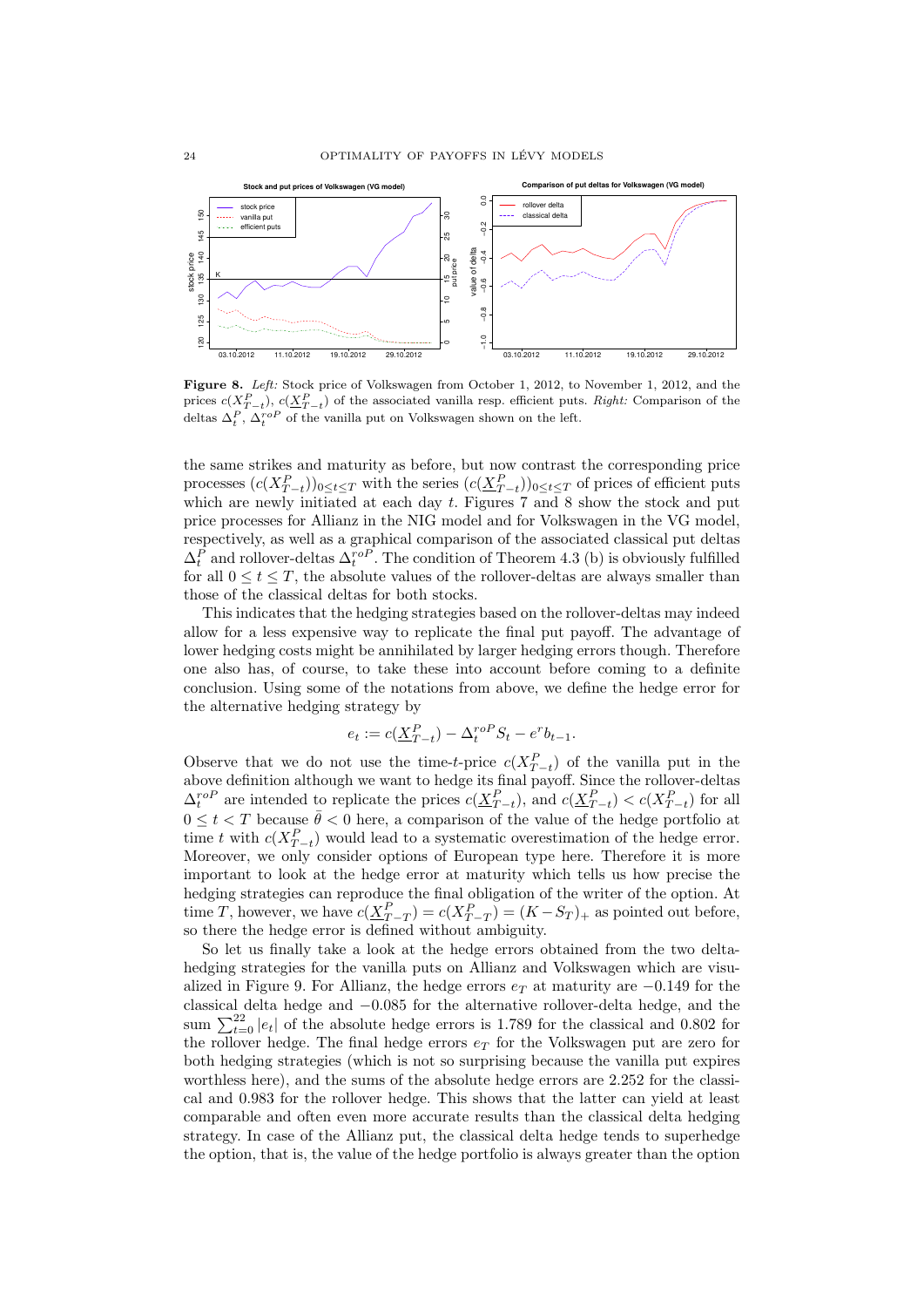

**Figure 9.** Left: Delta hedge errors of the vanilla put on Allianz with strike  $K = 98$  maturing on November 1, 2012, in the NIG model. Right: Delta hedge errors of the vanilla put on Volkswagen with strike  $K = 135$  maturing on November 1, 2012, in the VG model.

price. The rollover hedge does the same on most days, but produces smaller absolute hedge errors. In view of Theorem 4.3, we suppose that analogous assertions will also hold for calls and probably also for more complex options.

## 5. Conclusion

We applied the concept of cost-efficiency to general Lévy market models where the risk-neutral measure is obtained by an Esscher transform. Explicit criteria for cost-efficiency were derived and applied to various financial derivatives, and we established a cost-efficient version of the put-call parity. Furthermore, we proved that the magnitude of the efficiency loss increases if the market trend, resp. the drift of the underlying, becomes more pronounced. Numerical examples of cost-efficient puts were presented which provide evidence that the savings from switching to cost-efficient strategies can be quite substantial. We found that the efficiency losses obtained under different L´evy models were of almost the same magnitude, and thus, seem to be widely model-independent.

Further, we derived explicit formulas for the Greek delta of cost-efficient puts and calls and developed alternative hedging strategies for vanilla puts and calls based on rollover trading strategies involving their cost-efficient counterparts. We also proved that the absolute values of the corresponding rollover-deltas are smaller than the classical hedge deltas. This suggests that the alternative delta hedging strategies can often be more accurate and lead to smaller hedge errors. In a practical application using German stock price data we demonstrated that the computation of all the deltas is numerically tractable. The cost-efficient puts can be hedged as accurately as their vanilla counterparts, and the alternative hedging strategies for vanilla puts indeed have the potential to outperform the classical ones. This indicates that costefficient strategies provide a more advantageous way to achieve and hedge a final payoff, and thus, may be an appropriate tool to increase market efficiency.

#### Appendix A. Derivation of the risk-neutral Esscher parameters

Normal inverse Gaussian model. We first provide some properties of NIG distributions as introduced in (2.11). The Lebesgue density  $d_{NIG(\alpha,\beta,\delta,\mu)}$  can be obtained by calculating

$$
d_{NIG(\alpha,\beta,\delta,\mu)}(x) = \int_0^\infty d_{N(\mu+\beta y)}(x) d_{IG(\delta,\sqrt{\alpha^2-\beta^2})}(y) dy
$$
  
=  $n(\alpha,\beta,\delta) \frac{K_1(\alpha\sqrt{\delta^2 + (x-\mu)^2})}{\sqrt{\delta^2 + (x-\mu)^2}} e^{\beta(x-\mu)},$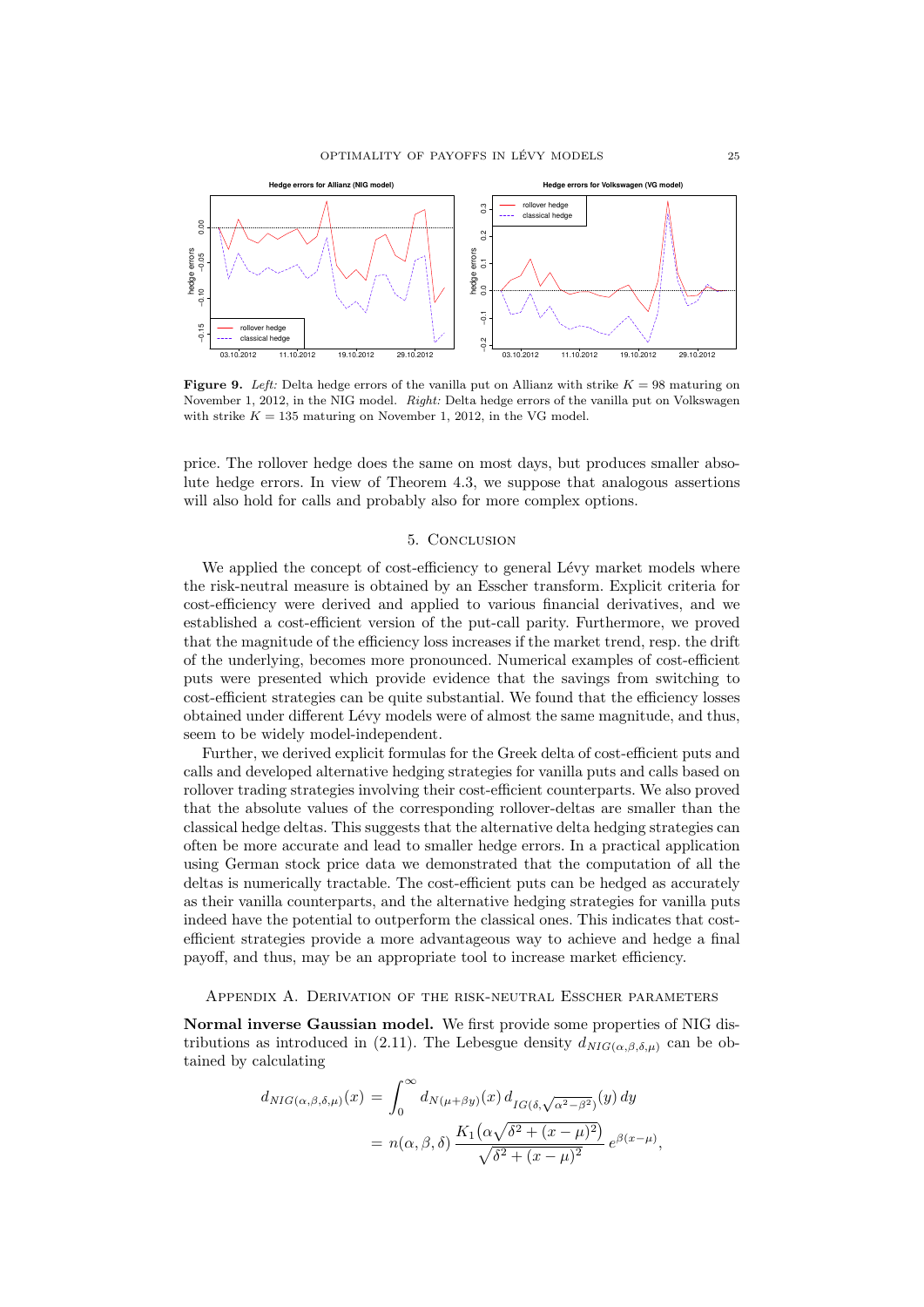where  $K_1(x)$  is the modified Bessel function of third kind with index 1, and the norming constant  $n(\alpha, \beta, \delta)$  is given by

$$
n(\alpha, \beta, \delta) = \frac{\alpha \delta}{\pi} e^{\delta \sqrt{\alpha^2 - \beta^2}}.
$$

The corresponding mgf  $M_{NIG(\alpha,\beta,\delta,\mu)}$  then can easily be derived observing that

$$
M_{NIG(\alpha,\beta,\delta,\mu)}(u) = \int_{-\infty}^{\infty} e^{ux} d_{NIG(\alpha,\beta,\delta,\mu)}(x) dx
$$
  
= 
$$
\int_{-\infty}^{\infty} e^{u\mu} \frac{n(\alpha,\beta,\delta)}{n(\alpha,\beta+u,\delta)} d_{NIG(\alpha,\beta+u,\delta,\mu)}(x) dx
$$
  
= 
$$
e^{u\mu} \frac{n(\alpha,\beta,\delta)}{n(\alpha,\beta+u,\delta)} = e^{u\mu+\delta\sqrt{\alpha^2-\beta^2}-\delta\sqrt{\alpha^2-(\beta+u)^2}}
$$
(A.1)

which obviously is defined for all  $u \in (-\alpha - \beta, \alpha - \beta)$ . Hence, Assumption 2.1 is fulfilled if  $\alpha - \beta - (-\alpha - \beta) = 2\alpha > 1$ . However, we have

$$
\lim_{u \to \pm \alpha - \beta} M_{NIG(\alpha, \beta, \delta, \mu)}(u) = e^{(\pm \alpha - \beta)\mu + \delta \sqrt{\alpha^2 - \beta^2}},
$$

that is, the mgf tends to a finite limit at the boundaries of this interval. According to Lemma 2.1, it thus may not always be possible to find a solution  $\bar{\theta}$  of Eq. (2.7). If it exists, it is given by

$$
\bar{\theta}_{NIG} = -\frac{1}{2} - \beta + \frac{r - \mu}{\delta} \sqrt{\frac{\alpha^2}{1 + (\frac{r - \mu}{\delta})^2} - \frac{1}{4}}.
$$
 (A.2)

For the derivation of this expression note that the defining Eq. (2.7) for the riskneutral Esscher parameter in the NIG model becomes

$$
e^r = \frac{M_{NIG(\alpha,\beta,\delta,\mu)}(\bar{\theta}_{NIG}+1)}{M_{NIG(\alpha,\beta,\delta,\mu)}(\bar{\theta}_{NIG})} = e^{\mu-\delta\sqrt{\alpha^2-(\beta+\bar{\theta}_{NIG}+1)^2}+\delta\sqrt{\alpha^2-(\beta+\bar{\theta}_{NIG})^2}},
$$

or equivalently,

$$
\frac{r-\mu}{\delta} = \sqrt{\alpha^2 - (\beta + \bar{\theta}_{NIG})^2} - \sqrt{\alpha^2 - (\beta + \bar{\theta}_{NIG} + 1)^2}.
$$
 (A.3)

Under Assumption 2.1, which is equivalent to  $2\alpha > 1$  as seen above, Lemma 2.1 states that there can exist at most one solution  $\bar{\theta}_{NIG}$  to (A.3) which obviously must also fulfill the additional constraints  $|\beta + \bar{\theta}_{NIG}| < \alpha$  and  $|\beta + \bar{\theta}_{NIG} + 1| < \alpha$ .

# Case 1:  $r = \mu$ Here we have that

$$
0=\sqrt{\alpha^2-(\beta+\bar{\theta}_{NIG})^2}-\sqrt{\alpha^2-(\beta+\bar{\theta}_{NIG}+1)^2}
$$

and hence  $(\beta + \bar{\theta}_{NIG})^2 = (\beta + \bar{\theta}_{NIG} + 1)^2$ , which obviously is fulfilled iff

$$
\bar{\theta}_{NIG} = -\frac{1}{2} - \beta.
$$

This is a proper solution since by Assumption 2.1

$$
\alpha > \frac{1}{2} = |\beta + \bar{\theta}_{NIG}| = |\beta + \bar{\theta}_{NIG} + 1|.
$$

Case 2:  $r \neq \mu$ 

To simplify notations, we set  $r^* := \frac{r-\mu}{\delta}$  and  $\beta^* := \beta + \bar{\theta}_{NIG}$  in the following. Using these abbreviations, Eq. (A.3) can be rewritten as

$$
\sqrt{\alpha^2 - {\beta^*}^2 - (2\beta^* + 1)} = \sqrt{\alpha^2 - {\beta^*}^2} - r^*.
$$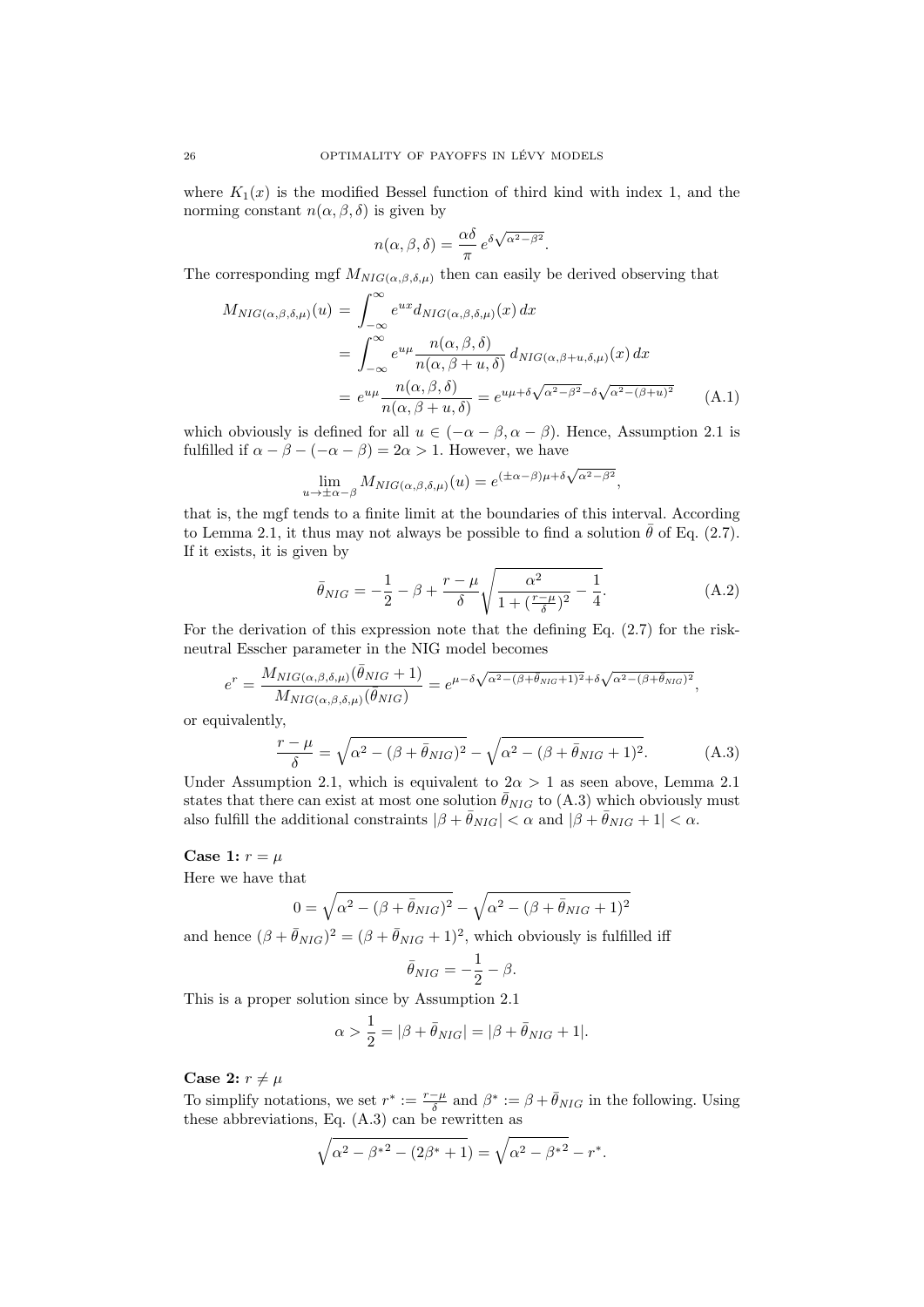Squaring this equation and isolating the term  $\sqrt{\alpha^2 - {\beta^*}^2}$  yields

$$
\sqrt{\alpha^2 - {\beta^*}^2} = \frac{(1 + r^{*2}) + 2\beta^*}{2r^*}.
$$

Squaring again and reorganizing terms we finally obtain the following quadratic equation for  $\beta^*$ :

$$
\beta^{*2} + \beta^* + \frac{1 + {r^*}^2}{4} - \frac{\alpha^2 {r^*}^2}{1 + {r^*}^2} = 0.
$$

The solutions to this quadratic equation are given by

$$
\beta^* = \beta + \bar{\theta}_{NIG} = -\frac{1}{2} \pm r^* \sqrt{\frac{\alpha^2}{1 + r^{*2}} - \frac{1}{4}} \implies \bar{\theta}_{NIG} = -\frac{1}{2} - \beta \pm r^* \sqrt{\frac{\alpha^2}{1 + r^{*2}} - \frac{1}{4}}.
$$

Note that the above solutions only exist if  $2\alpha > \sqrt{1 + r^{*2}}$  which is more restrictive than Assumption 2.1. From Eq. (A.3) we conclude that for  $r^* > 0$  we must have  $(\beta + \bar{\theta}_{NIG})^2 < (\beta + \bar{\theta}_{NIG} + 1)^2$ , which is equivalent to  $-\frac{1}{2} - \beta < \bar{\theta}_{NIG}$ . If  $r^* < 0$ , we analogously arrive at the constraint  $-\frac{1}{2} - \beta > \bar{\theta}_{NIG}$ . Comparing this with the above solutions of the quadratic equation for  $\beta^*$ , we finally see that the only possible solution for the risk-neutral Esscher parameter is

$$
\bar{\theta}_{NIG} = -\frac{1}{2} - \beta + \frac{r - \mu}{\delta} \sqrt{\frac{\alpha^2}{1 + (\frac{r - \mu}{\delta})^2} - \frac{1}{4}}.
$$
\n(A.4)

However, observe that this is a possible, but not a definitive solution! One additionally has to check if the obtained  $\bar{\theta}_{NIG}$  really solves the initial Eq. (A.3). There exist sets of NIG parameters which fulfill all necessary constraints, however, the value  $\bar{\theta}_{NIG}$  calculated according to (A.4) is not a valid solution of (A.3). Take, for exam- $\sigma_{NIG}$  calculated according to (A.4) is not a valid solution of (A.5). Take, for example,  $(\alpha, \beta, \delta, \mu) = (1, -0.1, 0.05, 0)$  and  $r = 0.06$ , then we have  $2 = 2\alpha > \sqrt{1 + r^{*2}} =$ 1.56205, and calculating  $\bar{\theta}_{NIG}$  according to (A.4) yields  $\bar{\theta}_{NIG} = 0.07975404$ . Clearly, this  $\bar{\theta}_{NIG}$  also fulfills the additional constraints  $|\beta+\bar{\theta}_{NIG}| < \alpha$  and  $|\beta+\bar{\theta}_{NIG}+1| < \alpha$ , but inserting this value and the other parameters into Eq. (A.3) one sees that the latter is violated.

Note that the characteristic function  $\phi_{NIG}$  of an NIG distribution can be obtained via the relation  $\phi_{NIG}(u) = M_{NIG}(iu)$ . Since for every Lévy process it holds that  $\phi_{L_t}(u) = \phi_{L_1}(u)^t$ , one immediately obtains from (A.1) that  $\phi_{L_t}(u)$  $\phi_{NIG(\alpha,\beta,\delta,\mu)}(u)^t = \phi_{NIG(\alpha,\beta,\delta t,\mu t)}(u)$ , hence for an NIG Lévy process  $(L_t)_{t\geq 0}$  we have  $\mathcal{L}(L_t) = NIG(\alpha, \beta, \delta t, \mu t)$  for all  $t > 0$ . Similar arguments as used above in (A.1) then show that for any Esscher transform the density  $d_{L_t}^{\theta}$  of  $L_t$  under the measure  $Q^{\theta}$  is

$$
d_{Lt}^{\theta}(x) = \frac{e^{\theta x}}{M_{NIG(\alpha,\beta,\delta t,\mu t)}(\theta)} d_{NIG(\alpha,\beta,\delta t,\mu t)}(x)
$$
  
= 
$$
\frac{n(\alpha,\beta+\theta,\delta t)}{n(\alpha,\beta,\delta t)} e^{\theta(x-\mu t)} d_{NIG(\alpha,\beta,\delta t,\mu t)}(x) = d_{NIG(\alpha,\beta+\theta,\delta t,\mu t)}(x),
$$
 (A.5)

that is,  $(L_t)_{t\geq 0}$  remains an NIG Lévy process under every Esscher transform  $Q^{\theta}$ , but with different parameter  $\beta \rightsquigarrow \beta + \theta$ .

Variance Gamma model. Again, we first summarize some properties of the VG model as introduced in Section 2.3. The corresponding Lebesgue density  $d_{VG(\lambda,\alpha,\beta,\mu)}$ is given by

$$
d_{VG(\lambda,\alpha,\beta,\mu)}(x) = \int_0^\infty d_{N(\mu+\beta y)}(x) d_{G(\lambda,(\alpha^2-\beta^2)/2)}(y) dy
$$
  
=  $m(\lambda,\alpha,\beta) |x-\mu|^{\lambda-\frac{1}{2}} K_\lambda(\alpha |x-\mu|) e^{\beta(x-\mu)}$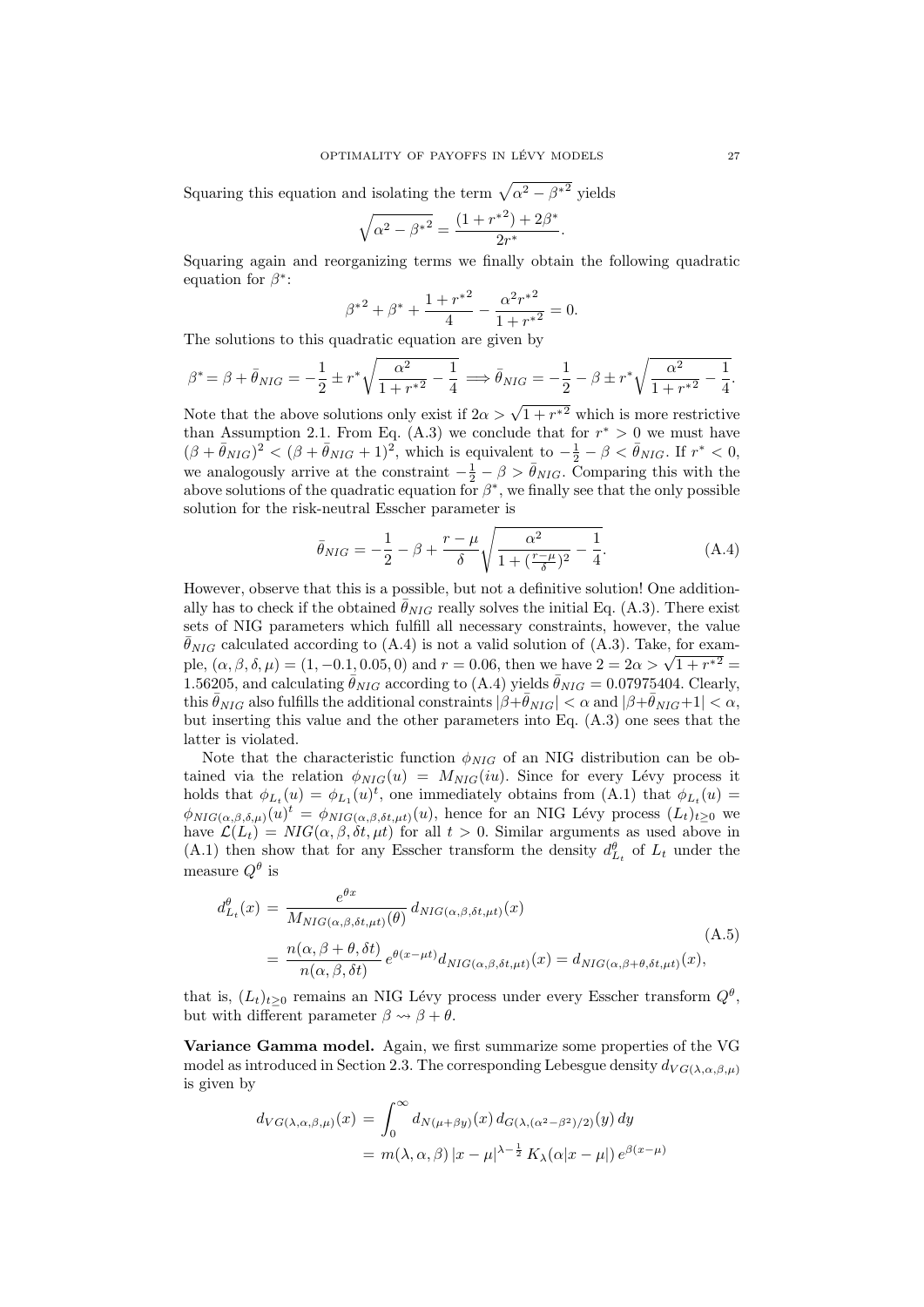with the norming constant

$$
m(\lambda, \alpha, \beta) = \frac{(\alpha^2 - \beta^2)^{\lambda}}{\sqrt{\pi} (2\alpha)^{\lambda - \frac{1}{2}} \Gamma(\lambda)}.
$$

With the same reasoning as in  $(A.1)$  one obtains the mgf

$$
M_{VG(\lambda,\alpha,\beta,\mu)}(u) = e^{u\mu} \frac{m(\lambda,\alpha,\beta)}{m(\lambda,\alpha,\beta+u)} = e^{u\mu} \left(\frac{\alpha^2 - \beta^2}{\alpha^2 - (\beta+u)^2}\right)^{\lambda}
$$
(A.6)

which again is defined for all  $u \in (-\alpha - \beta, \alpha - \beta)$ . Observe that here we have  $\lim_{u\to\pm\alpha-\beta}M_{VG(\lambda,\alpha,\beta,\mu)}(u)=\infty$ , such that due to by Lemma 2.1 (b) the condition  $2\alpha > 1$  is sufficient to guarantee a unique solution  $\bar{\theta}$  of Eq. (2.7) in the VG model. The defining equation for the risk-neutral Esscher parameter here becomes

$$
e^r = \frac{M_{VG(\lambda,\alpha,\beta,\mu)}(\bar{\theta}_{VG}+1)}{M_{VG(\lambda,\alpha,\beta,\mu)}(\bar{\theta}_{VG})} = e^{\mu} \left(\frac{\alpha^2 - (\beta + \bar{\theta}_{VG})^2}{\alpha^2 - (\beta + \bar{\theta}_{VG} + 1)^2}\right)^{\lambda},
$$

or equivalently,

$$
e^{\frac{r-\mu}{\lambda}} = \frac{\alpha^2 - (\beta + \bar{\theta}_{VG})^2}{\alpha^2 - (\beta + \bar{\theta}_{VG} + 1)^2}.
$$
 (A.7)

Case 1:  $r = \mu$ 

In this case, (A.7) becomes

$$
\alpha^{2} - (\beta + \bar{\theta}_{VG})^{2} = \alpha^{2} - (\beta + \bar{\theta}_{VG} + 1)^{2}
$$

which apparently is solved by  $\bar{\theta}_{VG} = -\frac{1}{2} - \beta$ . This is a proper solution as can be seen analogously as in the NIG model.

Case 2:  $r \neq \mu$ 

To simplify the notation and formulas in the derivation of  $\bar{\theta}_{VG}$ , we set, similarly as before,  $r^* := \frac{r-\mu}{\lambda}$  and  $\beta^* = \beta + \bar{\theta}_{VG}$ . Multiplying both sides of (A.7) with  $\alpha^2 - (\beta^* + 1)^2$  yields

$$
e^{r^*}(\alpha^2 - (\beta^* + 1)^2) = \alpha^2 - \beta^{*2}.
$$

Expanding the expressions and rearranging terms we obtain

$$
\beta^{*2} + \frac{2}{1 - e^{-r^*}} \beta^* + \left( \frac{1}{1 - e^{-r^*}} - \alpha^2 \right) = 0.
$$

The solutions of this quadratic equation are given by

$$
\beta^* = \beta + \bar{\theta}_{VG} = -\frac{1}{1 - e^{-r^*}} \pm \sqrt{\frac{e^{-r^*}}{(1 - e^{-r^*})^2} + \alpha^2}.
$$

Thus, the possible risk-neutral Esscher parameters are

$$
\bar{\theta}_{VG} = -\frac{1}{1 - e^{-r^*}} - \beta \pm \sqrt{\frac{e^{-r^*}}{(1 - e^{-r^*})^2} + \alpha^2}.
$$
 (A.8)

Observe that the mgf  $M_{VG}$  is only defined on the interval  $(-\alpha - \beta, \alpha - \beta)$ , therefore  $\bar{\theta}_{VG} \in (-\alpha - \beta, \alpha - \beta - 1)$  must hold. Further, note that we always have  $\sqrt{\frac{e^{-r^*}}{(1-e^{-r^*})^2}+\alpha^2} > \alpha$ . Now suppose that  $r > \mu$ , then  $e^{-r^*} < 1$ , or equivalently,  $-\frac{1}{1-e^{-r^*}} < 0$ . Thus,

$$
-\frac{1}{1-e^{-r^*}} - \beta - \sqrt{\frac{e^{-r^*}}{(1-e^{-r^*})^2} + \alpha^2} < -\beta - \alpha.
$$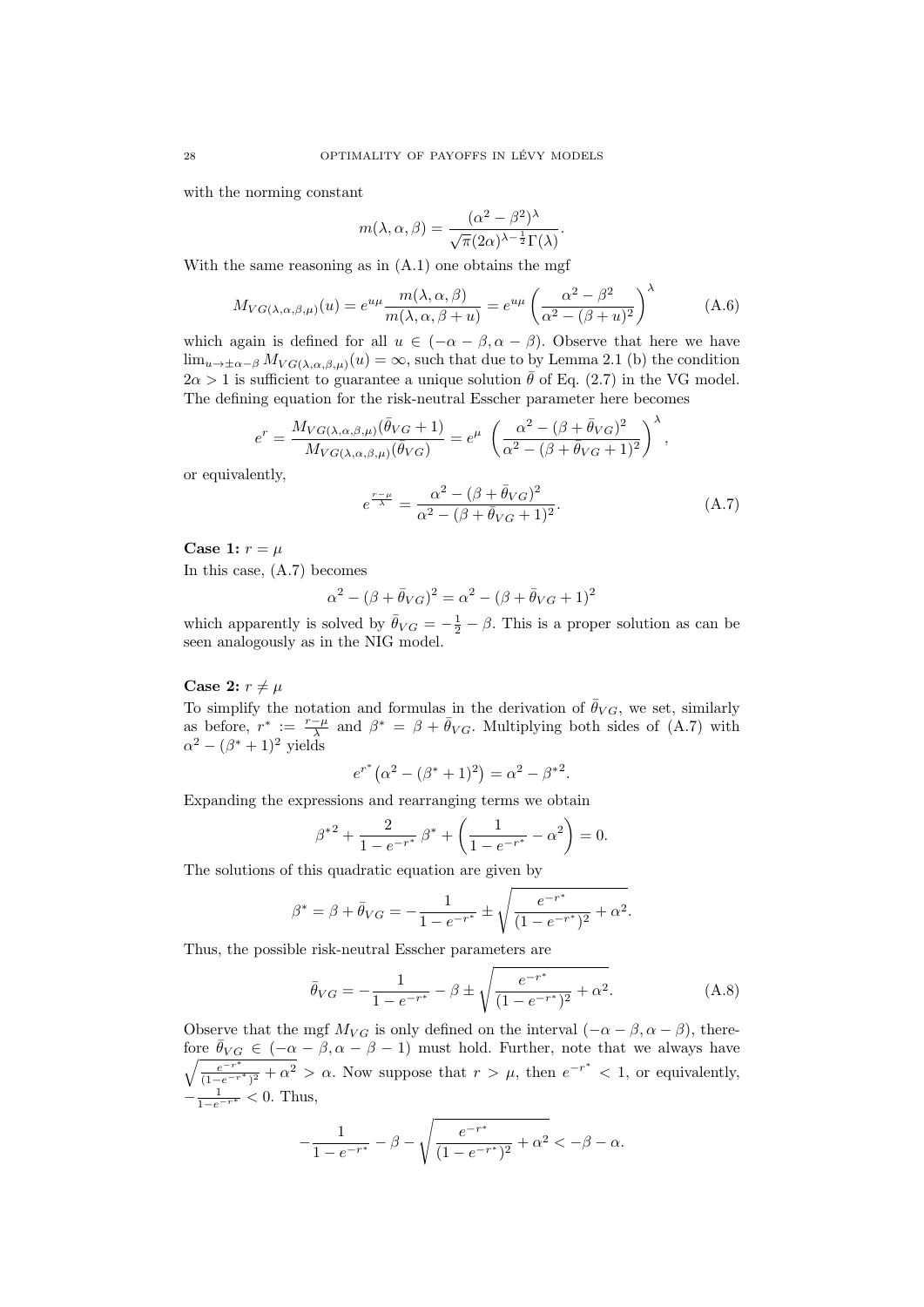Hence, this solution of (A.7) does not lie within  $(-\alpha - \beta, \alpha - \beta - 1)$ , so the unique solution in the case  $r > \mu$  is given by

$$
\bar{\theta}_{VG} = -\frac{1}{1 - e^{-\frac{r - \mu}{\lambda}}} - \beta + \sqrt{\frac{e^{-\frac{r - \mu}{\lambda}}}{(1 - e^{-\frac{r - \mu}{\lambda}})^2} + \alpha^2}.
$$
 (A.9)

If on the other hand  $r < \mu$ , then we have  $e^{-r*} > 1$ , resp.  $-\frac{1}{1-e^{-r^*}} > 0$ , so the above solution (A.9) lies outside  $(-\alpha - \beta, \alpha - \beta - 1)$  because

$$
-\frac{1}{1 - e^{-r^*}} - \beta + \sqrt{\frac{e^{-r^*}}{(1 - e^{-r^*})^2} + \alpha^2} > -\beta + \alpha.
$$

Consequently, the unique solution in the case  $r < \mu$  is given by

$$
\bar{\theta}_{VG} = -\frac{1}{1 - e^{-\frac{r - \mu}{\lambda}}} - \beta - \sqrt{\frac{e^{-\frac{r - \mu}{\lambda}}}{\left(1 - e^{-\frac{r - \mu}{\lambda}}\right)^2} + \alpha^2}.
$$
 (A.10)

Again, we have  $\phi_{VG}(u) = M_{VG}(iu)$  and conclude from (A.6) that  $\phi_{L_t}(u)$  $\phi_{VG(\lambda,\alpha,\beta,\mu)}(u)^t = \phi_{VG(\lambda t,\alpha,\beta,\mu t)}(u)$ , i.e., for a VG Lévy process  $(L_t)_{t\geq 0}$  it holds that  $\mathcal{L}(L_t) = VG(\lambda t, \alpha, \beta, \mu t)$  for all  $t > 0$ . Similarly as in the NIG case, one can also show that every Esscher transform of the real-world measure P only affects the parameter  $\beta$  and  $(L_t)_{t\geq 0}$  remains a VG Lévy process under  $Q^{\theta}$ , but with different parameter  $\beta + \theta$ .

#### Appendix B. Proofs

**Proof of Proposition 2.1:** Let  $X_T$  be a payoff with distribution  $G$ , denote the distribution function of  $Z_{T}^{\bar{\theta}} = \frac{e^{\bar{\theta}L_T}}{M_{L_T}}$  $\frac{e^{\theta L_T}}{M_{L_T}(\bar{\theta})}$  by  $F_{Z_T^{\bar{\theta}}}$  and observe that the representation of  $Z_T^{\bar{\theta}}$ implies that the continuity of  $F_{L_T}$  transfers to  $F_{Z_T^{\bar{\theta}}}$ . From Theorem 2.1 we already know that the cost-efficient payoff in general is given by  $\underline{X}_T = G^{-1}(1 - F_{Z_T^{\bar{\theta}}}(\overline{Z_T^{\bar{\theta}}}))$ . If now  $\bar{\theta} < 0$ , then

$$
1 - F_{Z_T^{\overline{\theta}}}(x) = 1 - P(Z_T^{\overline{\theta}} \le x) = F_{L_T}\left(\frac{1}{\overline{\theta}}\ln(xM_{L_T}(\overline{\theta}))\right),
$$

from which  $\underline{X}_T = G^{-1}(F_{L_T}(L_T))$  follows immediately. In a similar way one obtains  $\overline{X}_T = G^{-1}(1 - F_{L_T}(L_T))$ , and the representations for the case  $\overline{\theta} > 0$  can be proven analogously. The formulas for the price bounds are easily obtained by observing that the above equation implies  $F_{Z_T^{\bar{\theta}}}^{-1}(x) = \frac{e^{\bar{\theta} F_{L_T}^{-1}(1-x)}}{M_{L_T}(\bar{\theta})}$  $\frac{L_T}{M_{L_T}(\bar{\theta})}$  which just has to be inserted into the general Eqs. (2.5) of Theorem 2.1.

To show the a.s. uniqueness of the strategies, suppose that again  $\bar{\theta} < 0$  and  $\underline{X}'_T \sim G$  is another cost-efficient strategy with payoff-distribution G. Then  $(\underline{X}'_T, Z_T^{\bar\theta})$ must also be countermonotonic by Theorem 2.1, hence  $\underline{X}'_T = h(\overline{Z_T^{\overline{\theta}}})$  a.s. for some decreasing function h. On the other hand, we know that  $\underline{X}_T = G^{-1}(1 - F_{Z_T^{\bar{\theta}}}(\overline{Z_T^{\bar{\theta}}}))$ . But since both  $\underline{X}_T$  and  $\underline{X}'_T$  have the same distribution function G, it must hold that  $h(z) = G^{-1}(\overline{1} - F_{Z_{T}^{\bar{\theta}}}(z))$  for almost all  $z \in \mathbb{R}$  and hence  $\underline{X}_{T} = \underline{X}'_{T}$  a.s. The proofs of uniqueness in the other cases follow analogously.

**Proof of Corollary 2.1:** Suppose that  $\bar{\theta} < 0$  and  $\underline{X}_T$  is a cost-efficient payoff with distribution function  $G$ . On the one hand, due to Proposition 2.1, it holds that  $\underline{X}_T = G^{-1}(F_{L_T}(L_T))$  almost surely, such that  $\underline{X}_T$  is increasing in  $L_T$ , i.e.,  $X_T = v(L_T)$  for some measurable, increasing function v. On the other hand, if a payoff  $X_T$  is increasing in  $L_T$ , then the representation  $Z_T^{\bar{\theta}} = \frac{e^{\bar{\theta}L_T}}{M_{L_T}}$  $\frac{e^{\sigma E_T}}{M_{L_T}(\bar{\theta})}$ , together with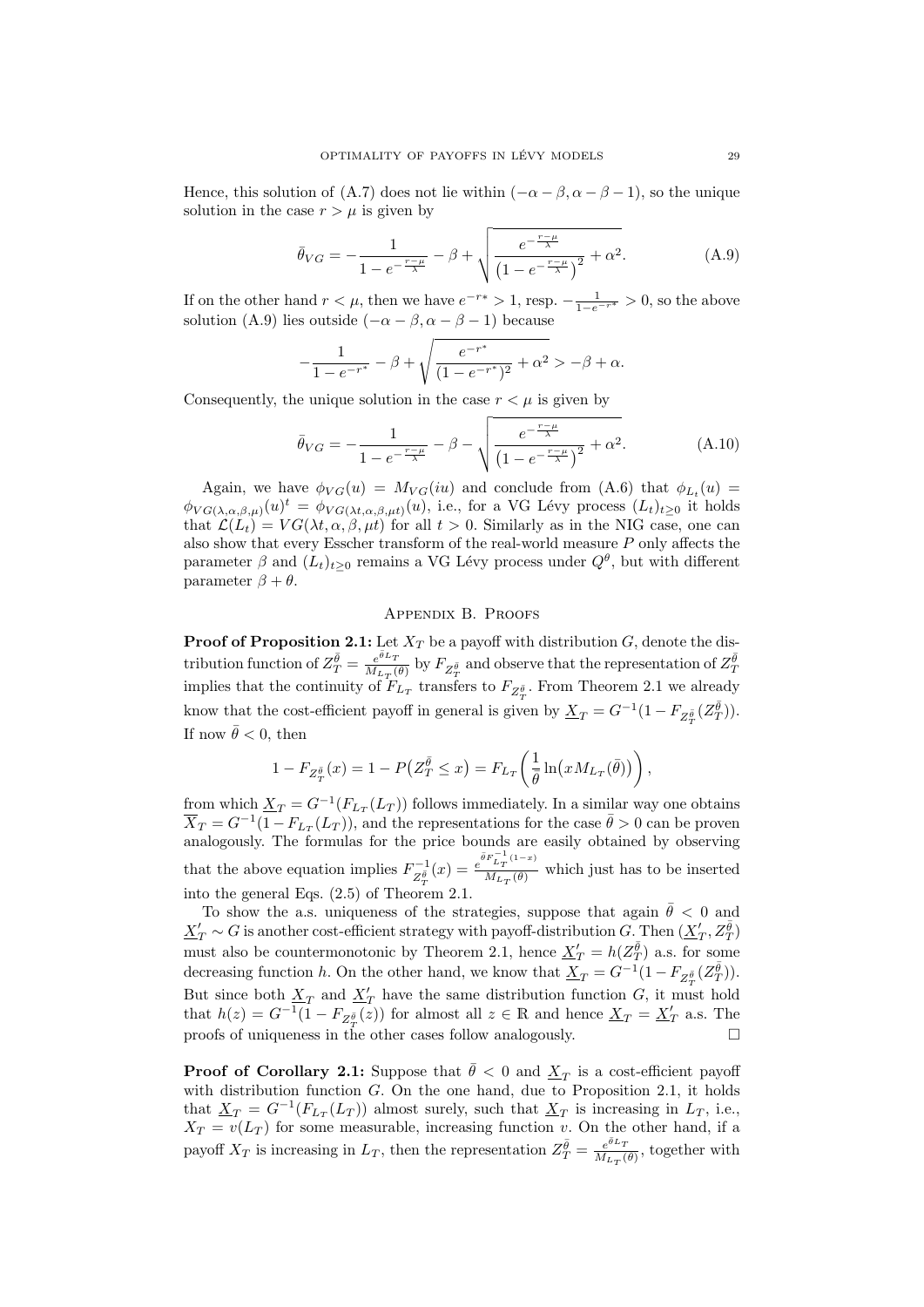the assumption  $\bar{\theta} < 0$ , implies that  $X_T = h(Z_T)$  where  $h(z) = v(\bar{\theta}^{-1} \ln(z M_{L_T}(\bar{\theta})))$ is decreasing. Therefore,  $X_T$  and  $Z_T$  are countermonotonic and hence  $X_T$  is costefficient due to Theorem 2.1 (b). The second statement as well as the reverse for the most-expensive strategies can be shown analogously.

**Proof of Proposition 2.2:** Assume  $\bar{\theta} < 0$  first. Then  $f(x) := e^{\bar{\theta}x}$  and  $g(x) :=$  $e^x$  are decreasing resp. increasing functions on R. Hence,  $f(L_1)$  and  $g(L_1)$  are countermonotonic random variables and thus  $Cov(f(L_1), g(L_1)) \leq 0$ , (see Lehman (1966, Lemma 3)). Therefore, we obtain

$$
0 \geq \text{Cov}(e^{\bar{\theta}L_1}, e^{L_1}) = M_{L_1}(\bar{\theta} + 1) - M_{L_1}(\bar{\theta})M_{L_1}(1),
$$

and equality holds true if and only if  $e^{\bar{\theta}L_1}$  and  $e^{L_1}$  are independent, which is not true here because  $L_1$  is nondegenerate by Assumption 2.1. Further observe that the assumptions made in the Proposition ensure the finiteness of all expressions on the right hand side. Together with (2.7), the latter inequality thus implies

$$
E[e^{L_t}] = M_{L_1}(1)^t > \left(\frac{M_{L_1}(\bar{\theta} + 1)}{M_{L_1}(\bar{\theta})}\right)^t = e^{rt}
$$

for all  $t > 0$ , which corresponds to a bullish market.

To show the converse, assume now a bullish market scenario where the expected return  $E[e^{L_t}]$  is greater than  $e^{rt}$  for all  $t > 0$ , or equivalently,

$$
M_{L_1}(1) > e^r = \frac{M_{L_1}(\bar{\theta} + 1)}{M_{L_1}(\bar{\theta})},
$$

since  $\bar{\theta}$  is the unique solution of Eq. (2.7). From latter inequality we infer that  $M_{L_1}(\bar{\theta}+1) < M_{L_1}(\bar{\theta})M_{L_1}(1)$  and hence  $Cov(e^{\bar{\theta}L_1}, e^{L_1}) < 0$ . From this we directly conclude that the risk-neutral Esscher parameter  $\bar{\theta}$  must be strictly negative because otherwise  $f(x) = e^{\bar{\theta}x}$  and  $g(x) = e^x$  are both non-decreasing functions on R, implying that  $Cov(f(L_1), g(L_1))$  cannot be negative if  $L_1$  is nondegenerate. The statement for the bearish market can be shown analogously.  $\square$ 

**Proof of Proposition 2.3:** By Definition 2.2, we have  $\theta \in (a, b)$  where  $a < 0 < b$ , so there exists a sufficiently small  $\epsilon > 0$  such that also  $\theta - \epsilon, \theta + \epsilon \in (a, b)$ . Thus, we have

$$
E_{\theta}[e^{\pm\epsilon L_T}] = \frac{E[e^{(\theta \pm \epsilon)L_T}]}{M_{L_T}(\theta)} = \frac{M_{L_T}(\theta \pm \epsilon)}{M_{L_T}(\theta)} < \infty
$$

and conclude that  $L_T$  also has a mgf  $M_{L_T}^{\theta}(u)$  under the Esscher measure  $Q^{\theta}$  which is well-defined and finite at least on the open interval  $(-\epsilon, \epsilon)$ . In particular, this implies  $E_{\theta}[L_T^2] < \infty$  and hence  $E_{\theta}[|L_T|] < \infty$ .

Thus, we can differentiate the Esscher density  $Z_T^{\theta} = \frac{e^{\theta L_T}}{M_{LT}}$  $\frac{e^{i2T}}{M_{L_T}(\theta)}$  with respect to  $\theta$ and obtain

$$
\frac{\partial Z_T^{\theta}}{\partial \theta} = \frac{L_T e^{\theta L_T} M_{L_T}(\theta) - e^{\theta L_T} M'_{L_T}(\theta)}{M_{L_T}(\theta)^2}
$$

$$
= Z_T^{\theta} L_T - \frac{e^{\theta L_T} E[L_T e^{\theta L_T}]}{M_{L_T}(\theta)^2} = Z_T^{\theta} (L_T - E_{\theta}[L_T])
$$

where in the second equality we used that  $M'_{L_T}(\theta) = E\left[\frac{\partial}{\partial \theta}e^{\theta L_T}\right]$ . The interchange between differentiation and integration here is justified because  $E\left[\left|\frac{\partial}{\partial \theta}e^{\theta L_T}\right|\right] =$  $E[|L_T|e^{\theta L_T}] = M_{L_T}(\theta)E_{\theta}[|L_T|] < \infty$  as shown above. Further, observe that  $X_T$ does not depend on  $\theta$ , and by Proposition 2.1, neither does  $\underline{X}_T$ , such that we have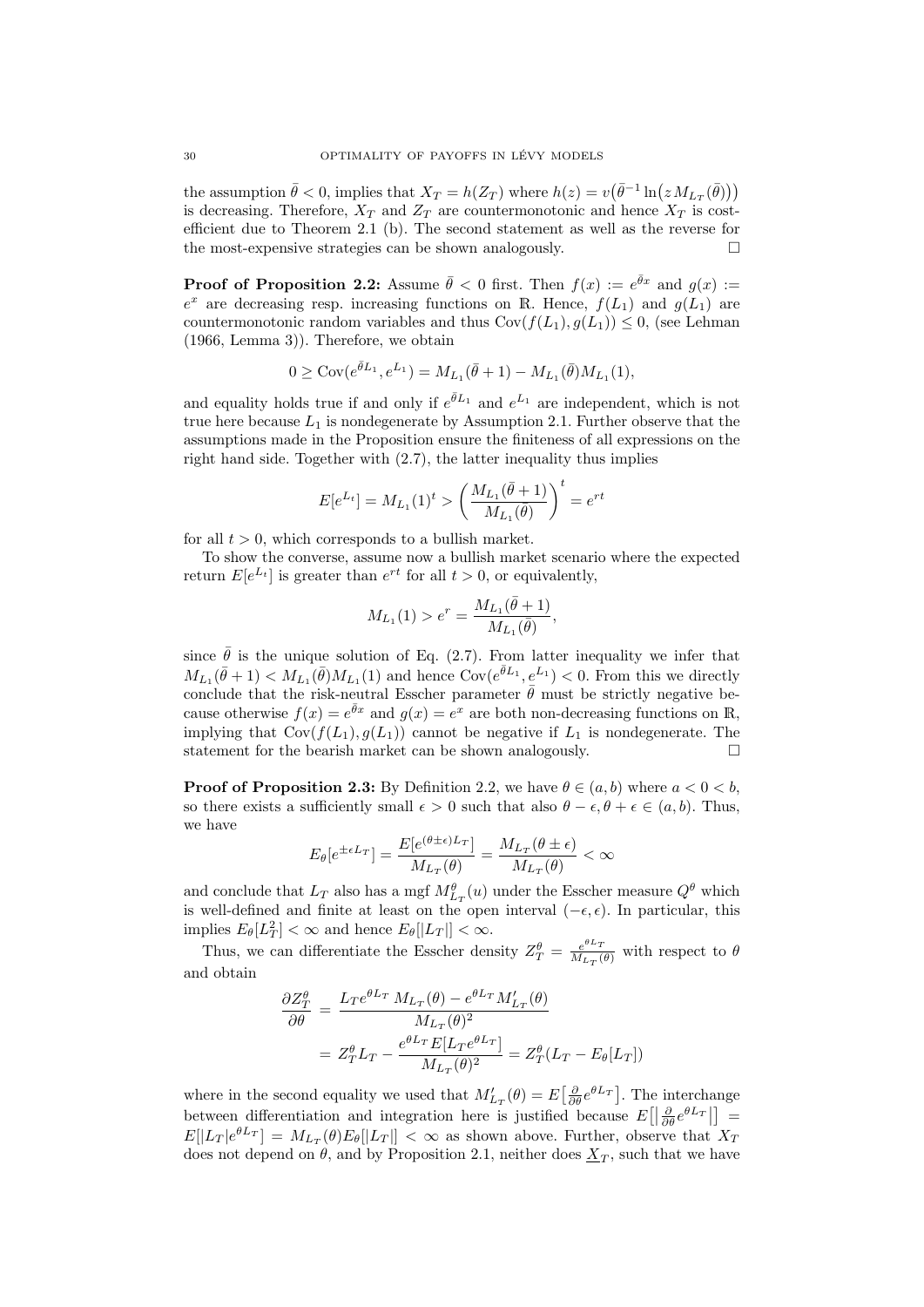$$
\frac{\partial Z_T^{\theta}(X_T - \underline{X}_T)}{\partial \theta} = \frac{\partial Z_T^{\theta}}{\partial \theta}(X_T - \underline{X}_T) \text{ and}
$$
\n
$$
E\left[\left|\frac{\partial Z_T^{\theta}}{\partial \theta}(X_T - \underline{X}_T)\right|\right] = E\left[|Z_T^{\theta}(L_T - E_{\theta}[L_T])(X_T - \underline{X}_T)|\right]
$$
\n
$$
\leq E\left[Z_T^{\theta}(|L_T| + E_{\theta}[|L_T|])|X_T - \underline{X}_T|\right]
$$
\n
$$
= E_{\theta}\left[|L_T||X_T - \underline{X}_T|\right] + E_{\theta}\left[|L_T||E_{\theta}[|X_T - \underline{X}_T|\right] < \infty
$$

because  $E_{\theta}[L_T^2] < \infty$  and, by assumption, also  $E_{\theta}[(X_T - \underline{X}_T)^2] < \infty$ . This again allows to interchange differentiation and integration in the following calculation which yields, similarly as above,

$$
\frac{\partial l(\theta,\eta)}{\partial \theta} = e^{-rT} \frac{\partial E[Z_T^{\theta}(X_T - \underline{X}_T)]}{\partial \theta} = e^{-rT} E\left[\frac{\partial Z_T^{\theta}}{\partial \theta}(X_T - \underline{X}_T)\right]
$$

$$
= e^{-rT} E[Z_T^{\theta}(L_T - E_{\theta}[L_T])(X_T - \underline{X}_T)]
$$

$$
= e^{-rT} \left(E[Z_T^{\theta} L_T(X_T - \underline{X}_T)] - E_{\theta}[L_T] E[Z_T^{\theta}(X_T - \underline{X}_T)]\right)
$$

$$
= e^{-rT} \text{Cov}_{\theta}(L_T, X_T - \underline{X}_T).
$$

Hence,  $l(\theta, \eta)$  is increasing in  $\theta$  iff  $Cov_{\theta}(L_T, X_T) \geq Cov_{\theta}(L_T, \underline{X}_T)$ . The latter inequality is fulfilled for  $\theta > 0$ , because  $\underline{X}_T$  then is defined by Eq. (2.9) and hence is a decreasing function of  $L_T$ , implying that  $(L_T, \underline{X}_T)$  is a countermonotonic pair of random variables, and thus, has the smallest covariance among all pairs of random variables possessing the same marginal distributions. Analogously, one obtains that  $l(\theta, \eta)$  is decreasing for  $\theta < 0$ , because in this case  $\underline{X}_T$  is defined by Eq. (2.8) and thus is an increasing function of  $L_T$ . Therefore,  $(L_T, \underline{X}_T)$  is comonotonic and hence  $Cov_{\theta}(L_T, X_T) \leq Cov_{\theta}(L_T, \underline{X}_T).$ ).  $\Box$ 

**Proof of Theorem 4.1:** (a) Fix  $t \in [0, T)$  and recall that by Eq. (4.1) the time-tprice of the efficient put initiated at time 0 is given by

$$
c(\underline{X}_{T,t}^P) = \frac{1}{M_{L_{T-t}}(\overline{\theta})} \int_{-\infty}^{+\infty} e^{\overline{\theta}y - r(T-t)} \left( K - S_0 e^{F_{L_T}^{-1}(1 - F_{L_T}(\ln(S_t e^y / S_0)))} \right)_+ F_{L_{T-t}}(dy)
$$

The above integrand  $f(S_t, y) : \mathbb{R}_+ \times \mathbb{R} \to \mathbb{R}_+$  with

$$
f(S_t, y) = e^{\bar{\theta}y - r(T-t)} \left( K - S_0 e^{F_{L_T}^{-1}(1 - F_{L_T}(\ln(S_t e^y / S_0)))} \right)
$$

is bounded for all  $S_t \geq 0$  by  $g(y) = Ke^{\bar{\theta}y}$  which is integrable with respect to  $F_{L_{T-t}}$ because  $\int_{-\infty}^{+\infty} g(y) F_{L_{T-t}}(dy) = KM_{L_{T-t}}(\bar{\theta}) < \infty$ . Moreover,  $f(S_t, y)$  is differentiable in  $S_t$  for all  $y \in \mathbb{R}$  (apart from the point  $S_t = S_0 e^{F_{LT}^{-1}(1 - F_{L_T}(\ln(K/S_0))) - y}$ , but since the left- and right-hand side derivatives are bounded, this can be neglected here), and the partial derivative is

$$
\frac{\partial f(S_t, y)}{\partial S_t} = \frac{S_0}{S_t} e^{\bar{\theta}y - r(T-t) + F_{L_T}^{-1}(1 - F_{L_T}(\ln(S_t e^y / S_0)))} \cdot \frac{d_{L_T}(\ln(\frac{S_t e^y}{S_0}))}{d_{L_T}(1 - F_{L_T}(\ln(\frac{S_t e^y}{S_0})))} \mathbb{1}_{(\ln(\frac{S_0}{S_t}) + F_{L_T}^{-1}(1 - F_{L_T}(\ln(\frac{K}{S_0})))), \infty)}(y)
$$

where  $d_{L_T}$  denotes the Lebesgue density of  $F_{L_T}$  which exists and is strictly positive on R due to our assumptions on  $F_{L_T}$ . Since  $\bar{\theta} < 0$ ,  $1 - F_{L_T}(\ln(\frac{S_t e^y}{S_0}))$  $\frac{S_t e^y}{S_0}$ )  $\rightarrow 0$  and  $d_{L_T}(\ln(\frac{S_t e^y}{S_0}))$  $(\frac{\partial_i e^y}{S_0})$   $\to 0$  for  $y \to \infty$  (the latter must hold for any probability density), we see that  $\frac{\partial}{\partial S_t} f(S_t, y) \leq \frac{S_0}{S_t d_{L_t}(0)}$  for sufficiently large y. Therefore, the partial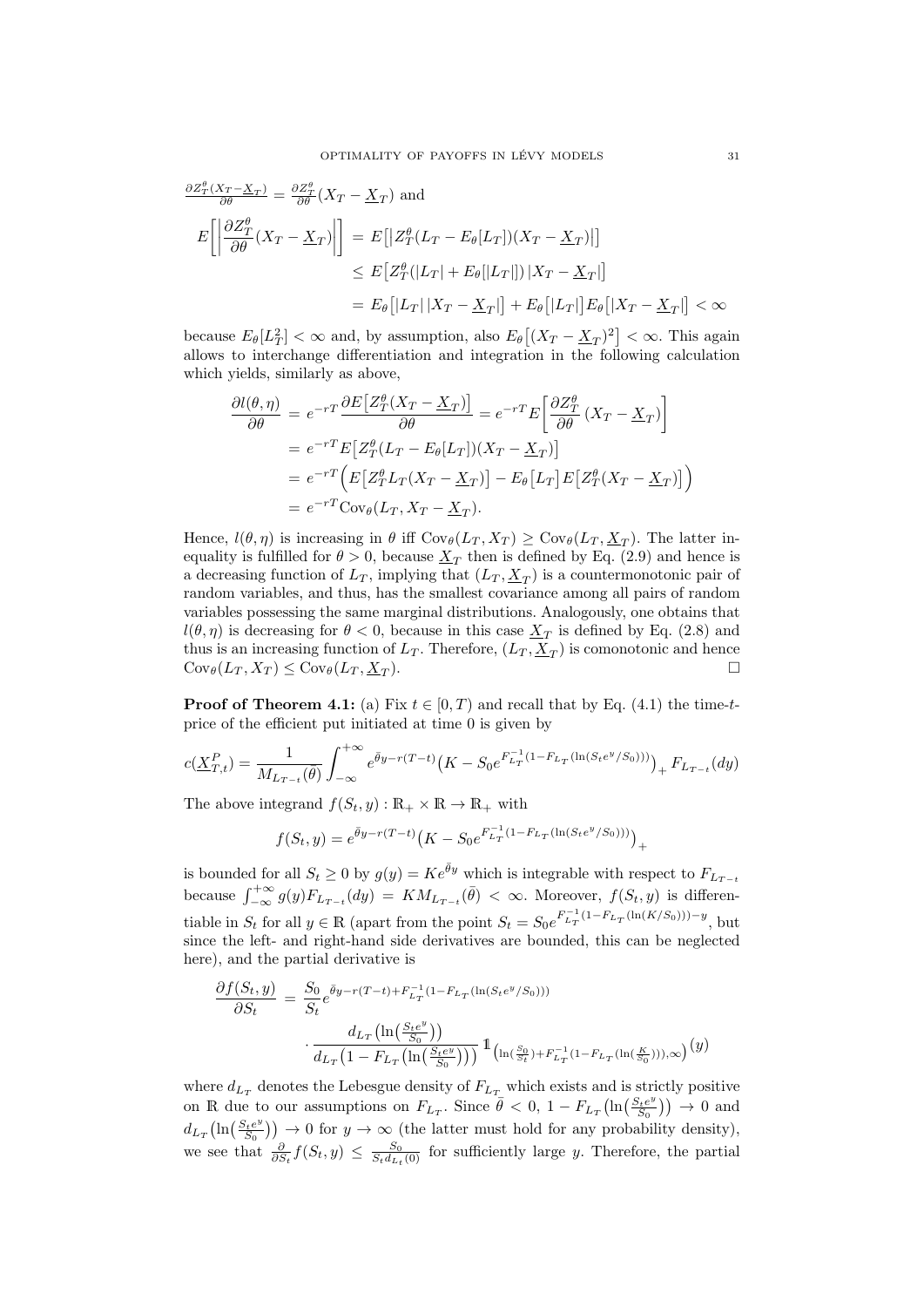derivative is integrable with respect to  $F_{L_{T-t}}$ , so we can interchange differentiation and integration and obtain

$$
\begin{split}\n\Delta_t^P &= \frac{\partial c(\underline{X}_{T,t}^P)}{\partial S_t} = \frac{\partial}{\partial S_t} \frac{1}{M_{L_{T-t}}(\bar{\theta})} \int_{-\infty}^{+\infty} f(S_t, y) F_{L_{T-t}}(dy) \\
&= \frac{1}{M_{L_{T-t}}(\bar{\theta})} \int_{-\infty}^{+\infty} \frac{\partial f(S_t, y)}{\partial S_t} F_{L_{T-t}}(dy) \\
&= \frac{S_0}{S_t} \frac{e^{-r(T-t)}}{M_{L_{T-t}}(\bar{\theta})} \\
&\cdot \int_{y_{T,t}^P}^{+\infty} e^{\bar{\theta}y + F_{L_T}^{-1}(1 - F_{L_T}(\ln(S_t e^y/S_0)))} \frac{d_{L_T}(\ln(\frac{S_t e^y}{S_0}))}{d_{L_T}(1 - F_{L_T}(\ln(\frac{S_t e^y}{S_0})))} F_{L_{T-t}}(dy)\n\end{split}
$$

where  $y_{T,t}^P = \ln\left(\frac{S_0}{S_t}\right) + F_{L_T}^{-1} \left(1 - F_{L_T}\left(\ln\left(\frac{K}{S_0}\right)\right)\right)$ .

(b) In case of an efficient call we have  $c(\underline{X}_{T,t}^C) = \frac{1}{M_{L_{T-t}}(\theta)} \int_{-\infty}^{+\infty} \tilde{f}(S_t, y) F_{L_{T-t}}(dy)$ with

$$
\tilde{f}(S_t, y) = e^{\bar{\theta}y - r(T-t)} \left( S_0 e^{F_{L_T}^{-1}(1 - F_{L_T}(\ln(S_t e^y / S_0)))} - K \right)_+
$$

and, by assumption,  $\tilde{f}(S_t, y)$  is integrable w.r.t.  $F_{L_{T-t}}$  for all  $S_t \geq 0$ . Moreover,  $\tilde{f}(S_t, y)$  is differentiable in  $S_t$  (again, apart from  $S_t = S_0 e^{F_{L_T}^{-1}(1 - F_{L_T}(\ln(K/S_0))) - y}$ ), and the partial derivative is

$$
\frac{\partial \tilde{f}(S_t, y)}{\partial S_t} = -\frac{S_0}{S_t} e^{\bar{\theta}y - r(T-t) + F_{L_T}^{-1}(1 - F_{L_T}(\ln(S_t e^y / S_0)))} \cdot \frac{d_{L_T}(\ln(S_t e^y / S_0))}{d_{L_T} \left(1 - F_{L_T}(\ln(\frac{S_t e^y}{S_0}))\right)} \mathbb{1}_{\left(-\infty, \ln(\frac{S_0}{S_t}) + F_{L_T}^{-1}(1 - F_{L_T}(\ln(\frac{K}{S_0})))\right)}(y).
$$

Similarly as above, we have  $d_{L_T}(\ln(\frac{S_t e^y}{S_0}))$  $\left(\frac{S_t e^y}{S_0}\right)$   $\rightarrow$  0 and  $d_{L_T} \left(1 - F_{L_T} \left(\ln\left(\frac{S_t e^y}{S_0}\right)\right)\right)$  $\frac{\delta_t e^y}{S_0}$ )))  $\rightarrow$  $d_{L_T}(1)$  for  $y \to -\infty$ , so the quotient of the densities remains bounded as  $y \to -\infty$ , thus the integrability of  $\tilde{f}(S_t, y)$  with respect to  $F_{L_{T-t}}$  readily transfers to  $\frac{\partial \tilde{f}(S_t, y)}{\partial S_t}$ . Hence, we can again interchange differentiation and integration and obtain

$$
\begin{split} \Delta_t^C &= \frac{\partial c(\underline{X}_{T,t}^C)}{\partial S_t} = \frac{1}{M_{L_{T-t}}(\bar{\theta})} \int_{-\infty}^{+\infty} \frac{\partial \tilde{f}(S_t, y)}{\partial S_t} \, F_{L_{T-t}}(dy) \\ &= -\frac{S_0}{S_t} \frac{e^{-r(T-t)}}{M_{L_{T-t}}(\bar{\theta})} \\ &\cdot \int_{-\infty}^{y_{T,t}^C} e^{\bar{\theta}y + F_{L_T}^{-1}(1 - F_{L_T}(\ln(S_t e^y / S_0)))} \frac{d_{L_T}\left(\ln\left(\frac{S_t e^y}{S_0}\right)\right)}{d_{L_T}\left(1 - F_{L_T}\left(\ln\left(\frac{S_t e^y}{S_0}\right)\right)\right)} \, F_{L_{T-t}}(dy) \\ \text{th } y_{T,t}^C &= y_{T,t}^P. \end{split}
$$

with  $y_{T,t}^C = y_T^F$ 

**Proof of Theorem 4.2:** (a) Fix  $t \in [0, T)$ . The price  $c(\underline{X}_{T-t}^P) = c(\underline{X}_{T-t,0}^P)$  of the cost-efficient long put with maturity  $T$  that is initiated at time t is obtained from Proposition 2.1 (a) and Eq. (3.1) by replacing T by  $T - t$  as well as  $S_0$  by  $S_t$ :

$$
c(\underline{X}_{T-t}^P) = \frac{e^{-r(T-t)}}{M_{L_{T-t}}(\overline{\theta})} \int_0^1 e^{\overline{\theta} F_{L_{T-t}}^{-1}(z)} \left( K - S_t e^{F_{L_{T-t}}^{-1}(1-z)} \right)_+ dz
$$

It can easily be seen that the above integrand  $f(S_t, z) : \mathbb{R}_+ \times [0, 1] \to \mathbb{R}_+$  with

$$
f(S_t, z) = e^{\bar{\theta} F_{L_T-t}^{-1}(z) - r(T-t)} \left( K - S_t e^{F_{L_T-t}^{-1}(1-z)} \right)
$$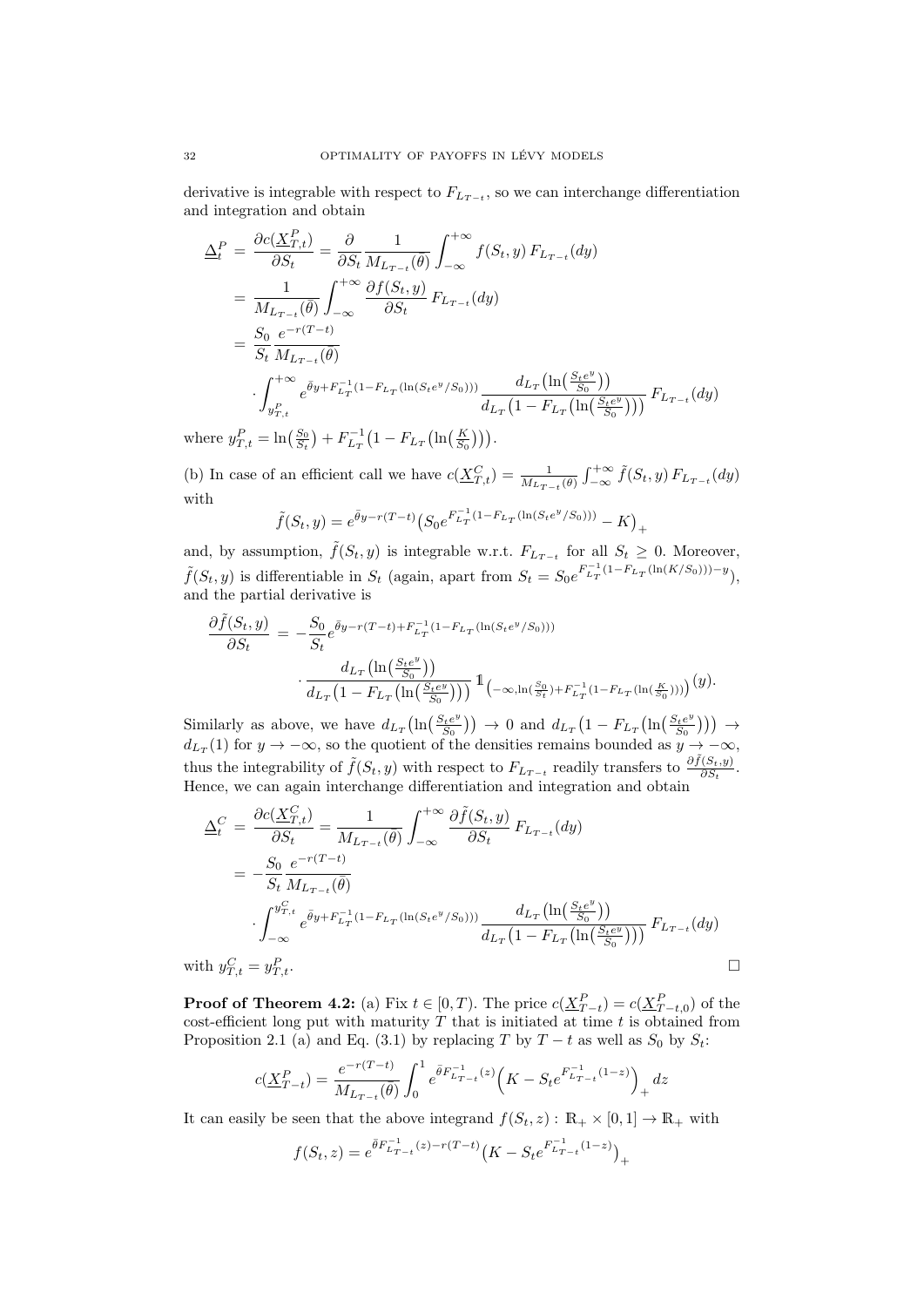is integrable with respect to z for all  $S_t \geq 0$  since it is bounded by the function  $g(z) = K e^{\bar{\theta} F_{L_{T-t}}^{-1}(z) - r(T-t)}$ . For the integrability of  $g(z)$ , observe that

$$
\int_0^1 g(z) dz = K \int_0^1 e^{\bar{\theta} F_{L_{T-t}}^{-1}(z) - r(T-t)} dz
$$
  
=  $K \int_{-\infty}^{+\infty} e^{\bar{\theta} x - r(T-t)} d_{L_{T-t}}(x) dx = K e^{-r(T-t)} M_{L_{T-t}}(\bar{\theta}) < \infty$ ,

where  $d_{L_{T-t}}$  denotes the density of  $F_{L_{T-t}}$ . Moreover,  $f(S_t, z)$  is differentiable in  $S_t$ for all  $z \in [0,1]$  (apart from the point  $S_t = Ke^{F_{LT-t}^{-1}(1-z)}$ , but again the left- and right-hand side derivatives are bounded), and the partial derivative is

$$
\frac{\partial}{\partial S_t} f(S_t, z) = e^{\bar{\theta} F_{L_{T-t}}^{-1}(z) - r(T-t)} \left( -e^{F_{L_{T-t}}^{-1}(1-z)} \right) 1\!\!1_{\left[1 - F_{L_{T-t}}(\ln(K/S_t)), 1\right]}(z).
$$

Its absolute value is bounded by the integrable function

$$
\tilde{g}(z) = \frac{K}{S_t} e^{\bar{\theta} F_{L_{T-t}}^{-1}(z) - r(T-t)}.
$$

Hence, we can interchange differentiation and integration and obtain

$$
\Delta_t^{roP} = \frac{\partial}{\partial S_t} c(\underline{X}_{T-t}^P) = \frac{1}{M_{L_{T-t}}(\bar{\theta})} \int_0^1 \frac{\partial}{\partial S_t} f(S_t, z) dz
$$
  
\n
$$
= -\frac{1}{M_{L_{T-t}}(\bar{\theta})} \int_{1 - F_{L_{T-t}}(\ln(K/S_t))}^1 e^{\bar{\theta} F_{L_{T-t}}^{-1}(z) + F_{L_{T-t}}^{-1}(1-z) - r(T-t)} dz
$$
  
\n
$$
= -\frac{1}{M_{L_{T-t}}(\bar{\theta})} \int_0^{F_{L_{T-t}}(\ln(K/S_t))} e^{\bar{\theta} F_{L_{T-t}}^{-1}(1-y) + F_{L_{T-t}}^{-1}(y) - r(T-t)} dy.
$$

(b) The price  $c(\underline{X}_{T-t}^C)$  of the cost-efficient call with maturity T that is initiated at time t can analogously derived as in part (a) from Proposition 2.1 b) and Eq.  $(3.8)$ to be

$$
c(\underline{X}_{T-t}^C) = \frac{e^{-r(T-t)}}{M_{L_{T-t}}(\overline{\theta})} \int_0^1 e^{\overline{\theta} F_{L_{T-t}}^{-1}(z)} \Big( S_t e^{F_{L_{T-t}}^{-1}(1-z)} - K \Big)_+ dz.
$$

Here we consider the function

$$
\tilde{f}(S_t, z) : \mathbb{R}_+ \times [0, 1] \to \mathbb{R}_+, \qquad \tilde{f}(S_t, z) = e^{\bar{\theta} F_{LT-t}^{-1}(z) - r(T-t)} \left( S_t e^{F_{LT-t}^{-1}(1-z)} - K \right)_+
$$

which is integrable with respect to z for all  $S_t \geq 0$  because  $c(\underline{X}_{T-t}^C) \leq c(X_{T-t}^C) \leq$  $e^{-r(T-t)}E_{\bar{\theta}}[S_t e^{L_T-t}] = S_t$ . Further,  $\tilde{f}(S_t, z)$  is differentiable in  $S_t$  for all  $z \in [0, 1]$ (apart from  $S_t = Ke^{-F_{LT-t}^{-1}(1-z)}$  which again is negligible here), and we have

$$
\frac{\partial}{\partial S_t} \tilde{f}(S_t, z) = e^{\bar{\theta} F_{L_T-t}^{-1}(z) - r(T-t)} \cdot e^{F_{L_T-t}^{-1}(1-z)} \mathbb{1}_{[0, 1 - F_{L_T-t}(\ln(K/S_t))]}(z) \ge 0.
$$

Clearly, the integrability of  $\tilde{f}(S_t, z)$  with respect to z readily transfers to  $\frac{\partial}{\partial S_t} \tilde{f}(S_t, z)$ , thus we can again interchange differentiation and integration and obtain

$$
\Delta_t^{roC} = \frac{\partial}{\partial S_t} c(\underline{X}_{T-t}^C) = \frac{1}{M_{L_{T-t}}(\bar{\theta})} \int_0^1 \frac{\partial}{\partial S_t} \tilde{f}(S_t, z) dz
$$
  
= 
$$
\frac{1}{M_{L_{T-t}}(\bar{\theta})} \int_0^{1 - F_{L_{T-t}}(\ln(K/S_t))} e^{\bar{\theta} F_{L_{T-t}}^{-1}(z) + F_{L_{T-t}}^{-1}(1 - z) - r(T - t)} dz.
$$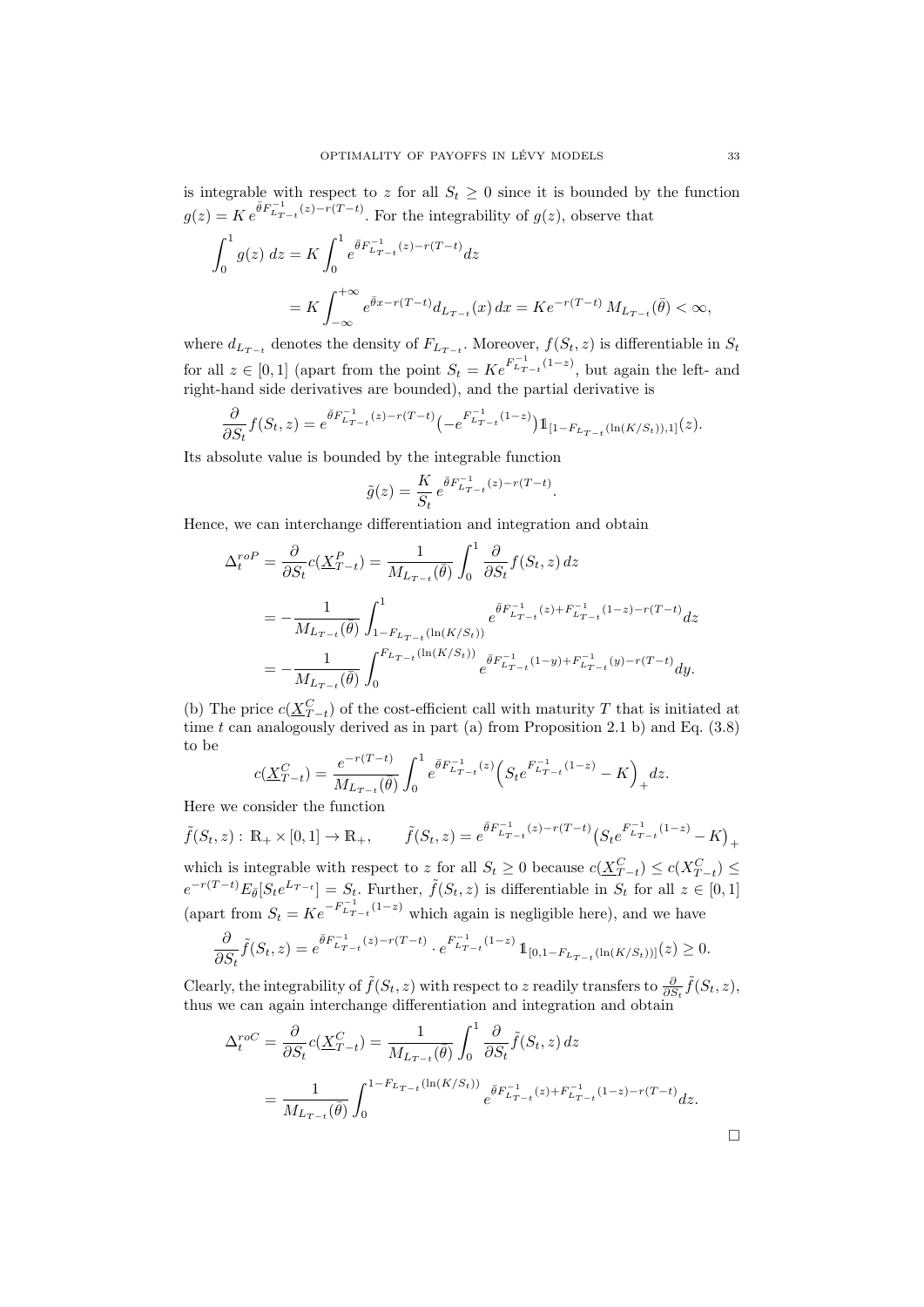Proof of Theorem 4.3: (a) Since the vanilla and the efficient call coincide for  $\bar{\theta}$  < 0, the equation  $\Delta_t^{roc} = \Delta_t^C$  is immediately obvious, thus we only have to consider the case  $\bar{\theta} > 0$ . Fix an arbitrary  $t \in [0, T)$ . Because the vanilla call is mostexpensive for  $\bar{\theta} > 0$ , we can combine Proposition 2.1 and Eq. (3.8) to represent its time-t-price by

$$
c(X_{T-t}^C) = \frac{1}{M_{LT-t}(\bar{\theta})} \int_0^1 e^{\bar{\theta}F_{LT-t}^{-1}(y) - r(T-t)} \left( S_t e^{F_{LT-t}^{-1}(y)} - K \right)_+ dy
$$

from which one can derive completely analogously as in the proof of Theorem 4.2 the following formula for the corresponding delta:

$$
\Delta_t^C = \frac{1}{M_{L_{T-t}}(\bar{\theta})} \int_{F_{L_{T-t}}}\left(\ln\left(\frac{K}{S_t}\right)\right) e^{\bar{\theta}F_{L_{T-t}}^{-1}(y) + F_{L_{T-t}}^{-1}(y) - r(T-t)} dy
$$
\n
$$
= \frac{1}{M_{L_{T-t}}(\bar{\theta})} \int_0^{1 - F_{L_{T-t}}\left(\ln\left(\frac{K}{S_t}\right)\right)} e^{\bar{\theta}F_{L_{T-t}}^{-1}(1 - y) + F_{L_{T-t}}^{-1}(1 - y) - r(T-t)} dy. \tag{B.1}
$$

Because  $\Delta_t^{roC} \geq 0$  by Theorem 4.2, the assertion of the theorem is proven if we can show that  $\Delta_t^C - \Delta_t^{roc} \geq 0$ . Comparing Eqs. (4.6) and (B.1), the latter inequality obviously is equivalent to the statement that the function  $D_C : [0,1] \to \mathbb{R}$ , defined by

$$
D_C(q) = \frac{1}{M_{L_{T-t}}(\bar{\theta})} \int_0^q e^{\bar{\theta} F_{L_{T-t}}^{-1}(1-y) + F_{L_{T-t}}^{-1}(1-y)} - e^{\bar{\theta} F_{L_{T-t}}^{-1}(y) + F_{L_{T-t}}^{-1}(1-y)} dy,
$$

is nonnegative for all  $q \in [0, 1]$ . We have  $D_C(0) = 0$  and

$$
D_C(1) = \frac{1}{M_{L_{T-t}}(\bar{\theta})} \int_0^1 e^{\bar{\theta} F_{L_{T-t}}^{-1}(1-y) + F_{L_{T-t}}^{-1}(1-y)} - e^{\bar{\theta} F_{L_{T-t}}^{-1}(y) + F_{L_{T-t}}^{-1}(1-y)} dy
$$
  
\n
$$
= \int_{-\infty}^{\infty} \frac{e^{\bar{\theta} z}}{M_{L_{T-t}}(\bar{\theta})} e^z f_{L_{T-t}}(z) dz - \int_{-\infty}^{\infty} \frac{e^{\bar{\theta} z}}{M_{L_{T-t}}(\bar{\theta})} e^{F_{L_{T-t}}^{-1}(1 - F_{L_{T-t}}(z))} f_{L_{T-t}}(z) dz
$$
  
\n
$$
= E\left[ Z_{T-t}^{\bar{\theta}} \frac{S_{T-t}}{S_0} \right] - E\left[ Z_{T-t}^{\bar{\theta}} e^{F_{L_{T-t}}^{-1}(1 - F_{L_{T-t}}(L_{T-t}))} \right] \ge 0
$$

because  $\frac{S_{T-t}}{S_0} = e^{L_T-t} \stackrel{d}{=} e^{F_{L_T-t}^{-1}(1-F_{L_T-t}(L_T-t))}$ , but  $Z_{T-t}^{\bar{\theta}}$ ,  $e^{L_T-t}$  are comonotonic and  $Z_{T-t}^{\bar{\theta}}$ ,  $e^{F_{L_{T-t}}^{-1}(1-F_{L_{T-t}}(L_{T-t}))}$  are countermonotonic for  $\bar{\theta} > 0$ . Moreover,

$$
D'_C(q) = \frac{1}{M_{L_{T-t}}(\bar{\theta})} \left[ e^{\bar{\theta} F_{L_{T-t}}^{-1}(1-q) + F_{L_{T-t}}^{-1}(1-q)} - e^{\bar{\theta} F_{L_{T-t}}^{-1}(q) + F_{L_{T-t}}^{-1}(1-q)} \right]
$$

from which we conclude

$$
D'_C(q) = 0 \iff e^{\bar{\theta}F_{L_{T-t}}^{-1}(1-q)} = e^{\bar{\theta}F_{L_{T-t}}^{-1}(q)} \iff q = 0.5.
$$

The assumptions on  $F_{L_{T-t}}$  imply that  $F_{L_{T-t}}^{-1}(q)$  is strictly increasing as well, so the above calculations further show that  $D_C'(q) \ge 0$  for  $q \le 0.5$  and  $D_C'(q) \le 0$  for  $q \ge 0.5$ . Hence, the function  $D<sub>C</sub>(q)$  is increasing on [0, 0.5] and decreasing on [0.5, 1] with boundary values  $D_C(0) = 0$  and  $D_C(1) \geq 0$  which yields that  $D_C(q) \geq 0$  for all  $q \in [0, 1]$ , and thus  $\Delta_t^C - \Delta_t^{roC} \geq 0$ .

(b) For  $\bar{\theta} > 0$ , the equality  $\Delta_t^{roP} = \Delta_t^P$  again follows from the fact that vanilla and efficient put coincide in this case, therefore we assume  $\bar{\theta} < 0$  in the following. Then the vanilla put is most-expensive, and combining Proposition 2.1 and Eq. (3.1) allows to represent its time-t-price as

$$
c(X_{T-t}^P) = \frac{1}{M_{L_{T-t}}(\bar{\theta})} \int_0^1 e^{\bar{\theta} F_{L_{T-t}}^{-1}(1-y) - r(T-t)} \left( K - S_t e^{F_{L_{T-t}}^{-1}(1-y)} \right)_{+} dy
$$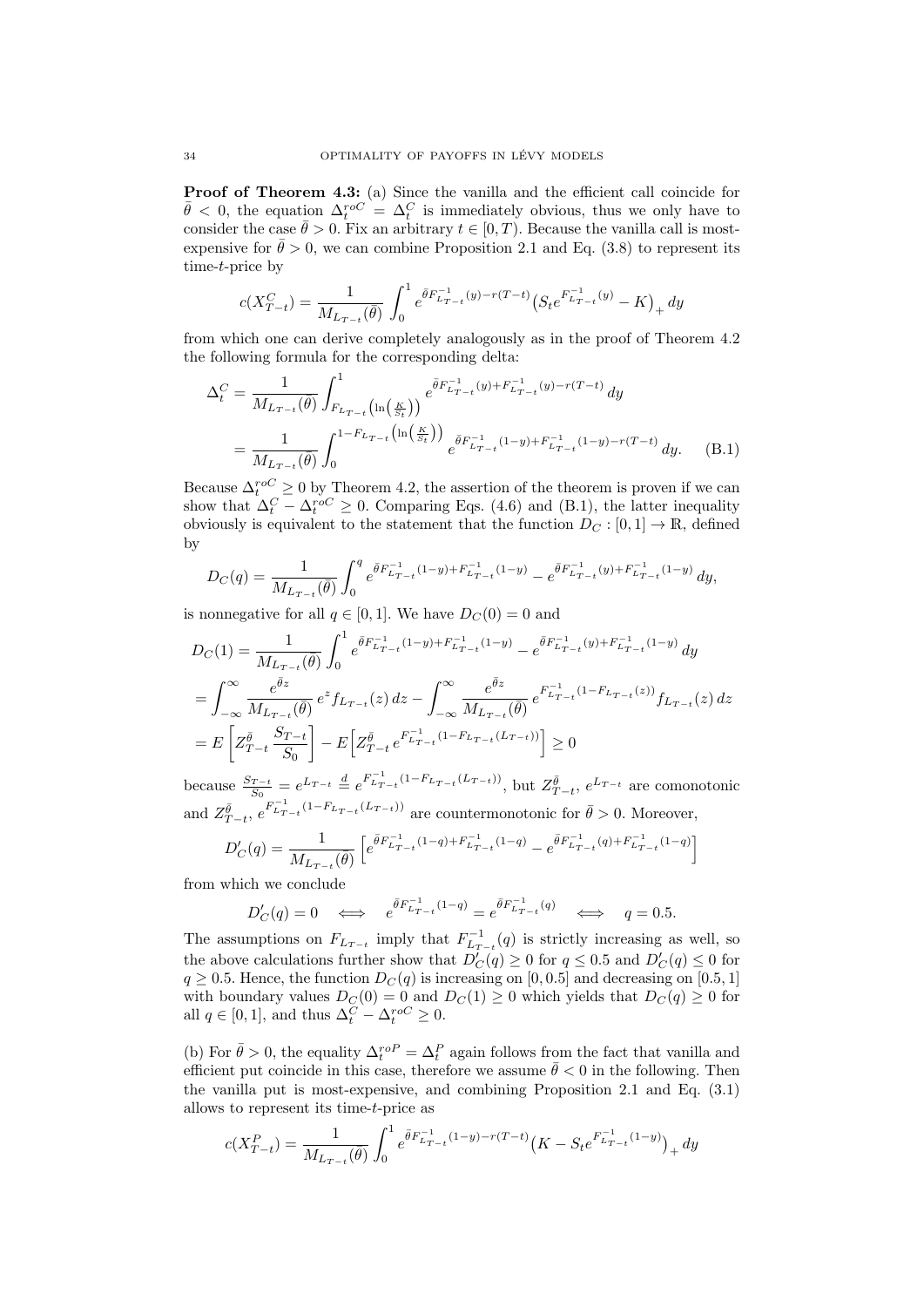from which the delta can be derived as

$$
\Delta_t^P = -\frac{1}{M_{L_{T-t}}(\bar{\theta})} \int_{1-F_{L_{T-t}}(\ln\left(\frac{K}{S_t}\right))}^1 e^{\bar{\theta}F_{L_{T-t}}^{-1}(1-y) + F_{L_{T-t}}^{-1}(1-y) - r(T-t)} dy
$$
  
= 
$$
-\frac{1}{M_{L_{T-t}}(\bar{\theta})} \int_0^{F_{L_{T-t}}(\ln\left(\frac{K}{S_t}\right))} e^{\bar{\theta}F_{L_{T-t}}^{-1}(y) + F_{L_{T-t}}^{-1}(y) - r(T-t)} dy.
$$
(B.2)

Because  $\Delta_t^{roP}$ ,  $\Delta_t^P \leq 0$ , the assertion of the theorem is equivalent to  $\Delta_t^{roP} - \Delta_t^P \geq 0$ . Analogously as in the call case we see by comparing Eqs. (4.5) and (B.2) that for given values K and  $S_t$  we have  $\Delta_t^{roP} - \Delta_t^P \ge 0$  if and only if  $D_P[F_{L_{T-t}}(\ln(\frac{K}{S_t}))] \ge$ 0, where the function  $D_P(q):[0,1]\to\mathbb{R}$  is defined by

$$
D_P(q) = \frac{1}{M_{L_{T-t}}(\bar{\theta})} \int_0^q e^{\bar{\theta} F_{L_{T-t}}^{-1}(y) + F_{L_{T-t}}^{-1}(y)} - e^{\bar{\theta} F_{L_{T-t}}^{-1}(1-y) + F_{L_{T-t}}^{-1}(y)} dy.
$$

We have  $D_P(0) = 0$  and calculate, similarly as before, that

$$
D_P(1) = E\left[Z_{T-t}^{\bar{\theta}} \frac{S_{T-t}}{S_0}\right] - E\left[Z_{T-t}^{\bar{\theta}} e^{F_{L_{T-t}^{-1}}^{-1}(1 - F_{L_{T-t}}(L_{T-t}))}\right] \le 0
$$

since  $Z_{T-t}^{\bar{\theta}}$ ,  $e^{L_T-t}$  are countermonotonic for  $\bar{\theta} < 0$  and  $Z_{T-t}^{\bar{\theta}}$ ,  $e^{F_{L_{T-t}}^{-1}(1-F_{L_{T-t}}(L_{T-t}))}$ are comonotonic. Further,

$$
D'_P(q) = \frac{1}{M_{L_{T-t}}(\bar{\theta})} \left[ e^{\bar{\theta} F_{L_{T-t}}^{-1}(q) + F_{L_{T-t}}^{-1}(q)} - e^{\bar{\theta} F_{L_{T-t}}^{-1}(1-q) + F_{L_{T-t}}^{-1}(q)} \right]
$$

and hence

$$
D'_P(q) = 0 \iff e^{\bar{\theta}F_{L_{T-t}}^{-1}(1-q)} = e^{\bar{\theta}F_{L_{T-t}}^{-1}(q)} \iff q = 0.5.
$$

Since  $F_{L_{T-t}}^{-1}(q)$  is strictly increasing and  $\bar{\theta} < 0$ , we see that  $D'_P(q) \geq 0$  for  $q \leq 0.5$ and  $D'_P(q) \leq 0$  for  $q \geq 0.5$ , consequently the function  $D_P(q)$  has a positive maximum in  $q = 0.5$  and is strictly decreasing on  $(0.5, 1]$ . The fact that  $D_P(1) \leq 0$  then implies the existence of a unique  $q^* \in (0.5, 1]$  with  $D_P(q^*) = 0$  and  $D_P(q) \ge 0$  for all  $q \in [0, q^*]$ . This proves the assertion.

#### **REFERENCES**

- O.E. Barndorff-Nielsen (1995), Normal inverse Gaussian processes and the modelling of stock returns, Technical Report 300, Department of Theoretical Statistics, University of Aarhus.
- O.E. Barndorff-Nielsen (1998), Processes of normal inverse Gaussian type, Finance and Stochastics  $2(1)$ , 41–68.
- J. Bergenthum & L. Rüschendorf  $(2008)$ , Comparison results for path-dependent options, Statistics & Decisions  $26(1)$ , 53-72.
- C. Bernard & P.P. Boyle (2010), Explicit representation of cost-efficient strategies, working paper, available at SSRN (http://ssrn.com/abstract=1695543).
- C. Bernard, P.P. Boyle, & S. Vanduffel (2014), Explicit representation of costefficient strategies, forthcoming in Finance 35(2).
- M. Brodén & P. Tankov (2011), Tracking errors from discrete hedging in exponential Lévy models, *International Journal of Theoretical and Applied Finance*  $14(6)$ . 803–837.
- T. Chan (1999), Pricing contingent claims on stocks driven by Lévy processes. Annals of Applied Probability 9, 504–528.
- R. Cont & P. Tankov (2004), Financial Modelling with Jump Processes, first edition, Financial Mathematics Series, Boca Raton, FL: Chapman & Hall/CRC.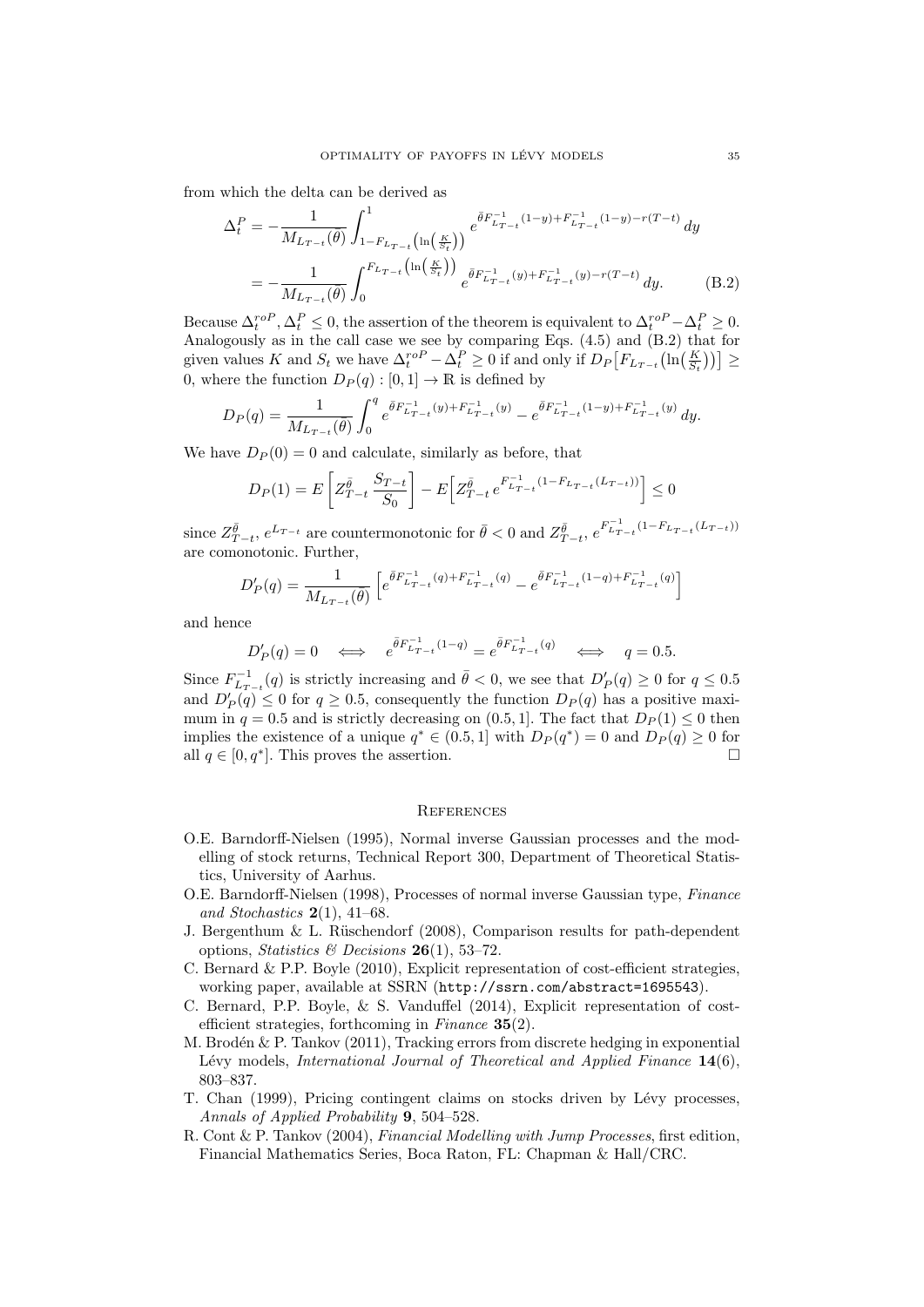- J.C. Cox & H.E. Leland (2000), On dynamic investment strategies, Journal of Economic Dynamics & Control 24 (11-12), 1859-1880.
- R.-A. Dana (2005), A representation result for concave Schur concave functions, Mathematical Finance 15(4), pp. 613–634.
- P. Dybvig (1988), Distributional analysis of portfolio choice, Journal of Business 61(3), 369–393.
- P. Dybvig (1988), Inefficient dynamic portfolio strategies or how to throw away a million dollars in the stock market, Review of Financial Studies 1(1), 67–88.
- F. Esche  $\&$  M. Schweizer (2005), Minimal entropy preserves the Lévy property: how and why, Stochastic Processes and Their Applications 115(2), 299–327.
- H. Föllmer & A. Schied (2004), Stochastic Finance. An Introduction in Discrete Time, second revised and extended edition, Berlin: de Gruyter.
- H.U. Gerber & E.S.W. Shiu (1994), Option pricing by Esscher transforms, Transactions of Society of Actuaries 46, 99–191.
- T. Goll & L. Rüschendorf (2002), Minimal distance martingale measures and optimal portfolios consistent with observed market prices, In: Stochastic Processes and Related Topics ( R. Buckdahn and H.J. Engelbert and M. Yor, eds.), Stochastics Monographs, Taylor & Francis, pp. 141–154.
- F. Hubalek & C. Sgarra (2006), Esscher transforms and the minimal entropy martingale measure for exponential Lévy models, *Quantitative Finance*  $6(2)$ , 125–145.
- E. Jouini & H. Kallal (2001), Efficient trading strategies in the presence of market frictions, Review of Financial Studies 14(2), 343–369.
- S. Kassberger & T. Liebmann (2011), When are path-dependent payoffs suboptimal?, Journal of Banking & Finance 36, 1304-1310.
- U. Keller (1997), Realistic modelling of financial derivatives, PhD thesis, University of Freiburg.
- S.G. Kou (2002), A jump-diffusion model for option pricing, Management Science 48(8), 1086–1101.
- E.L. Lehman (1966), Some concepts of dependence, Annals of Mathematical Statistics  $37(5)$ , 1137–1153.
- D.B. Madan & F. Milne (1991), Option pricing with V.G. martingale components, Mathematical Finance  $1(4)$ , 39-55.
- D.B. Madan & E. Seneta (1990), The Variance Gamma (V.G.) model for share market returns, Journal of Business 63, 511-524.
- Y. Miyahara (1999), Minimal entropy martingale measures of jump type price processes in incomplete asset markets, Asia–Pacific Financial Markets 6, 97–113.
- S. Raible (2000), Lévy processes in finance: theory, numerics, and empirical facts, PhD thesis, University of Freiburg.
- L. Rüschendorf (2012), Risk bounds, worst case dependence and optimal claims and contracts, Proceedings of the AFMATH Conference, Brussels, 23–36.
- L. Rüschendorf (2013), Mathematical Risk Analysis. Dependence, Risk Bounds, Optimal Allocations and Portfolios Berlin: Springer-Verlag.
- W. Schoutens (2003), Lévy Processes in Finance: Pricing Financial Derivatives, Wiley Series in Probability and Statistics, Chichester: Wiley.
- S. Vanduffel & X. Chen and J. Dhaene and M. Goovaerts and L. Henrard (2008), Optimal approximations for risk measures of sums of lognormals based on conditional expectations, *Journal of Computational and Applied Mathematics*  $221(1)$ . 202–218.
- S. Vanduffel, A. Chernih, M. Maj, & W. Schoutens (2009), A note on the suboptimality of path-dependent pay-offs in Lévy markets, Applied Mathematical Finance 16(4), 315–330.